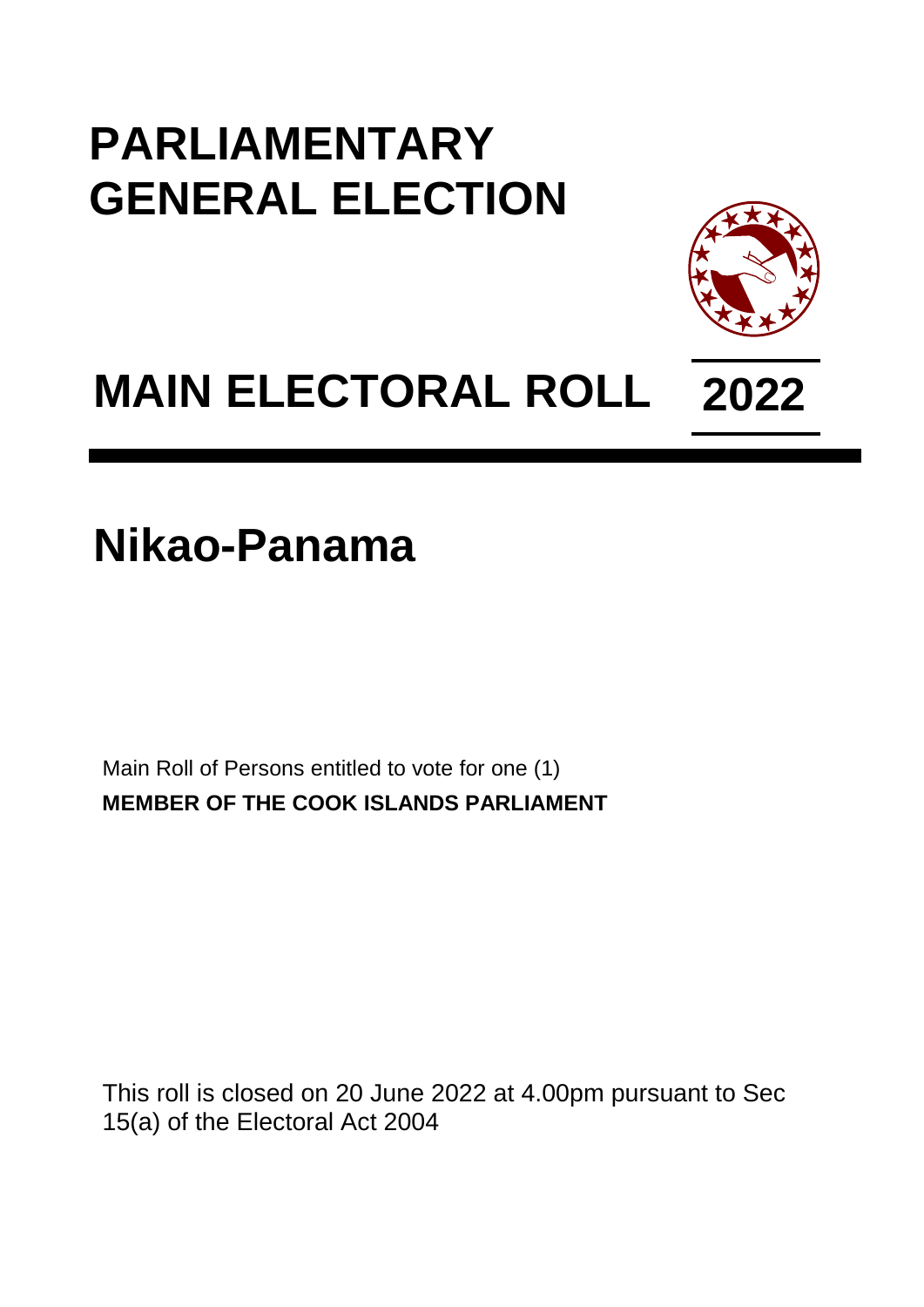

| Name in Full, Residence, Occupation                      |
|----------------------------------------------------------|
| ABERAHAMA Pivai, Pokoinu, Domestic Duties                |
| AERENGA Pokoina Jocelyn, Rangiura, Health Receptionist   |
| AERERUA Mary Teokotai Sharon, Nikao, Shop Assistant      |
| AERERUA Tangi Junior, Rangiura, Immigration Officer      |
| AHAU Daniel Tupou, Rangiura, Jaycar/CIPS Electronics     |
| AITURAU Maria Sophie Tapita, Tereora, Teacher            |
| AKAITI Liahona Lion, Rangiura, Salesperson, Motor Centre |
| AKATAPURIA Mahuroda, Tepuka, Security Guard              |
| AKAVA Ake, Nikao, Domestic Duties                        |
| AKAVA John, Nikao, Supervisor - CIs. Steel               |
| AKAVA Nelson John, Panama, Watchman - Triad              |
| AKAVA Teura, Nikao, Cleaner - Edgewater                  |
| AKAVI Frances, Nikao, Shop Assistant                     |
| AKAVI John, Nikao, Self Employed                         |
| AKEKARE Tupou, Nikao, CITC Supermarket                   |
| AMATAITI Rouruina, Tepuka, Unemployed                    |
| AMOSA Iti, Nikao, Carver                                 |
| ANAU Ngatokorua, Rangiura, Carpenter                     |
| ANDREW Metuamaru, Rangiura, Unemployed                   |
| ANNAS Ngapoko Tutu Ariki, Rangiura, House Keeper         |
| ANNAS Thomas Paul, Rangiura, Retail                      |
| ARAHU Emily, Pokoinu, Retired                            |
| ARAKUA Ngametua, Nikao, Admin Officer                    |
| ARAKUA Tairo, Rangiura, Occupation Not Stated            |
|                                                          |

ARAKUA Taui Kau, Nikao, Labourer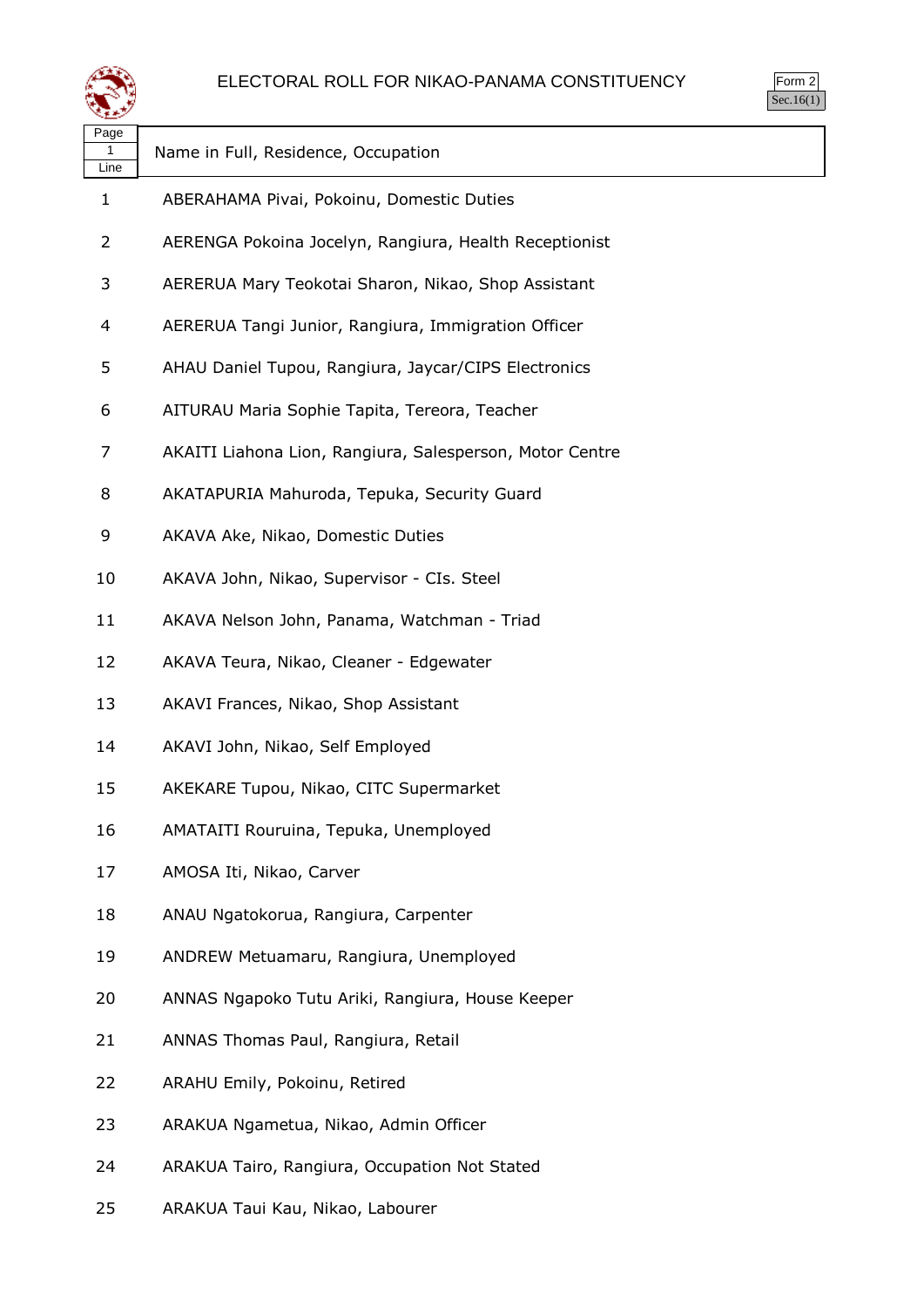

| ⋖≝≇⋗                           |                                                                 |
|--------------------------------|-----------------------------------------------------------------|
| Page<br>$\overline{2}$<br>Line | Name in Full, Residence, Occupation                             |
| 1                              | ARAKUA Vainemakeu, Nikao, Shop Assistant                        |
| 2                              | ARAKUA Vainetutai Moeroa, Nikao, Self employed                  |
| 3                              | ARATANGI Koputai, Nikao, Domestic Duties                        |
| 4                              | ARATANGI Patricia Tuaine, Pokoinu, BSP Customer Service Officer |
| 5                              | ARBUTHNOTT John Devon, Tepuka, Mechanic                         |
| 6                              | ARBUTHNOTT Mii Kaiaruna, Tepuka, Travel Consultant              |
| 7                              | ARBUTHNOTT Temata, Tepuka, Travel Agent-Island Hopper           |
| 8                              | AREAI Ruth, Pokoinu, Public Servant                             |
| 9                              | ARERE Charlie, Rangiura, Cargo Handler                          |
| 10                             | ARERE Telesia, Rangiura, Polynesian Rentals - Frontline         |
| 11                             | ARIKI Aumai, Nikao, Printer                                     |
| 12                             | ARIOKA Arthur, Nikao, Printer Assistant                         |
| 13                             | ARTHUR Ria Regina, Nikao, Monitoring and Compliance officer     |
| 14                             | ARTHUR Taomia, Nikao, Waiter                                    |
| 15                             | ATAERA Shannon, Nikao, Builder                                  |
| 16                             | ATAMA Halley Teatarangi, Tepuka, Cargo Agent Air Raro           |
| 17                             | ATAMA Tearoa Mataitirangi, Tepuka, Sales & Marketing Assistant  |
| 18                             | ATARIKI Tearoa, Rangiura, Domestic Duties                       |
| 19                             | ATETU Mama, Nikao, Finance Officer                              |
| 20                             | ATIAU Kowikie, Nikao, Labourer                                  |
| 21                             | ATIAU Walakura, Nikao, Unemployed                               |
| 22                             | ATINGAKAU Jesame, Nikao, Shop Assistant                         |
| 23                             | ATIRAI Kuteria, Nikao, Housewife                                |
| 24                             | ATURAI Anjima Ah Yan Akereu, Nikao, Receptionist                |
|                                |                                                                 |

ATURAI Rima, Nikao, Domestic Duties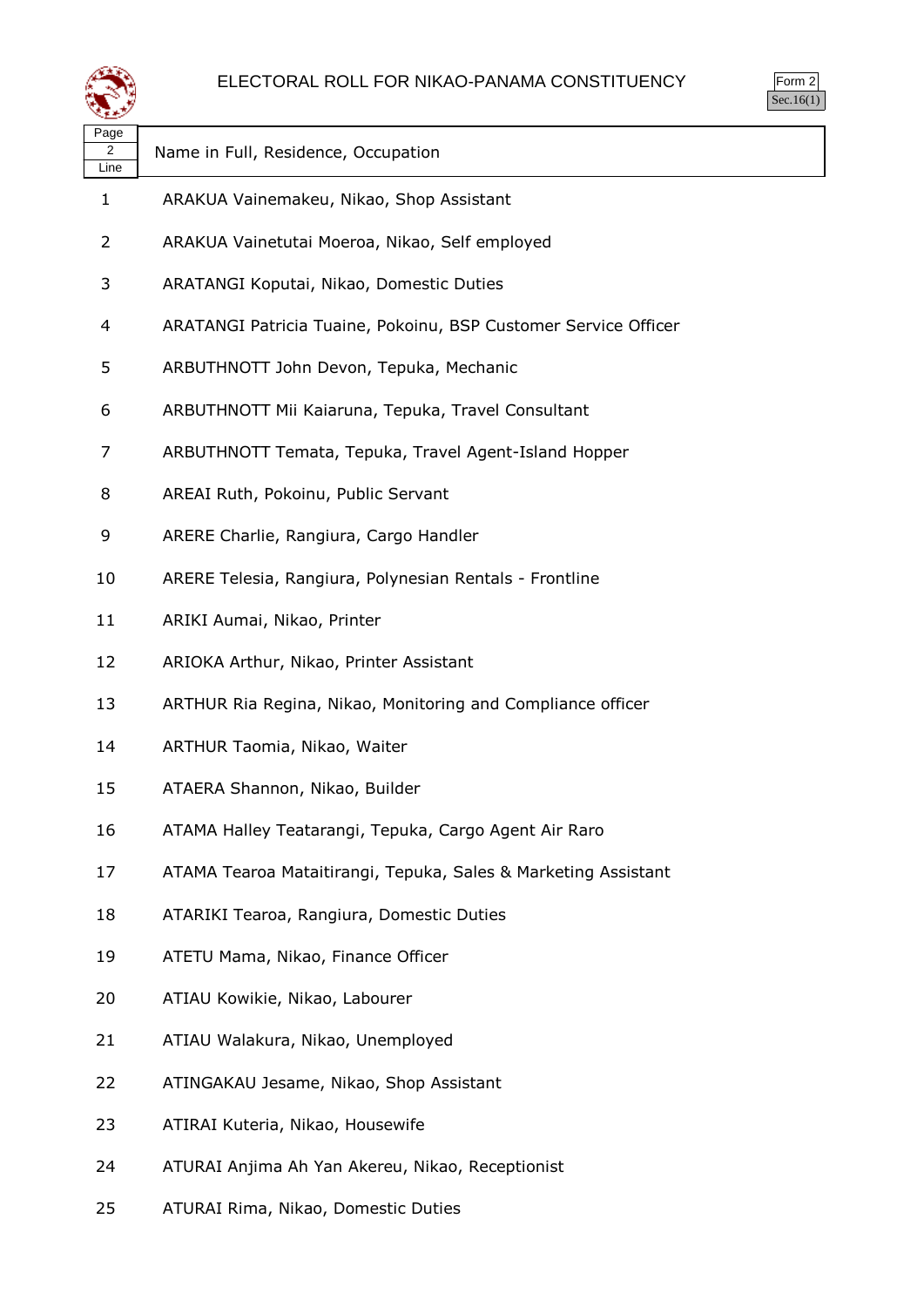

| Page<br>3 | Name in Full, Residence, Occupation                      |
|-----------|----------------------------------------------------------|
| Line      |                                                          |
| 1         | AUMARO Temana, Nikao, Waitress-Aroa Beachside Inn        |
| 2         | AUNG Zaw Myo, Pokoinu, Doctor                            |
| 3         | AVE Charlie, Nikao, Builder                              |
| 4         | AVE Charlie, Pokoinu, Public Health Inspector            |
| 5         | AVE Jones Tangitungane, Tereora, Dental Assistant        |
| 6         | AVE Joseph Piripi, Nikao, Glass Processors               |
| 7         | AVE Maria, Pokoinu, Shop Assistant                       |
| 8         | AVE Matangaro, Nikao, Shop Assistant-CITC Supermarket    |
| 9         | AVE Uamaki, Pokoinu, Groundslady                         |
| 10        | AVE Willie Temaru, Tereora, Retail                       |
| 11        | AVIU Keren Terai, Tepuka, Officer, Tourism Corporation   |
| 12        | AVIU Maree Karoina, Tepuka, Office administrator         |
| 13        | AVIU Papehia, Tepuka, Telecom Worker                     |
| 14        | AVIU Shona Anne, Tepuka, Secretary                       |
| 15        | BAIN Areau, Nikao, Retired                               |
| 16        | BAIN John Andrew, Nikao, Retired                         |
| 17        | BAKER Hugh Mark, Kaikaveka, Self Employed                |
| 18        | BAKER Ioana, Kaikaveka, Self Employed                    |
| 19        | BAKER Joan Linda, Nikao, Retired                         |
| 20        | BAKER Peter James, Nikao, Self Employed                  |
| 21        | BARCLAY Douglas Wayne, Rangiura, Charter Boat Proprietor |
| 22        | BATES Manatu Jnr, Rangiura, Groundsman                   |
| 23        | BATES Ngatupuna William, Tepuka, Labourer                |
| 24        | BAUDINET Brian Richard, Nikao, Company Director          |

BAUDINET Dawn Silver Chareene, Nikao, Company Director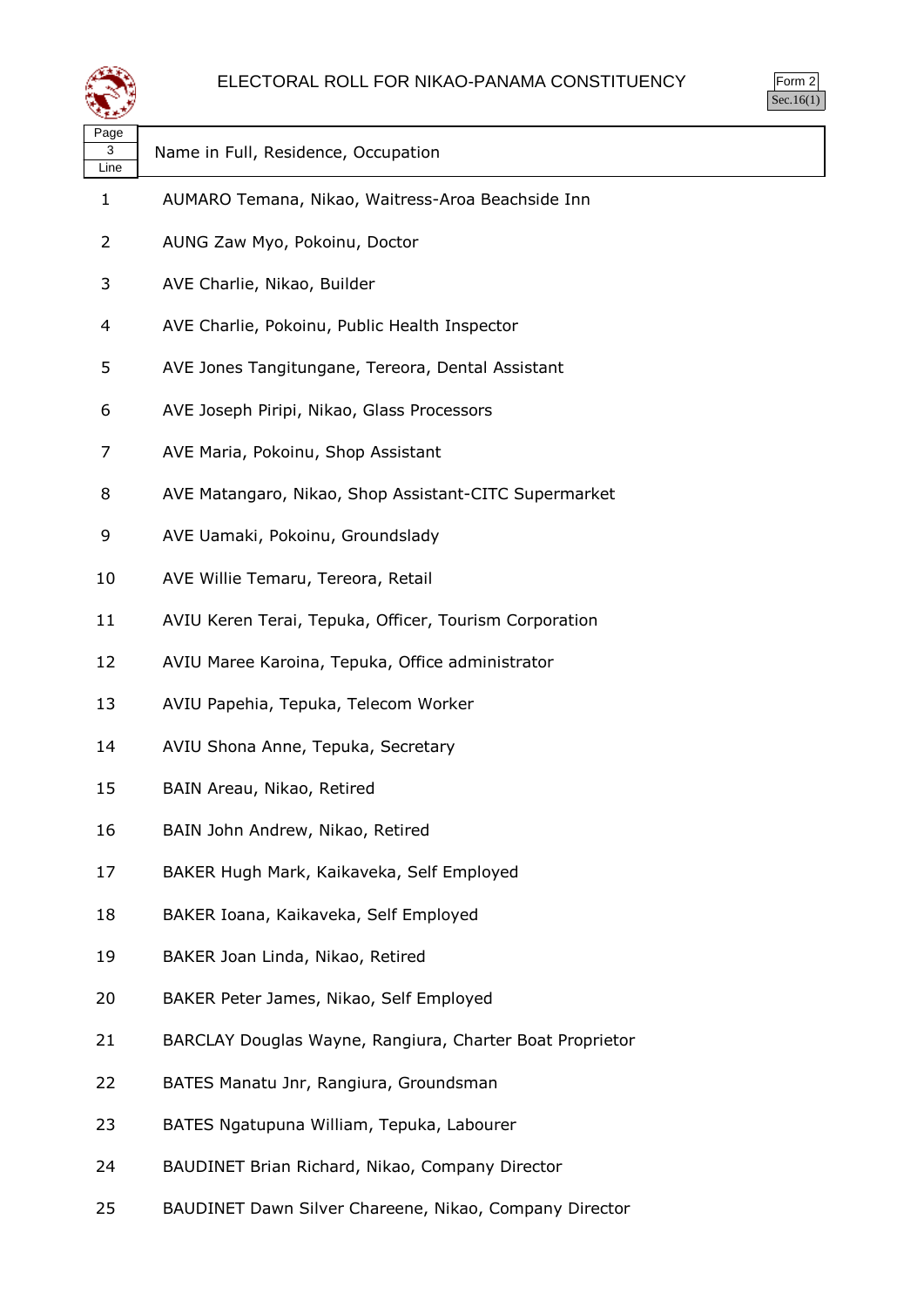

| $rac{1}{2}$<br>╯ |  |
|------------------|--|
| ۰                |  |

| Page<br>4<br>Line | Name in Full, Residence, Occupation                                       |
|-------------------|---------------------------------------------------------------------------|
| $\mathbf{1}$      | BEN Kora, Tepuka, Operations Manager                                      |
| 2                 | BERESFORD Erenoa Evelyn, Nikao, Student Nurse                             |
| 3                 | BERG Tabitha Elizabeth, Nikao, Administrator                              |
| 4                 | BERTRAM Terepai, Nikao, Baker                                             |
| 5                 | BEVIN Joanne Teresa, Nikao, Manager                                       |
| 6                 | BISHOP Atinata Rouru, Tepuka, Housekeeper                                 |
| 7                 | BISHOP Carol, Pokoinu, Self Employed                                      |
| 8                 | BISHOP Enua, Tepuka, Plumber                                              |
| 9                 | BOAZA Ianis Avaiki, Pokoinu, Aviator                                      |
| 10                | BOAZA Ngamoeroa, Tepuka, Health Officer                                   |
| 11                | BOAZA-BLAKE Anita, Pokoinu, Assistant Manager                             |
| 12                | BOYD Mark Frederick Robert, Panama, Sales and Marketing Manager (Telecom) |
| 13                | BREEN Alexander Tepou-O-Te-Rangi Pakitoa, Nikao, Teacher                  |
| 14                | BRIGGS Vivian Radford, Rangiura, Retired electrician                      |
| 15                | BROADBENT Fiona Aumetua, Rangiura, Service Worker                         |
| 16                | BROTHERS Tangi Rona Tai, Panama, House Executive                          |
| 17                | BROWN Aida Moeroa, Rangiura, Retired                                      |
| 18                | BROWN Loretta Amanda, Nikao, Clerk                                        |
| 19                | BROWN Te-Hani Rose Alexandra, Nikao, Member of Parliament                 |
| 20                | BROWN Uddipan James, Nikao, Massage Therapist                             |
| 21                | BROWNE Derek Parau, Rangiura, Pilot                                       |
| 22                | BROWNE Pupuke Richard, Rangiura, Mantle Technician                        |
| 23                | BROWNE Richard Junior, Nikao, Self Employed                               |
| 24                | BROWNE Talia Rima, Nikao, Student                                         |
| 25                | BROWNE Tina Pupuke, Puapuautu, Solicitor                                  |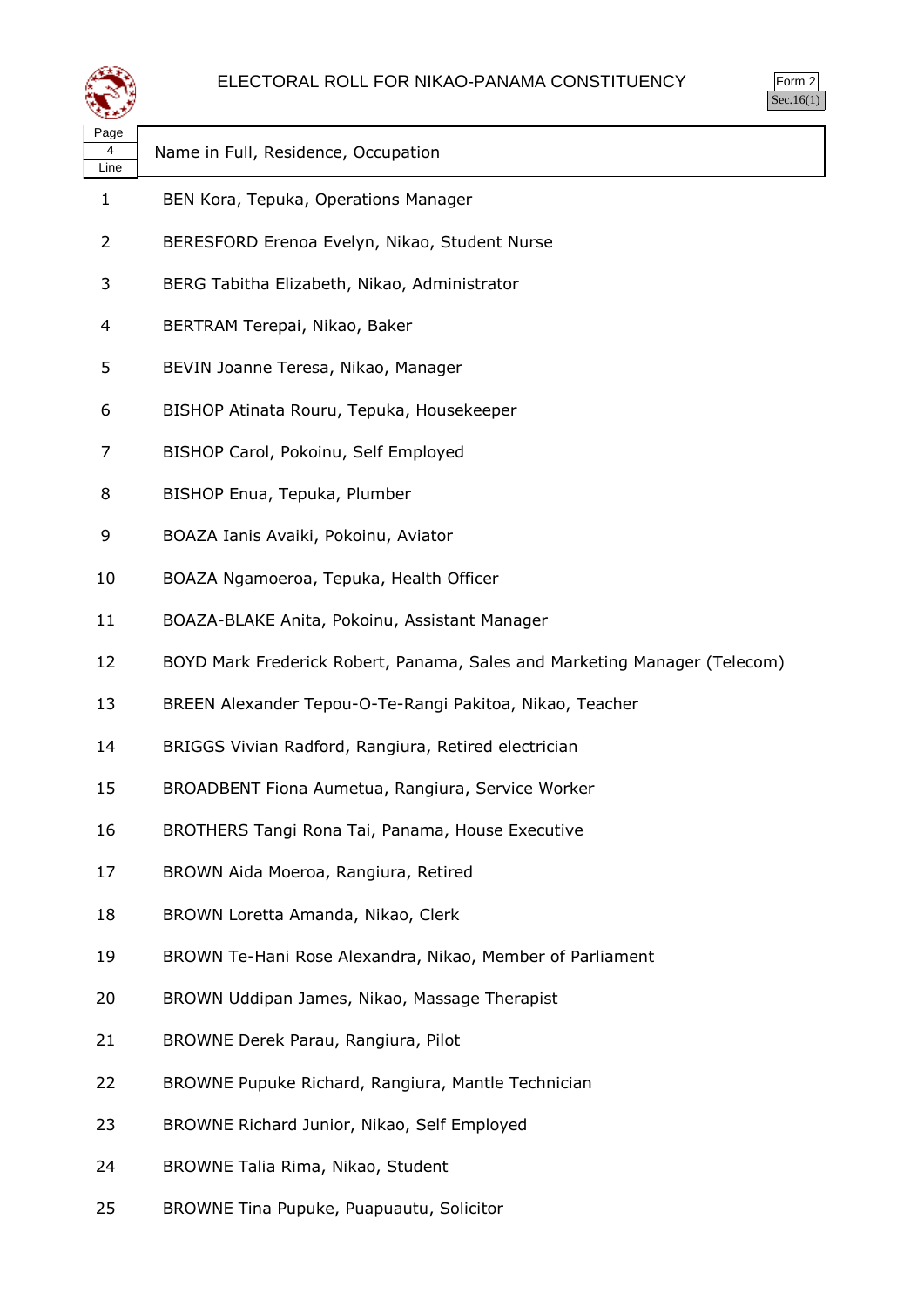

| Page<br>5<br>Line | Name in Full, Residence, Occupation                             |
|-------------------|-----------------------------------------------------------------|
| 1                 | BROWNE William Narii Tiini, Rangiura, Pilot                     |
| 2                 | CAMPBELL Andreena Tepaeru, Rangiura, Sales Assistant            |
| 3                 | CARLSON Emma Lea, Pokoinu, Customer Services-CITC Liquor Centre |
| 4                 | CATTANIA Paolo Ferruccio, Pokoinu, Self Employed                |
| 5                 | CHAMBERS Andrew Llewellyn, Pokoinu, Self employed               |
| 6                 | CHARLIE Angela Ngamata Pupure, Nikao, Operations Manager        |
| 7                 | CHARLIE Mairi Katoa, Rangiura, Occupation Not Stated            |
| 8                 | CHARLIE Ngatokorua, Tepuka, School Teacher                      |
| 9                 | CHARLIE Teivitau, Rangiura, CITC Building Center                |
| 10                | COCHRANE Danielle Tungane, Pokoinu, Ministry of Education       |
| 11                | COOK Annalise Taramere, Nikao, Retailer                         |
| 12                | COOMBS Rodney James, Rangiura, Sales Manager                    |
| 13                | COWAN Emil Piltz, Nikao, Retired                                |
| 14                | COWAN James Teariki Mataiapo, Pokoinu, Groundsman               |
| 15                | COWAN Matahiapo Tuataa, Nikao, Travel Agent                     |
| 16                | COWAN Ngatokorua, Nikao, Baker                                  |
| 17                | CROCOMBE Marjorie Tuainekore, Nikao, Retired                    |
| 18                | CROCOMBE Narida Hinano, Nikao, Lawyer                           |
| 19                | CUMMINGS David, Nikao, Survey Assistant                         |
| 20                | CUMMINGS Patricia Mary, Rangiura, Salesperson                   |
| 21                | DALLEY Ngatupuna Kokaua, Pokoinu, Retired                       |
| 22                | DANCE Vaiana Margaret, Nikao, Waitress                          |
| 23                | DANIEL Charlie Teremoana, Rangiura, Prime foods                 |
| 24                | DANIEL Maria, Nikao, Shop Assistant                             |
| 25                | DANIEL Sina Ariki, Rangiura, Kitchen Hand                       |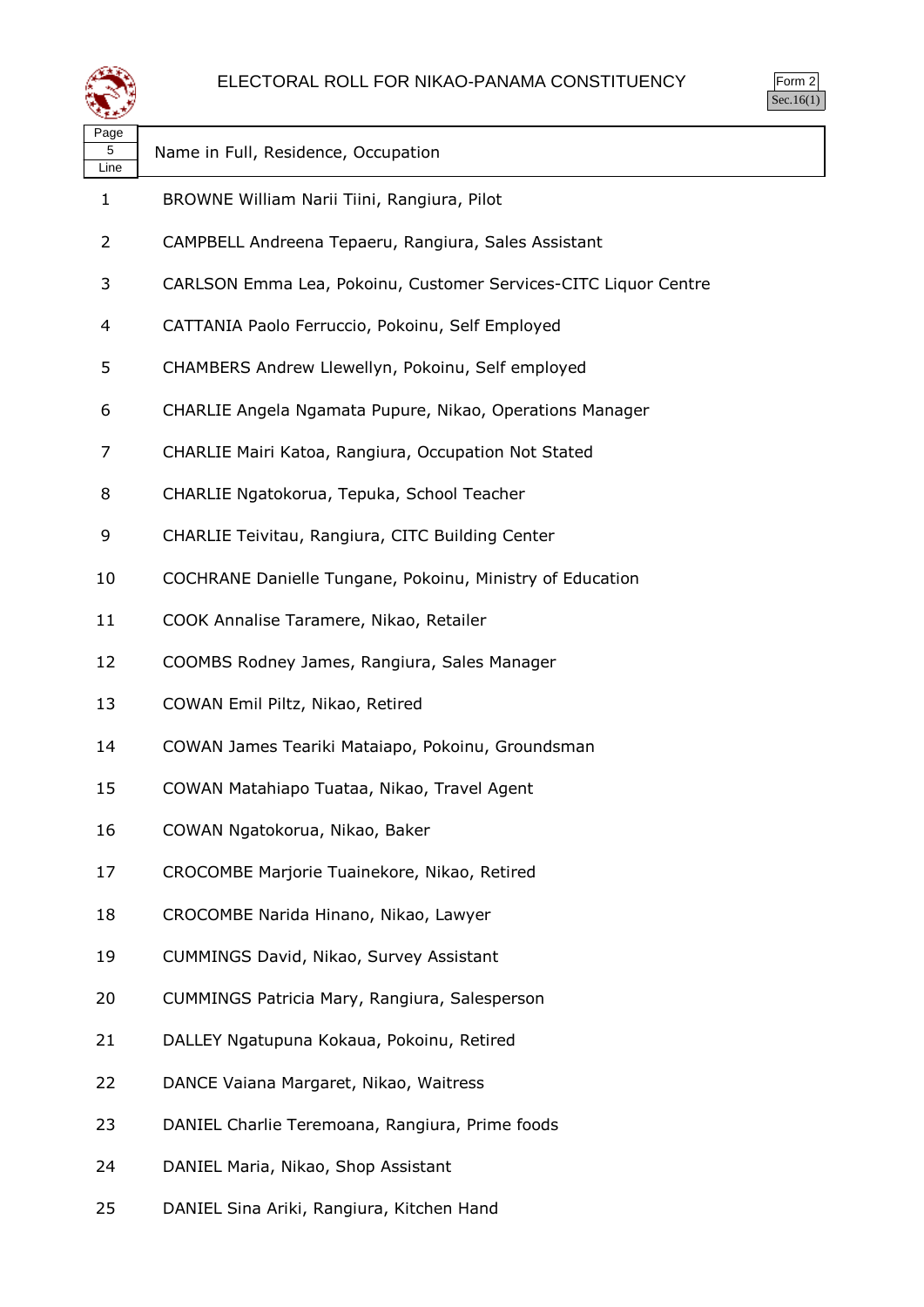



| マモチン              |                                                                |
|-------------------|----------------------------------------------------------------|
| Page<br>6<br>Line | Name in Full, Residence, Occupation                            |
| 1                 | DARIU Rakau Kakara, Nikao, Teacher Aide                        |
| 2                 | DAUVOIS Wilfred, Nikao, Self Employed                          |
| 3                 | DAVIES Robert John, Pokoinu, Retired                           |
| 4                 | DAVIES Teokotai o Tonga, Pokoinu, Self Employed                |
| 5                 | DEAN Ngatokorua, Pokoinu, Unemployed                           |
| 6                 | DOEL Allen John, Tepuka, Cabinet-maker                         |
| 7                 | DOEL Anthony, Nikao, Manager                                   |
| 8                 | DOEL Louisa Laita, Tepuka, Domestic Duties                     |
| 9                 | DOHERTY William, Pokoinu, Builder                              |
| 10                | DUN Linda, Rangiura, Secondary School Teacher                  |
| 11                | DUN Nicholas Exham, Rangiura, Manager-South Seas International |
| 12                | DYER Anna Deidre, Nikao, Administration Clerk/Accounts         |
| 13                | DYER Francis Johnstone, Nikao, Automotive Engineer             |
| 14                | EDWARDS Lenard Francis, Nikao, Retired                         |
| 15                | ELDRIDGE Christine, Nikao, Banking Industry                    |
| 16                | ELIA Varavo, Pokoinu, Housemaid                                |
| 17                | ELIKANA Chrismagne, Nikao, Student                             |
| 18                | ELIKANA Munokoa Victor, Nikao, Fire Fighter                    |
| 19                | ELIKANA Tahiri, Rangiura, Bank Officer                         |
| 20                | ELIKANA Tetuanui, Tepuka, Shop Assistant                       |
| 21                | ELIKANA Tingika, Tepuka, Lawyer-Solicitor General              |
| 22                | ELISA John, Panama, Storesmen                                  |
| 23                | ELLIS Mere-A-Parau Fransine, Nikao, Admin                      |
| 24                | ELLIS-HOSKING Rebecca Tina, Nikao, Police Officer              |
|                   |                                                                |

EMILE Mamapo Nana, Tepuka, Self employed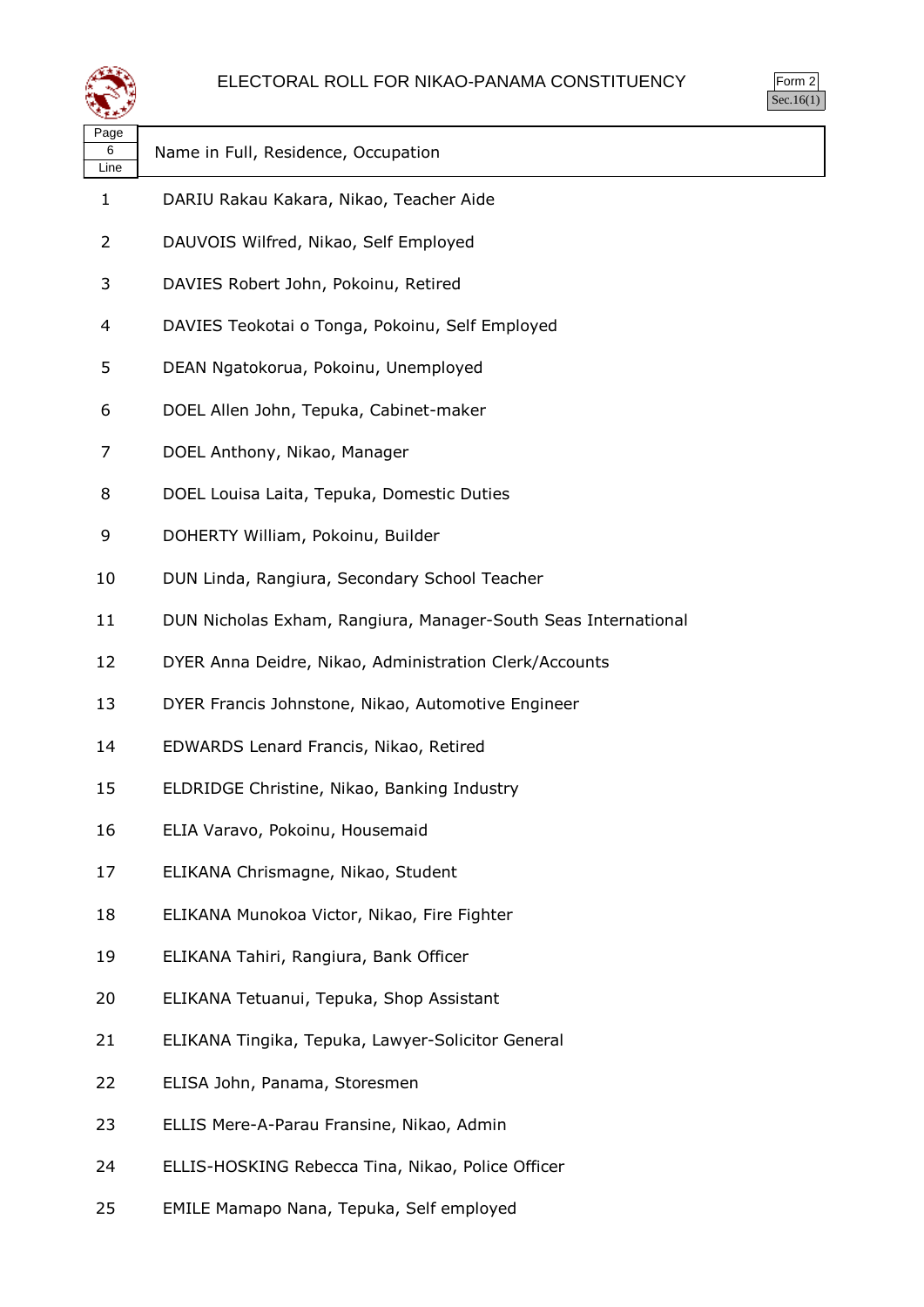

| Page<br>7<br>Line | Name in Full, Residence, Occupation                          |
|-------------------|--------------------------------------------------------------|
| 1                 | EMILE Noel, Tepuka, Student                                  |
| 2                 | EMILE Ria Noel, Tepuka, Supervisor                           |
| 3                 | <b>EMILE Roseline, Tepuka, Domestic Duties</b>               |
| 4                 | EMILE Tamatoa, Tepuka, Student                               |
| 5                 | ENOKA Jamie Tapora Puapua McBirney, Tepuka, Telecom/Telepost |
| 6                 | ENOKA Okirua Jonathan, Nikao, Personal Trainer               |
| 7                 | ENOKA MCBIRNEY Simone Eitiare, Nikao, Receptionist           |
| 8                 | EPI Turuariki, Pokoinu, Kitchen Hand                         |
| 9                 | ESTALL Margaret Anne, Nikao, Domestic Duties                 |
| 10                | ESTALL Robert, Pokoinu, Labourer                             |
| 11                | ESTALL Suzanne Teremoana, Nikao, Air Traffic Controller      |
| 12                | ESTALL Tiare Augustine, Pokoinu, Shop Assistant              |
| 13                | EVANS Philip, Pokoinu, Company Director                      |
| 14                | EVANS Wendy Lilliane, Pokoinu, Company Director              |
| 15                | EZEKIELA Christina, Nikao, Merchandiser                      |
| 16                | FALLON Emily, Nikao, Housewife                               |
| 17                | FANUURA Teuru, Panama, Sales OASIS                           |
| 18                | FATIALOFA Eusenio David, Kaikaveka, CIIC Project Officer     |
| 19                | FILE Ana Marie, Nikao, HIV-STI Program Coodinator MOH        |
| 20                | FISHER Anne Patricia, Pokoinu, Self Employed                 |
| 21                | FISHER Brent Vaughn, Pokoinu, Electrician                    |
| 22                | FISHER Daniel Louis, Nikao, Trade Coordinator                |
| 23                | FISHER Eden Peka-Anne, Nikao, Sales and Marketing Support    |
| 24                | FORD Mose, Nikao, Supervisor CCL                             |

FORD Travel Henry, Nikao, Full time Student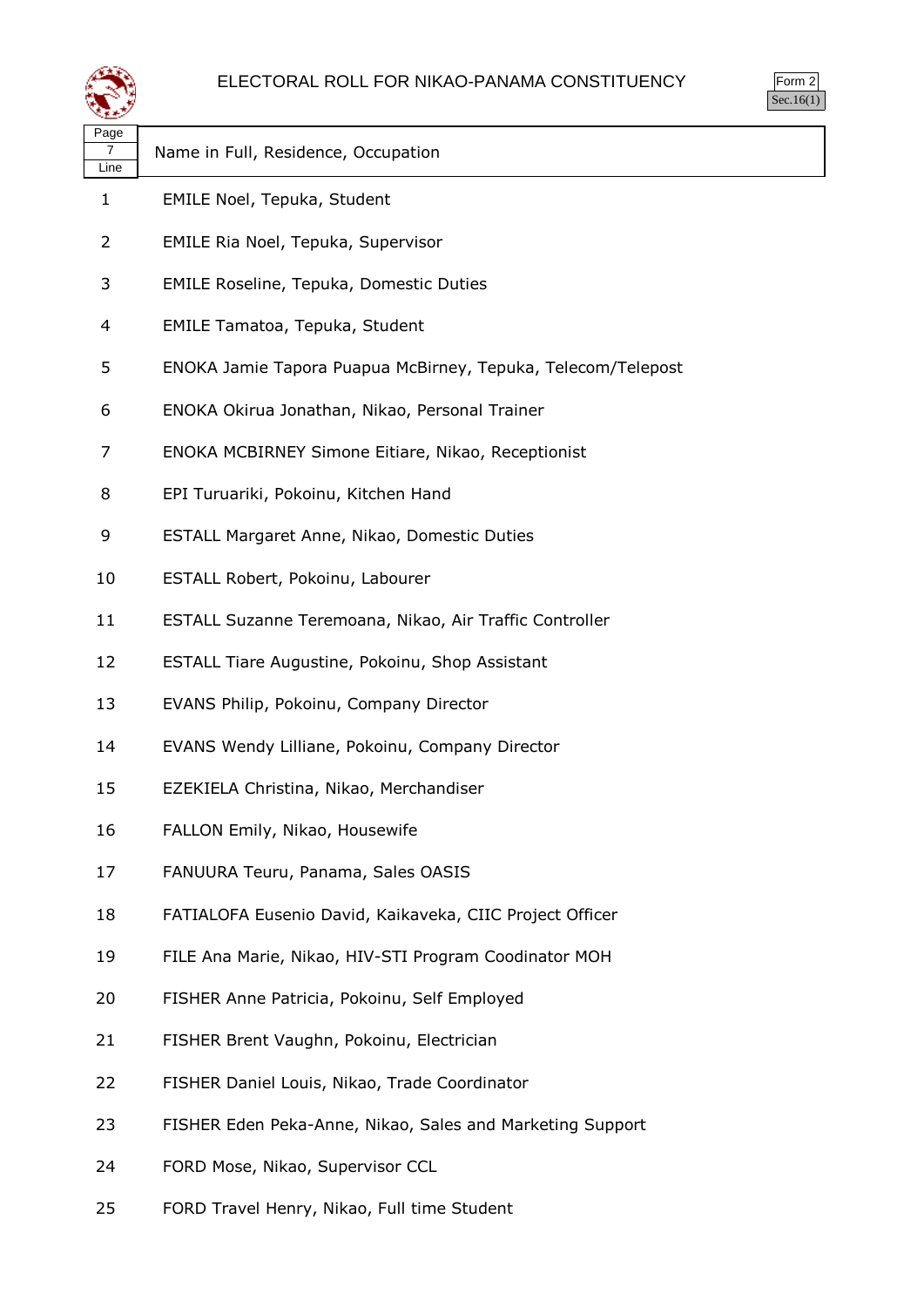

| Page<br>8<br>Line | Name in Full, Residence, Occupation                           |
|-------------------|---------------------------------------------------------------|
| 1                 | FOSTER Sonny Ngaweke Paul, Nikao, Merchandiser-CITC           |
| 2                 | FRAMHEIN Lydiamai Pokotiao, Pokoinu, Senior Finance Officer   |
| 3                 | FRAMHEIN Samuel Tuatau, Nikao, Chef                           |
| 4                 | FREDERICK Daniel Tamarangi, Tereora, Air Rarotonga            |
| 5                 | FREDERICK Sarah Akerangi Tokoitu, Turamatuitui, Intern - MFEM |
| 6                 | GEORGE Brett James, Nikao, Mobil Driver                       |
| 7                 | GEORGE Emily Pari, Nikao, Pensioner                           |
| 8                 | GEORGE Jennifer Mary, Nikao, Accounts Manger                  |
| 9                 | GEORGE Nadia Tutemaeva Teurarii, Tepuka, Student              |
| 10                | GEORGE Vaiana Patricia, Nikao, Self Employed                  |
| 11                | GLASSIE Anna Marie, Nikao, Barrister/Solicitor                |
| 12                | GLASSIE Helina Ngatuaine, Pokoinu, Public Servant             |
| 13                | GOLDSMITH Edward William, Nikao, Retired                      |
| 14                | GOLDSMITH Ethel Tia, Nikao, Retired                           |
| 15                | GOODWIN Annie, Nikao, Administration Manager                  |
| 16                | GOODWIN Christian Temaru, Nikao, Graphic Designer             |
| 17                | GOODWIN-ROI Eleanor Keukura, Nikao, Occupation Not Stated     |
| 18                | GREIG Christopher Daniel, Nikao, Electrical Services          |
| 19                | GREIG David Alepha, Pokoinu, Chief Executive Officer          |
| 20                | GREIG Kisiana Marion, Tepuka, Domestic Duties                 |
| 21                | HAGAI Nooroa, Pokoinu, Housewife                              |
| 22                | HAGAI Taunga Temu, Pokoinu, Self Employed                     |
| 23                | HAGAI Terii, Pokoinu, Operator                                |
| 24                | HAGAI KOKAUA Tepaeru T, Pokoinu, Accounts Officer-CIIC        |
|                   |                                                               |

HALSTON Geoffrey Matamaki-Nati, Nikao, Project Manager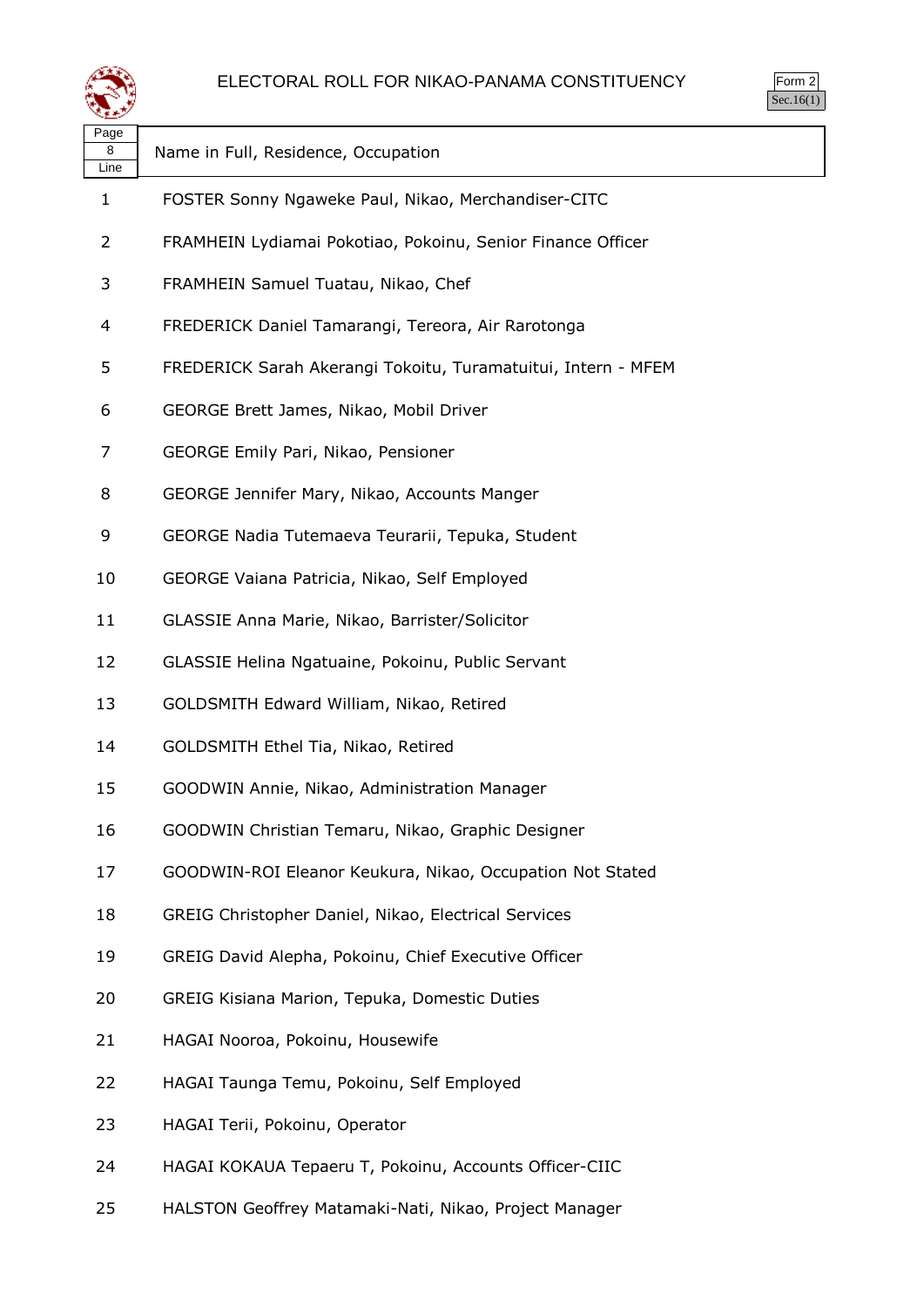

| 25  |  |
|-----|--|
| ٠ ا |  |

| Page<br>9<br>Line | Name in Full, Residence, Occupation                        |
|-------------------|------------------------------------------------------------|
| 1                 | HANSEN Bobby Ryan, Pokoinu, First Window                   |
| 2                 | HANSEN Nicole Isabella, Nikao, Palace Takeaway             |
| 3                 | HARRIS Anna Peteranira, Rangiura, Personal Assistant       |
| 4                 | HARRIS Thomas Alexander, Rangiura, Maintenance Manager     |
| 5                 | HARRY James Kimiora, Tepuka, Airport Security Officer      |
| 6                 | HARRY Paul Nooke, Tepuka, Motor Vehicle Assembler Mechanic |
| 7                 | HARRY Vaine Jasmine, Pokoinu, Restaurant Supervisor        |
| 8                 | HAURUA Benjamin Teokotai, Panama, Labourer                 |
| 9                 | HAURUA Elizabeth, Nikao, Kitchen Hand                      |
| 10                | HAURUA Makirau, Nikao, Sports Venue Supervisor             |
| 11                | HAURUA Ngatokorua, Nikao, Painter                          |
| 12                | HAURUA Solomon, Nikao, Groundsman                          |
| 13                | HEALEY Bob, Panama, Retired                                |
| 14                | HEALEY Renella Montecina, Nikao, Postal Officer            |
| 15                | HEATHER Damien Rangi, Nikao, Manager                       |
| 16                | HEATHER Olivia Moana, Nikao, Accountant                    |
| 17                | HENDERSON Garth Teariki-Anga, Nikao, Public Servant        |
| 18                | HENDERSON Maria, Nikao, Retired                            |
| 19                | HENRY Columba Tamine Paka Paka, Tereora, Housewife         |
| 20                | HENRY Elina Lavinia Bridget, Nikao, Nurse Practitioner     |
| 21                | HENRY Jennifer Anne, Nikao, Accountant                     |
| 22                | HENRY Marise Olga, Pokoinu, Pre-School Teacher             |
| 23                | HENRY Ngatereapii, Pokoinu, Bartender                      |
| 24                | HENRY Roma, Panama, Domestic Duties                        |
|                   |                                                            |

HENRY Steven Tamarua Ngamata, Pokoinu, Trainee Surveyor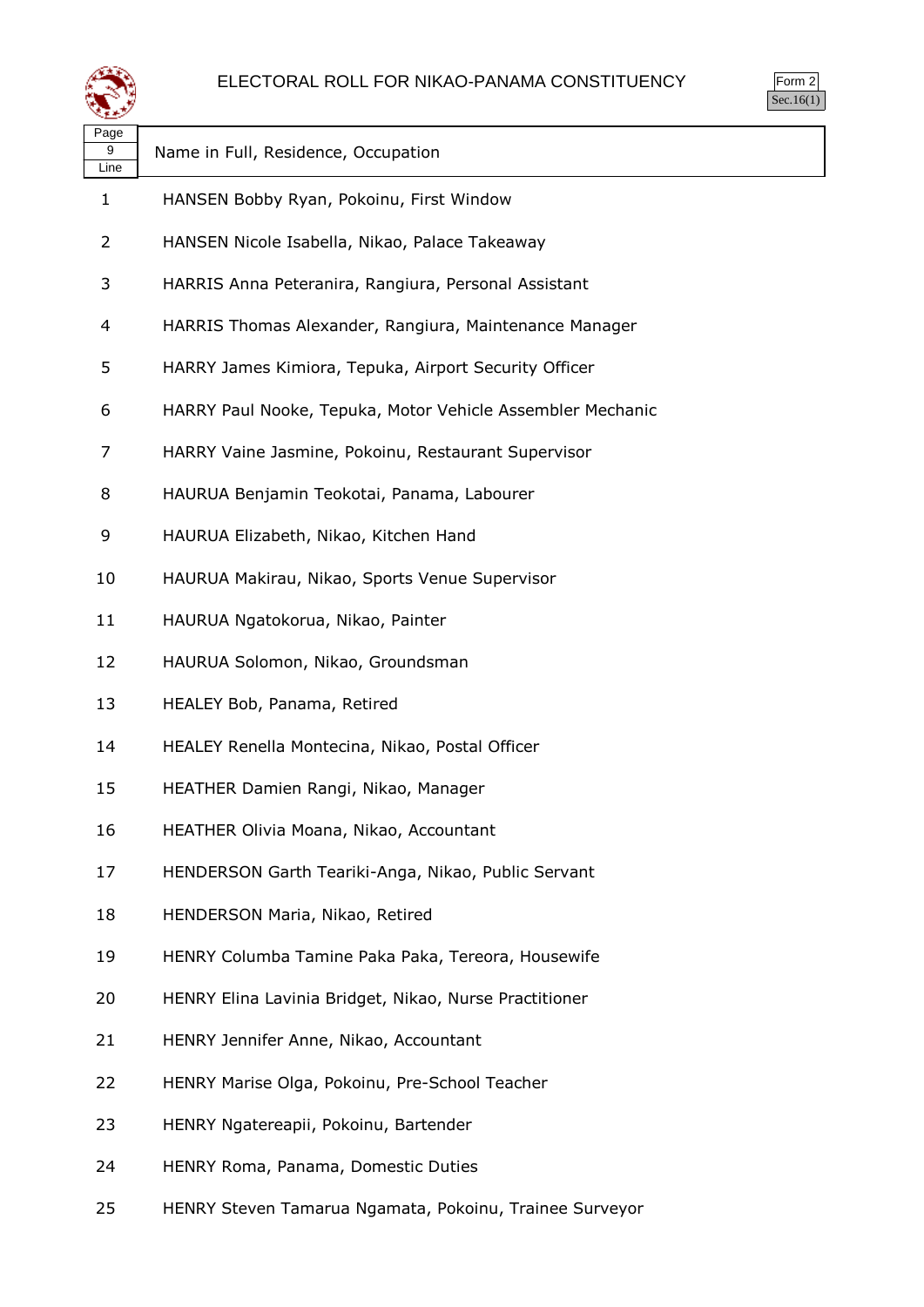



| Page I |                                        |
|--------|----------------------------------------|
|        | 10 Name in Full, Residence, Occupation |
| Line   |                                        |

- HENRY Stuart Bryce, Nikao, Company Director
- HENRY Titonga, Tereora, Fisherman
- HENRY Tumutoa, Tereora, Public Servant
- HERIA Rutera Purua, Tepuka, Retired
- HERRMANN Erich, Nikao, Telecom Technician
- HILYARD Maureen Marama, Pokoinu, Development Consultant
- HOEFLICH Johnny Faamale, Pokoinu, Super Brown
- HOEFLICH Raelyn, Nikao, Edgewater
- HOEFLICH Travel Jnr, Pokoinu, Planter
- HOFF Albert, Nikao, Storeman
- HOFF Charlene Miimetua, Nikao, Youth Officer
- HOFF Jody, Pokoinu, Chef, Salesperson
- HOFF Mariene, Pokoinu, Salesperson
- HOFF Zephaniah, Pokoinu, Newspaper Delivery
- HOFF-O'CONNELL Georgina Ana, Pokoinu, Black Pearls Sales Assistant
- HOPA Take Moetaekore Nancy, Nikao, Retired
- HORN Vernon Thomas, Panama, Pastor
- HOSEA Ashleigh-Evelyn Verotia, Pokoinu, Retail-Bluesky
- HOSKING Albert Phillip, Nikao, Prison Warden
- HOSKING Archer Vivian, Nikao, Shop Manager
- HOSKING Haumata Takihei, Nikao, Finance Officer
- HOSKING Henry Mansfield, Panama, Mechanic
- HOSKING Phillip Paul, Tereora, Part time Stores Person
- HOSKING Robert Nito, Areanu, Bank Officer
- HOSKING Tutai, Nikao, Housewife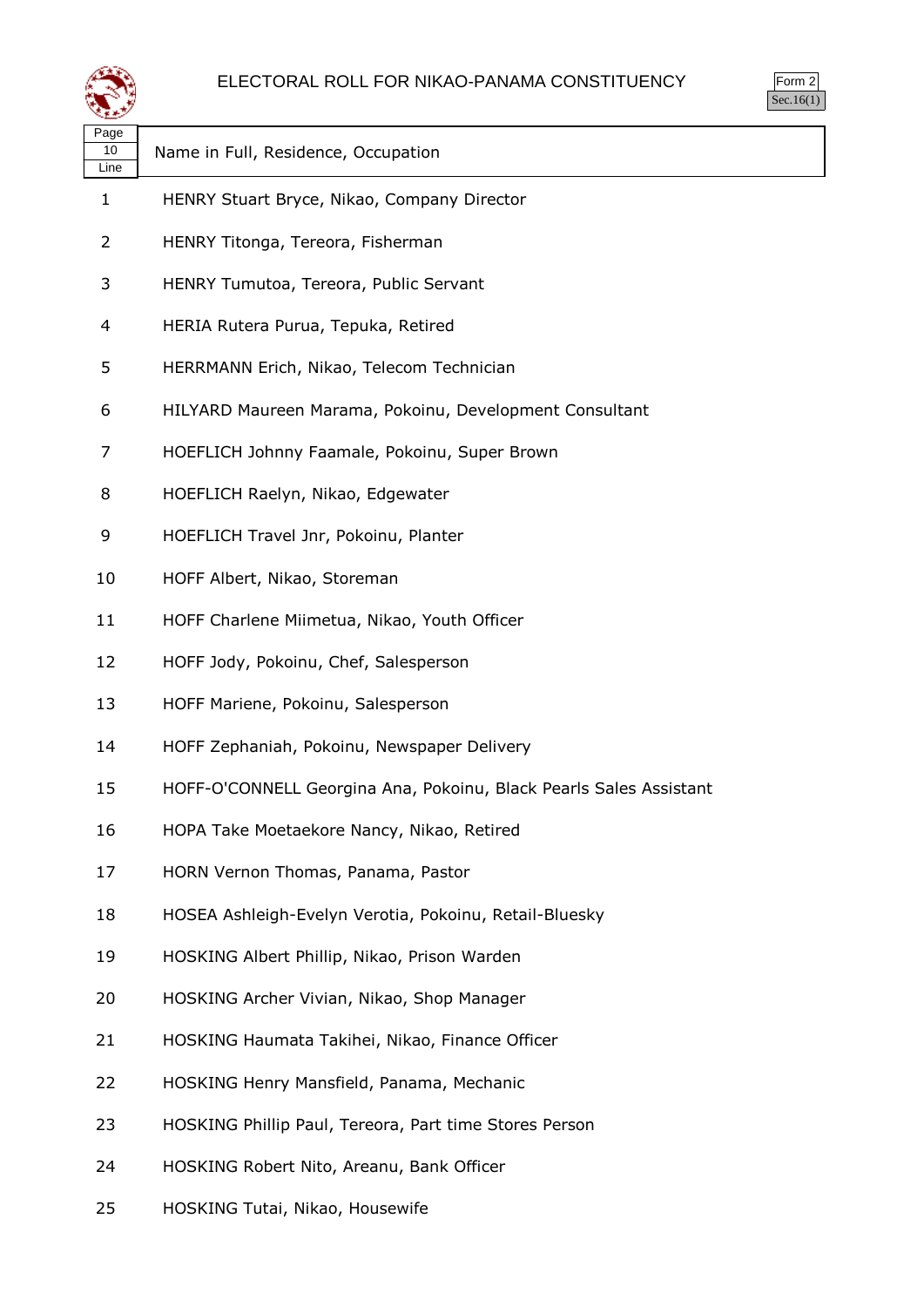

Form 2  $\overline{\text{Sec.16}(1)}$ 

| Page<br>11<br>Line | Name in Full, Residence, Occupation                       |
|--------------------|-----------------------------------------------------------|
| 1                  | HOSKING TINIRAU Tevahitua, Nikao, Gas Technician          |
| 2                  | HOSKING-TINIRAU Tahia Pearl, Nikao, Occupation Not Stated |
| 3                  | HOWARD Iain Hugh Greig Cameron, Nikao, Air Raro - Pilot   |
| 4                  | HOWARD-GREIG Howard Clerk, Nikao, Labourer                |
| 5                  | HUTCHINGS Amanda Jane, Nikao, SNR Treasury Officer        |
| 6                  | IAKIMO Teremoana, Pokoinu, Factory worker                 |
| 7                  | IBBETSON Ian Keith, Pokoinu, Plumber                      |
| 8                  | IBBETSON Michelle Tepaeru, Pokoinu, Office Assistant      |
| 9                  | IBBETSON Tuvaine, Pokoinu, Administration Secretary       |
| 10                 | IKITOGIA Renee, Rangiura, Housewife                       |
| 11                 | INA TOU Tuakana, Nikao, Builder                           |
| 12                 | INGAUA Areumu, Nikao, Police Officer                      |
| 13                 | INGAUA Ngatokorua Susan, Tepuka, Housemaid                |
| 14                 | INGRAM Nipura Pamela, Nikao, Occupation Not Stated        |
| 15                 | IOANE Deborah, Pokoinu, Counter Sales and Support         |
| 16                 | IOANE Ioane Ema, Tereora, Shop assistant                  |
| 17                 | IOANE Jonah, Rangiura, Operator                           |
| 18                 | IOANE Kake, Areanu, Meteorological Officer                |
| 19                 | IOANE Ruki, Areanu, Housewife                             |
| 20                 | IOANE Temata, Nikao, Cashier                              |
| 21                 | IONA Sean, Tepuka, Student                                |
| 22                 | IONA Tumaru, Rangiura, Groundsman                         |
| 23                 | IRO Kevin Leslie, Nikao, Consultant                       |
| 24                 | ITI Ruaariki, Pokoinu, Retired                            |
|                    |                                                           |

ITI Tupou Raupuni, Rangiura, Retired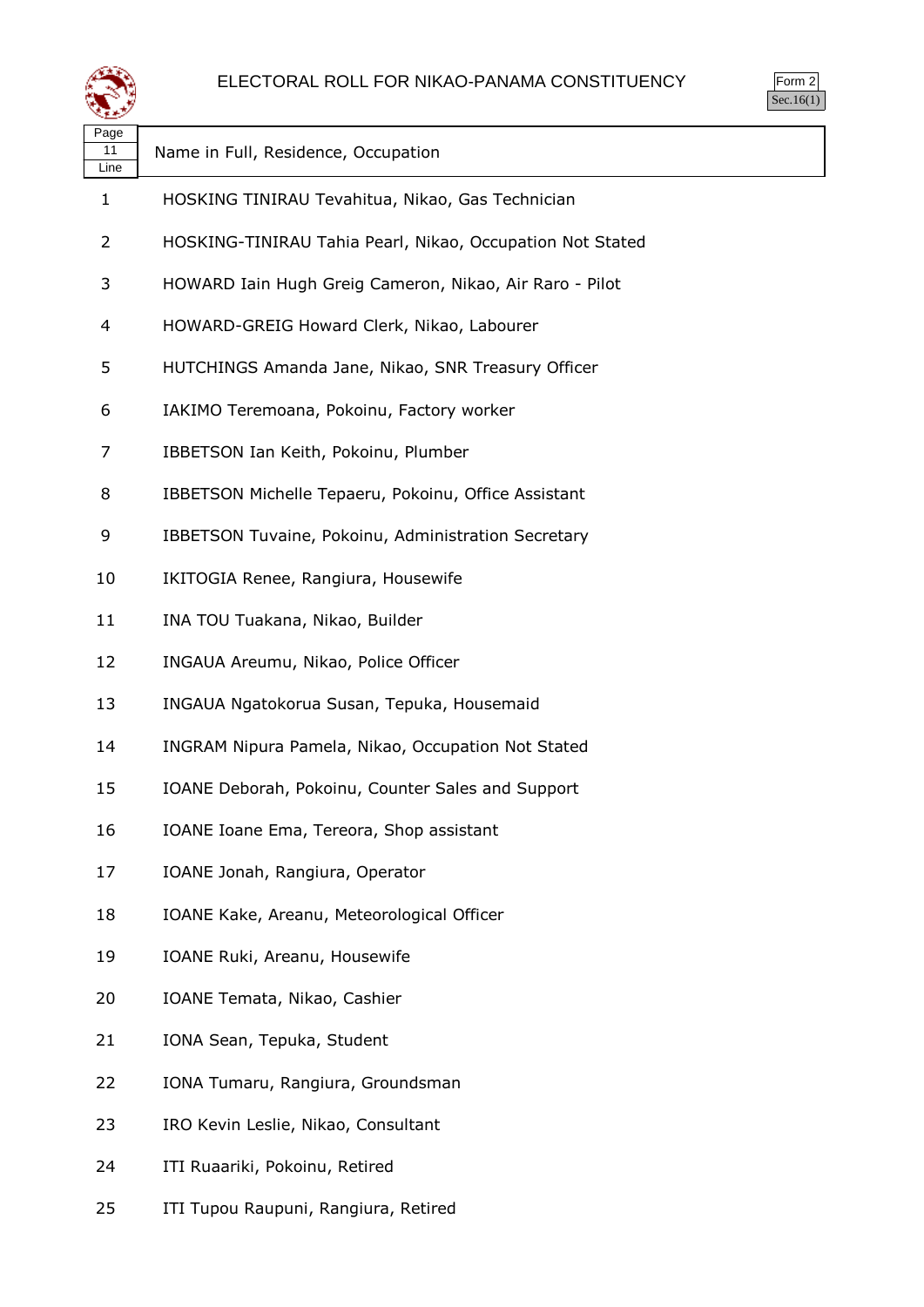

| $rac{1}{2}$<br>╯ |  |
|------------------|--|
| ۰                |  |

| Page<br>12<br>Line | Name in Full, Residence, Occupation                    |  |
|--------------------|--------------------------------------------------------|--|
| $\mathbf{1}$       | IWIN Koko, Nikao, Medical Officer                      |  |
| 2                  | JAMES Kapi, Pokoinu, Unemployed                        |  |
| 3                  | JANNECK Sabine, Nikao, Director/Divemaster             |  |
| 4                  | JESSIE Louisa Maria, Nikao, Barrister                  |  |
| 5                  | JESSIE Ngatuaine Moeroa, Pokoinu, Technician-Airport   |  |
| 6                  | JOHN Arapo, Nikao, Domestic Duties                     |  |
| 7                  | JOHN Mama Toranga Willie, Nikao, Registered Nurse      |  |
| 8                  | JOHN Sandra Lee, Nikao, Chef                           |  |
| 9                  | JOHN Violet, Nikao, Waitress                           |  |
| 10                 | JOHN Willie, Nikao, Pensioner                          |  |
| 11                 | JONES Kelly Samantha, Nikao, Sales Rep                 |  |
| 12                 | JOSEPH Mereana Linda, Pokoinu, Shop Assistant          |  |
| 13                 | JOSEPH Ngatupuna Hiro, Tepuka, Parti Time-TRIAD        |  |
| 14                 | KADO Alouise, Rangiura, Administration/Finance Manager |  |
| 15                 | KAE Utia Sheena, Pokoinu, Shop Assistant               |  |
| 16                 | KAIKAIKURA Hareti, Panama, TILs                        |  |
| 17                 | KAIKURA Nooroa, Nikao, Housewife                       |  |
| 18                 | KAIKURA Pokoina, Areanu, Retired                       |  |
| 19                 | KAINA Nehemia, Nikao, Koteka-Electrical                |  |
| 20                 | KAIRUA Ani, Tepuka, Checkout Operator                  |  |
| 21                 | KAIRUA Emile Tohoa, Tepuka, Tour Operator              |  |
| 22                 | KAIRUA Mary Elizabeth, Nikao, Self Employed            |  |
| 23                 | KAMATE Pekarau Tania, Rangiura, Self Employed          |  |
| 24                 | KAPI Elizabeth, Pokoinu, Teacher                       |  |

KAPI Julia, Pokoinu, Bank Officer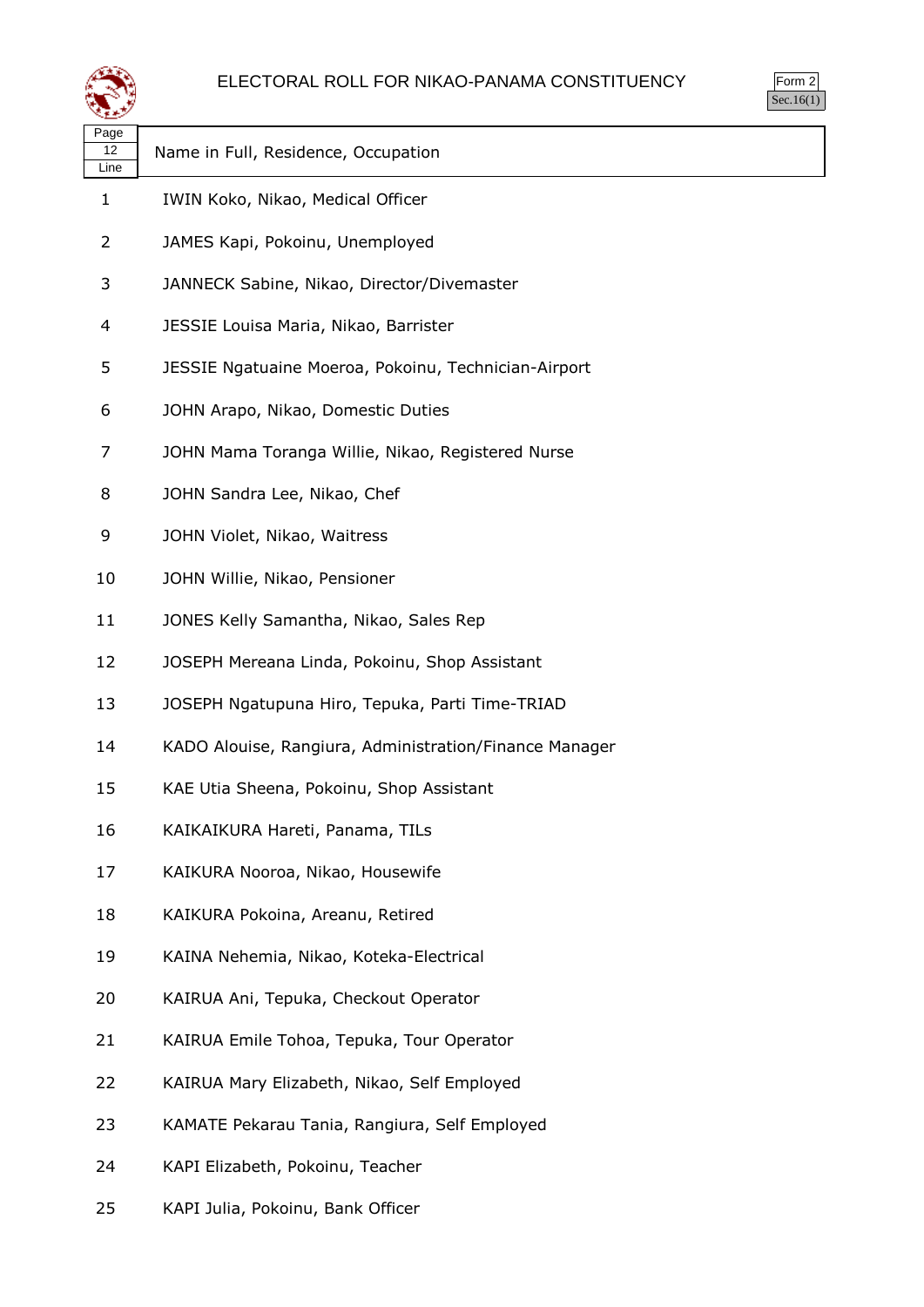



| Page<br>13<br>Line | Name in Full, Residence, Occupation                   |
|--------------------|-------------------------------------------------------|
| 1                  | KAPI Julia Teremoana, Pokoinu, Public Servant         |
| 2                  | KAPI Juliana Louisa, Pokoinu, Student                 |
| 3                  | KAPI Moeava, Pokoinu, Housekeeper                     |
| 4                  | KAPI Nooroa Tokoiva, Pokoinu, Housewife               |
| 5                  | KAPI Nyeo, Pokoinu, Occupation Not Stated             |
| 6                  | KAPI Tutere Tangata, Pokoinu, Retiree                 |
| 7                  | KAPI Vaike Kapi, Pokoinu, Farmer                      |
| 8                  | KAPUVAI Charlie Jnr, Nikao, Tiler                     |
| 9                  | KARE John, Tepuka, Palace Takeaway                    |
| 10                 | KARE Moeauri, Tepuka, Motor Centre                    |
| 11                 | KARE Tuainekeu, Nikao, Labourer                       |
| 12                 | KAREROA Aumetua Thomas, Pokoinu, Labourer             |
| 13                 | KAREROA Ngatupuna, Rangiura, Domestic Duties          |
| 14                 | KARIKA Edward Iaveta, Nikao, Occupation Not Stated    |
| 15                 | KARIKA Edward Tuaivi Iaveta, Nikao, Managing Director |
| 16                 | KARIKA Heimata, Nikao, Company Director               |
| 17                 | KARIKA Heimata Louisa, Nikao, Home Duties             |
| 18                 | KARIKA Teremoana, Nikao, Clerk                        |
| 19                 | KATOA Katarina Davina, Pokoinu, Student               |
| 20                 | KATOA Maureen Maeva, Pokoinu, Student                 |
| 21                 | KATU Ani Pirangi Goodman, Rangiura, Self Employed     |
| 22                 | KATU Henry Aiteina, Pokoinu, Occupation Not Stated    |
| 23                 | KATU Patu, Nikao, Farmer                              |
| 24                 | KATUKE Katuke, Nikao, Labourer, T&M Construction      |

KATUKE Ngatamariki, Nikao, Self Employed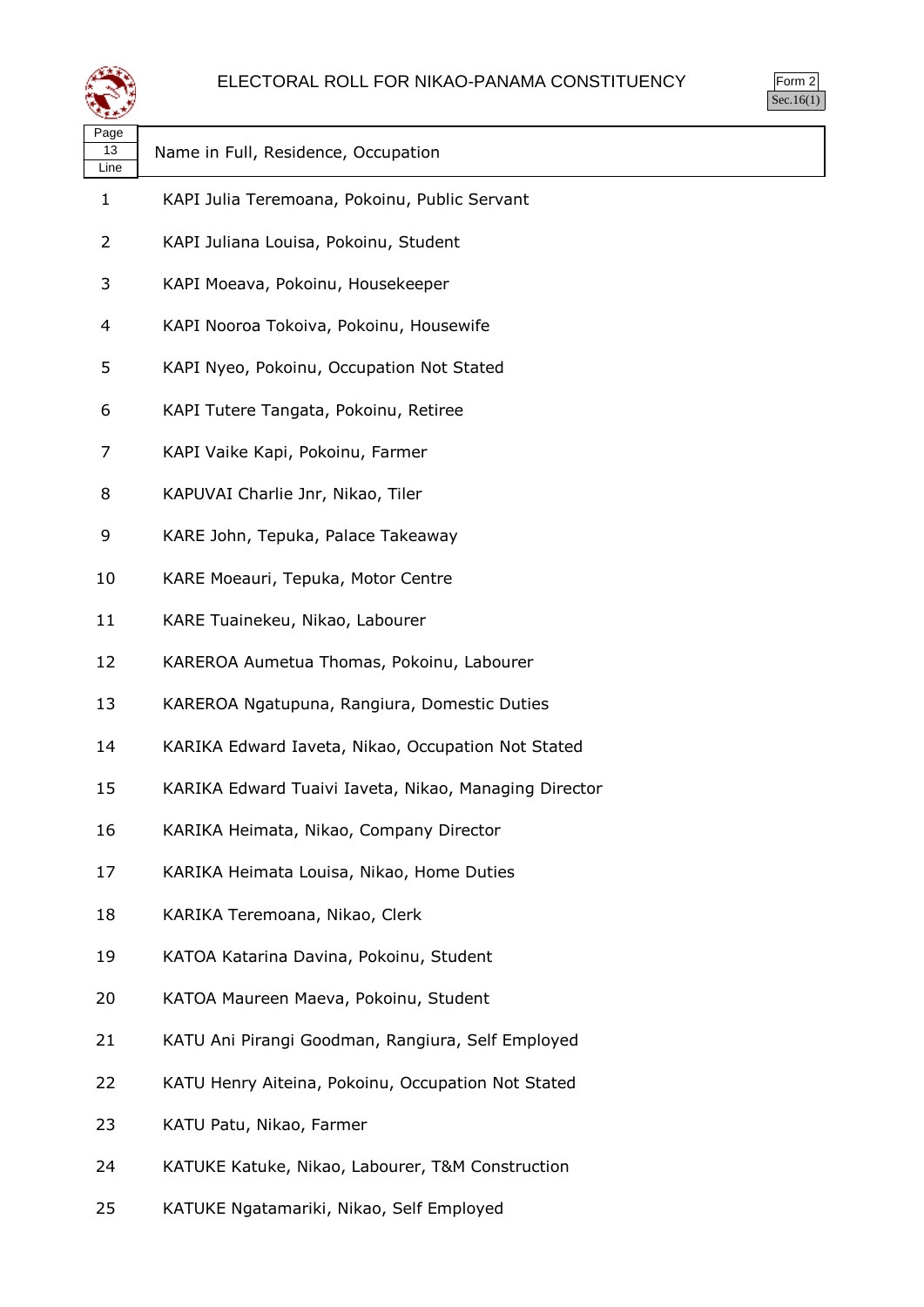

| Page<br>14<br>Line | Name in Full, Residence, Occupation                                  |
|--------------------|----------------------------------------------------------------------|
| 1                  | KATUKE Teao Marama i te Rangi, Rangiura, Planter-Wigmores            |
| 2                  | KATUKE Tere Vaka-Taunga Tonga Tokerau, Pokoinu, Delivery/Maintenance |
| 3                  | KAUKURA Matamotu O Nga, Pokoinu, Security                            |
| 4                  | KAUKURA Ngatokoiva George, Panama, Labourer                          |
| 5                  | KAUVAREVAI Tangimetua, Tepuka, Water Works                           |
| 6                  | KAVANA Doreen Yvonne, Rangiura, Front Office Manager                 |
| 7                  | KEA Akaiti Maka, Tepuka, Nurse                                       |
| 8                  | KEA Ngatokorua Deborah, Panama, Receptionist                         |
| 9                  | KEA Teio, Tepuka, Nurse                                              |
| 10                 | KEA Thomas Glassie, Nikao, c.i.gt                                    |
| 11                 | KEA Trinilobe Vainerere, Rangiura, Fisheries Officer                 |
| 12                 | KEIL Paloma, Nikao, Retired                                          |
| 13                 | KEIL Penina Moana, Nikao, Travel Agent                               |
| 14                 | KELLY Te Tuhi Tauratumaru, Nikao, Consultant                         |
| 15                 | KELLY Tepa Tangata, Nikao, Self Employed                             |
| 16                 | KELLY-ISAMAELA Sandrina Rose, Nikao, Bank Officer                    |
| 17                 | KENNING Maria Maara Metua, Panama, School Dental Therapist           |
| 18                 | KIELY Ariana Matapo, Rangiura, Student                               |
| 19                 | KIELY Lahaina Josephine, Rangiura, Hospitality Employee              |
| 20                 | KIMI Diana, Rangiura, Executive Assistant to Commissioner            |
| 21                 | KIMI Dorisha Finesse, Nikao, Student                                 |
| 22                 | KIMI Maraea Ngametua Kimberley, Nikao, Registered Nurse              |
| 23                 | KIMI Renee Tiaki Alana, Rangiura, Receptionist                       |
| 24                 | KIMITAUNGA Tarerea, Nikao, Finance Supervisor                        |
| 25                 | KING Cheryl Ngaio, Rangiura, Crown Cousel                            |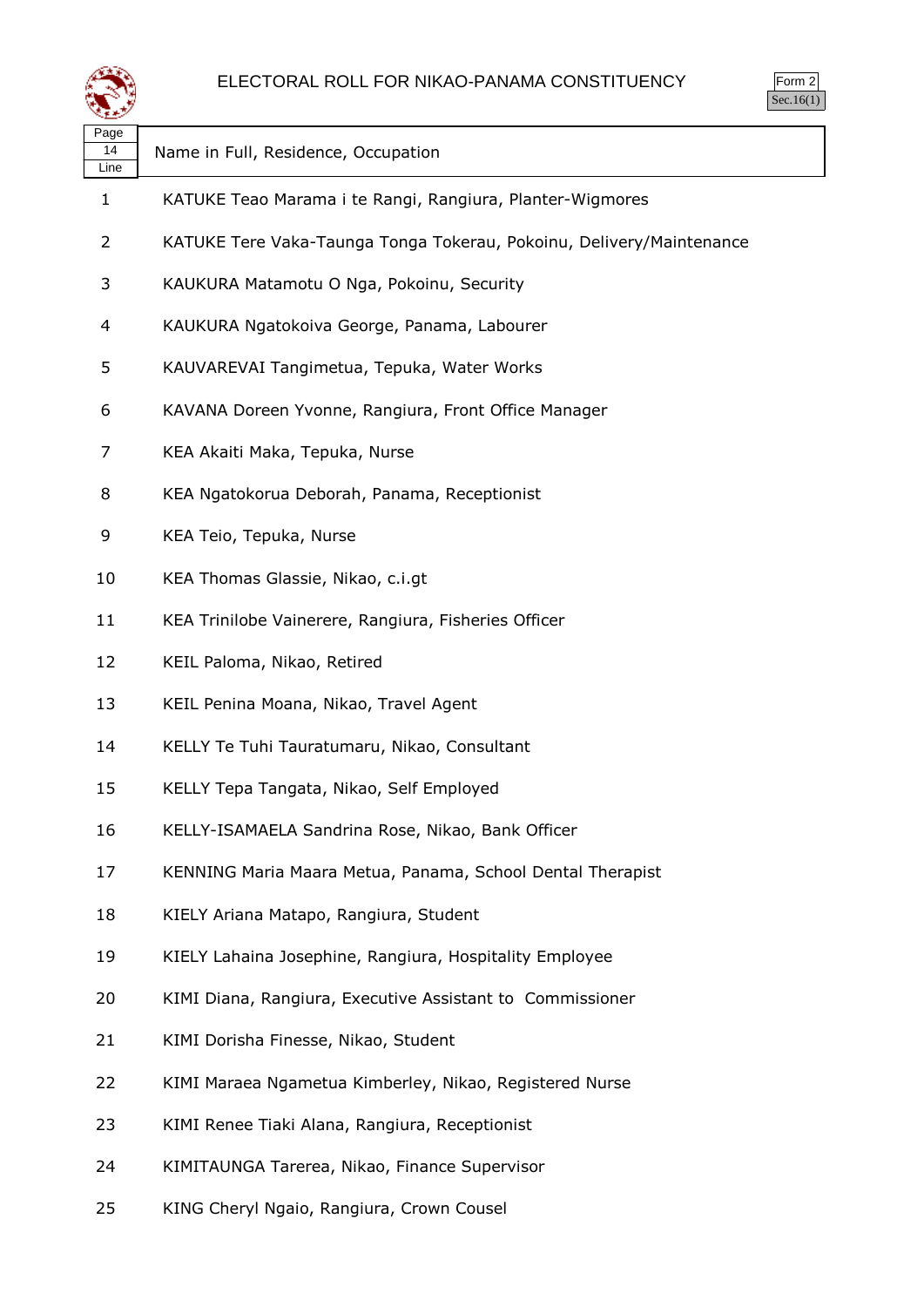



| Page<br>15<br>Line | Name in Full, Residence, Occupation                                     |
|--------------------|-------------------------------------------------------------------------|
| 1                  | KINGI Annie Lesley, Panama, Internet Cafe Owner                         |
| 2                  | KINGI Augustly, Panama, Internet Cafe Owner                             |
| 3                  | KITA Tupupua, Rangiura, Manager Store Man                               |
| 4                  | KOIATU Ranginui, Tepuka, Labourer                                       |
| 5                  | KOIATU Samuel, Tepuka, Unemployed                                       |
| 6                  | KOKAUA June Ngatokoa, Pokoinu, Bank Officer                             |
| 7                  | KOKAUA Liam Ramsay Tuaru, Pokoinu, Environmental NGO                    |
| 8                  | KOKAUA Martin, Nikao, Student                                           |
| 9                  | KOKAUA Maxine Matamaru, Nikao, Production Manager                       |
| 10                 | KOKAUA-RAYMOND Ann Elizabeth, Pokoinu, Company Secretary                |
| 11                 | KRISTENSSON Jan, Tepuka, Engineering                                    |
| 12                 | KRUITHOF Lance Gregory, Nikao, Manager                                  |
| 13                 | KURARIKI Junior Miller, Tepuka, Bar Manager                             |
| 14                 | KURETA James Clarke, Nikao, Linesman Electrician                        |
| 15                 | LANGSFORD Carinna Marjorie, Nikao, Environmental Consultant             |
| 16                 | LAZARO Dresser, Pokoinu, Unemployed                                     |
| 17                 | LEWIS Mike Faatahe, Pokoinu, Chef                                       |
| 18                 | LIEW Ovaia Catriona Henderson, Pokoinu, Tertiary Educator & Facilitator |
| 19                 | LITTLE Ina Luke, Rangiura, Student-Creative Centre                      |
| 20                 | LOKI Emele Adivakaliku, Nikao, Self Employed                            |
| 21                 | LOKI Grace Leilani, Tepuka, Student                                     |
| 22                 | LOKI Salote Korowai, Nikao, Student                                     |
| 23                 | LOKI Semisi Boselawa, Nikao, Restaurant Chef                            |
| 24                 | LOVE Seth, Nikao, Café Owner                                            |
|                    |                                                                         |

LOWE Charlee Madeline, Pokoinu, ECE Teacher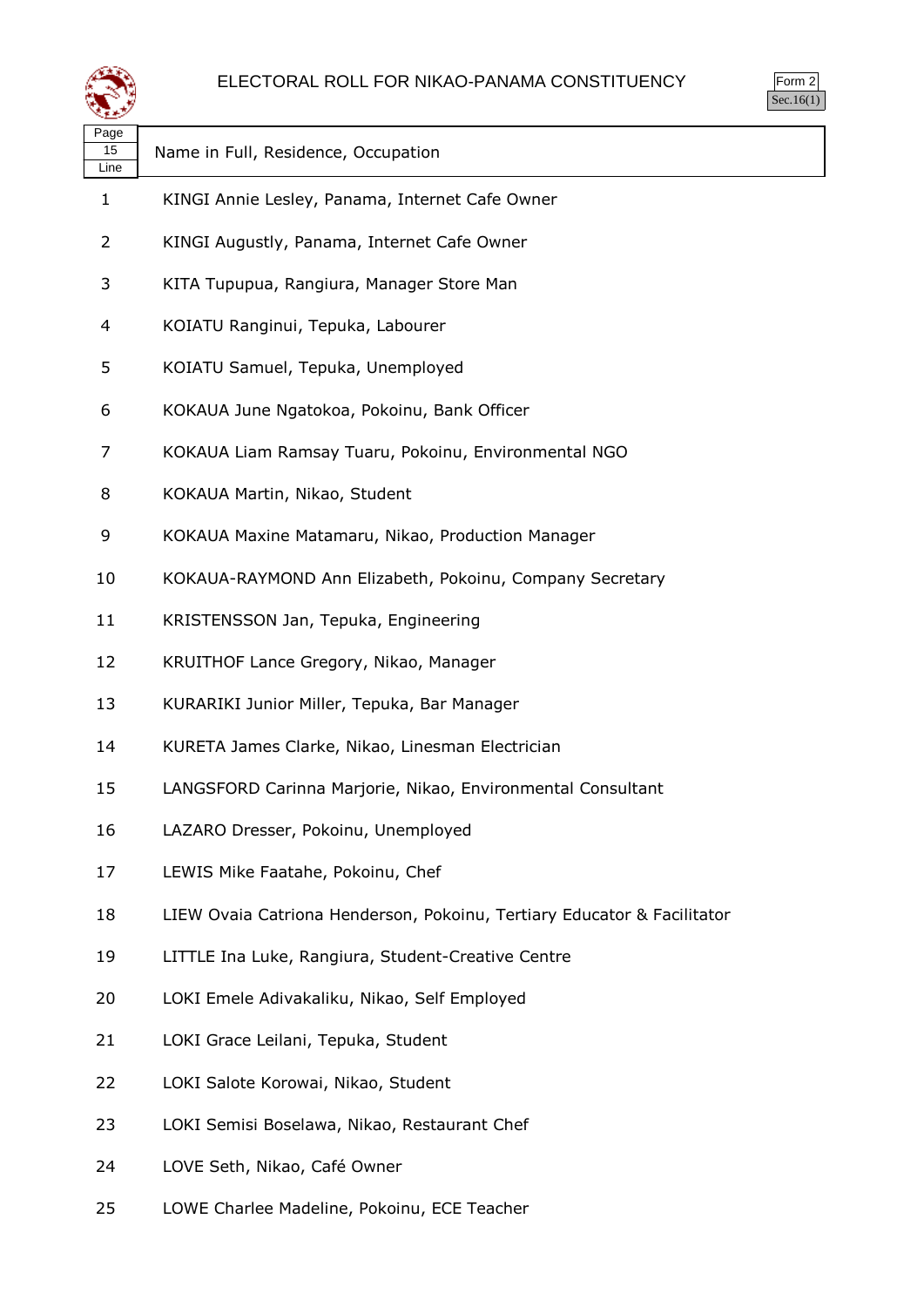

| <sub>)</sub> rm<br>╯ |
|----------------------|
|                      |

| Page<br>16<br>Line | Name in Full, Residence, Occupation                              |
|--------------------|------------------------------------------------------------------|
| 1                  | LUCKY Michael, Nikao, Groundsman                                 |
| 2                  | LUPENA Ioana S'ee, Pokoinu, Supervisor                           |
| 3                  | LUPENA Iona, Pokoinu, Storeman                                   |
| 4                  | LUPENA Louisa, Pokoinu, Housewife                                |
| 5                  | LUPENA Siliamoanalulu, Pokoinu, Occupation Not Stated            |
| 6                  | LYNN David John, Pokoinu, Builder                                |
| 7                  | LYONS Carlene Teina, Pokoinu, Self Employed                      |
| 8                  | MACQUARIE Anthony Papehia, Pokoinu, Manager Aerodrome            |
| 9                  | MAIRI Mirella, Rangiura, Occupation Not Stated                   |
| 10                 | MAJA Carla Poeschko, Nikao, Entomologist-Min. of Agriculture     |
| 11                 | MAKARA David Mana, Tepuka, Carpenter                             |
| 12                 | MAKARA Maine-i-teata, Nikao, Teacher Trainee                     |
| 13                 | MAKARA Matapo, Nikao, Police Officer                             |
| 14                 | MAKIKIRITI Angela, Pokoinu, Student-Auckland University          |
| 15                 | MAKIKIRITI Itumalo Tia, Nikao, Shop Assistant                    |
| 16                 | MAKIKIRITI Ngatamaroa Auua, Nikao, Fisheries Development Officer |
| 17                 | MAKIMARE Ura Elizabeth, Pokoinu, Barmaid                         |
| 18                 | MAKIRA Darling Beauty, Tepuka, Shop Assistant - Oasis            |
| 19                 | MANA Mama Nola Aute, Nikao, Unemployed                           |
| 20                 | MANAPORI Darlene, Nikao, Domestic Duties                         |
| 21                 | MANARANGI Anau Rimatini, Nikao, Public Servant                   |
| 22                 | MANARANGI Anau Teariki, Nikao, Student                           |
| 23                 | MANARANGI Bernice, Nikao, Principal - Nikao Maori School         |
| 24                 | MANARANGI Teariki Apetini, Nikao, Taxi Driver                    |

MANEA Ronale Charlie, Tereora, Student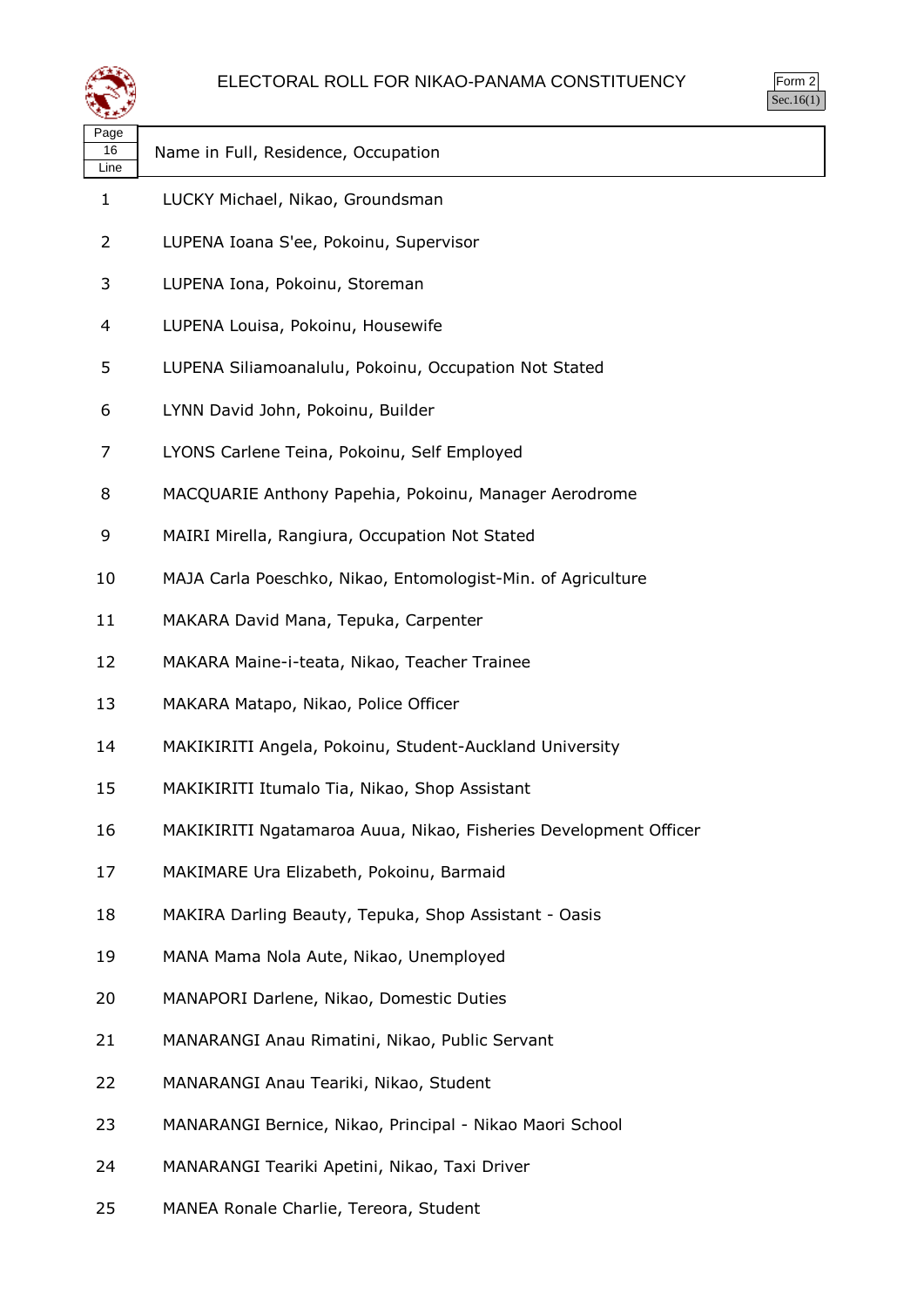

|  | n.<br>rr<br>٠ |  |
|--|---------------|--|
|  |               |  |

| Page<br>17<br>Line | Name in Full, Residence, Occupation                                        |
|--------------------|----------------------------------------------------------------------------|
| $\mathbf{1}$       | MANUELA Ben Jessie, Rangiura, Shop Assistant                               |
| 2                  | MANUELA Matavaeruarangi, Nikao, Sales Assistant                            |
| 3                  | MANUELA Minora, Tepuka, Shop Assistant                                     |
| 4                  | MANUELA Ngakimiora, Nikao, Construction Supervisor                         |
| 5                  | MANUELA Pureau Bruce, Tepuka, HRD Coordinator                              |
| 6                  | MANUELA Tiare Sharon, Tepuka, Shopkeeper                                   |
| 7                  | MANUELA Upokotea, Pokoinu, Cashier                                         |
| 8                  | MANU-REREMOANA Irene Maria, Panama, Customs Officer                        |
| 9                  | MAPU Carlene Esther Rennie, Pokoinu, Executive Assistant - Cook Is Tourism |
| 10                 | MARETAPU Agatha Emily Miri, Rangiura, Teacher Aide - Nukutere College      |
| 11                 | MARETAPU Edward Maneatapu, Rangiura, Meteorogical Weather Station          |
| 12                 | MARETAPU Francis Tiramatangi Te Pumai Tonga, Rangiura, Groundsman          |
| 13                 | MARETAPU Ritia Rosaleen, Nikao, Nurse                                      |
| 14                 | MARETAPU William, Rangiura, Unemployed                                     |
| 15                 | MARSTERS Alvane Benjamin, Nikao, Kitchen Hand                              |
| 16                 | MARSTERS Dick William, Rangiura, Retired                                   |
| 17                 | MARSTERS Elizabeth Richard, Tepuka, Secretary Apii Nikao                   |
| 18                 | MARSTERS Krina Lee, Nikao, Manageress                                      |
| 19                 | MARSTERS Mai Joel, Nikao, Builder                                          |
| 20                 | MARSTERS Marama, Nikao, Support Worker                                     |
| 21                 | MARSTERS Marukore, Panama, Airport Authority                               |
| 22                 | MARSTERS Mata, Tepuka, Sous chef                                           |
| 23                 | MARSTERS Ned, Pokoinu, Occupation Not Stated                               |
| 24                 | MARSTERS Ngu Simon, Pokoinu, Fisherman-Blue Water Tours                    |
|                    |                                                                            |

MARSTERS Takatainga Joel, Tepuka, Cook-Café Jireh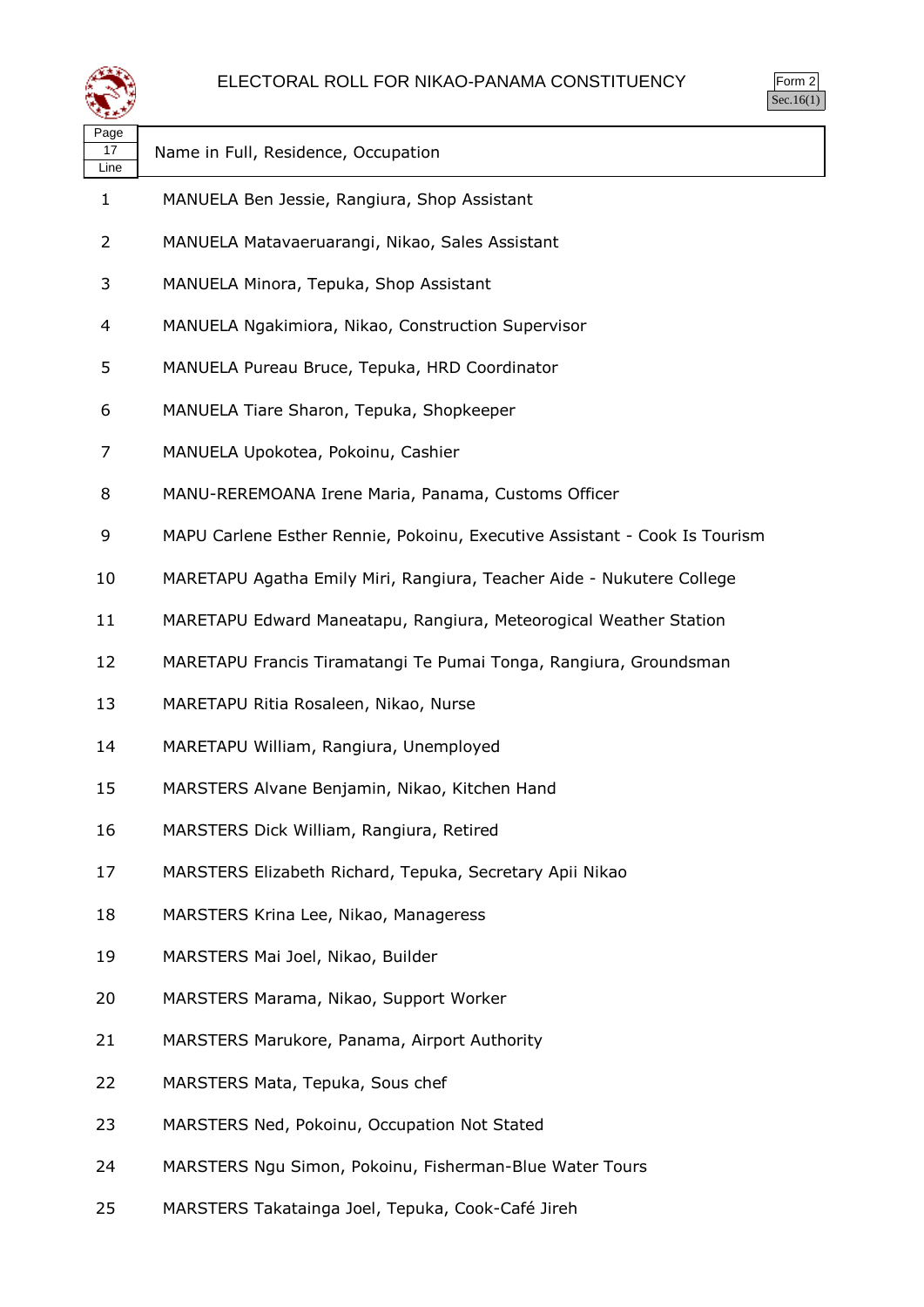



| Page<br>18<br>Line | Name in Full, Residence, Occupation                    |
|--------------------|--------------------------------------------------------|
| 1                  | MARSTERS Tehapai Kita, Nikao, Police Officer           |
| 2                  | MARSTERS Teinakore, Panama, Domestic Duties            |
| 3                  | MARSTERS Tiraa Tungane, Tepuka, Sales person           |
| 4                  | MARSTERS Titera Akauta, Pokoinu, Café Jireh            |
| 5                  | MARSTERS Treajel, Tepuka, Vodafone-Network fixing      |
| 6                  | MARSTERS Tungane, Tepuka, Tuckshop Lady Apii Nikao     |
| 7                  | MARSTERS Upoko, Tereora, Sales Assistant               |
| 8                  | MARSTERS William, Nikao, Construction CCL              |
| 9                  | MARSTERS William Joel, Tereora, Unemployed             |
| 10                 | MARTIN Jason Alexander, Nikao, Chef                    |
| 11                 | MATAIO James, Areanu, Bartender - Trader Jacks         |
| 12                 | MATAIO Tennessee Avenue, Nikao, Firefighter            |
| 13                 | MATAITI Aere N.Z. O Kera, Rangiura, Retired            |
| 14                 | MATAITI Mataiti, Nikao, Conservation Officer           |
| 15                 | MATAITI Mataorakore, Rangiura, Labourer-Vaiora Factory |
| 16                 | MATAITI Tarerea, Pokoinu, Occupation Not Stated        |
| 17                 | MATAPO Akatauira Clemens, Nikao, Police Officer        |
| 18                 | MATAPO Haumata Marthaline Ngari, Nikao, Housewife      |
| 19                 | MATAPO John Basil Tepana, Nikao, Self employed         |
| 20                 | MATAPO Paenua Campbell, Tereora, Technical Assistant   |
| 21                 | MATAPO Peggy, Nikao, Receptionist                      |
| 22                 | MATAPO Peggy Ngamau Mere, Nikao, Student               |
| 23                 | MATAPO Stephen Tikitau, Nikao, Senior Customs Officer  |
| 24                 | MATARA Kaiti, Pokoinu, Kitchen Hand                    |
|                    |                                                        |

MATARA Kiriana Dorothy, Tepuka, Accounts Manager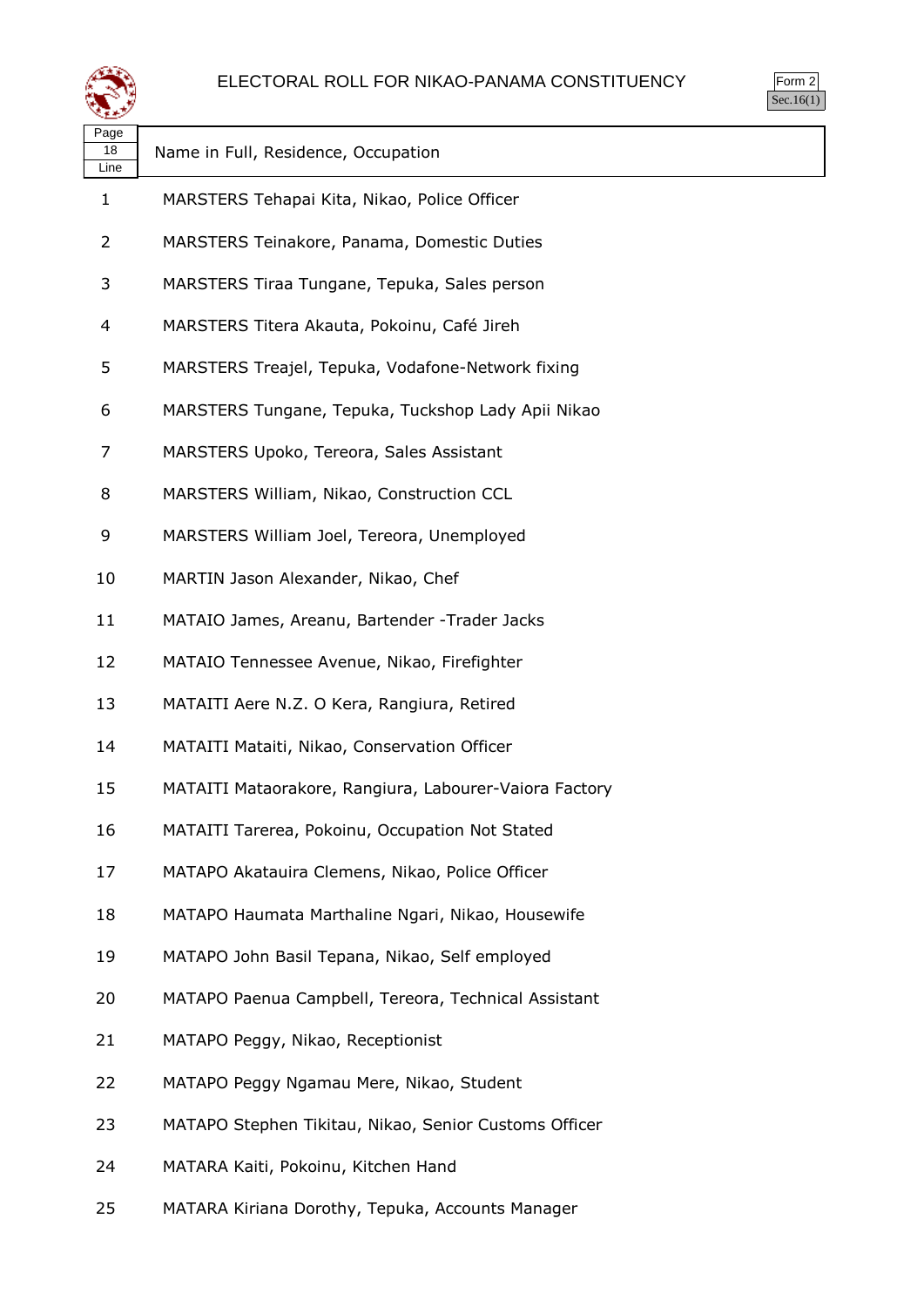

|     | $\overline{3}$ rm<br>╯ |  |
|-----|------------------------|--|
| . I |                        |  |

| Page<br>19<br>Line | Name in Full, Residence, Occupation                            |
|--------------------|----------------------------------------------------------------|
| 1                  | MATARA Tauariki Katokato, Panama, Domestic Duties              |
| 2                  | MATARA-INGAUA Twin, Pokoinu, Domestic Duties                   |
| 3                  | MATARII Matarii, Nikao, retired                                |
| 4                  | MATEARA Charlie, Tepuka, Electrician                           |
| 5                  | MATEARIKI Ngatokotoru Jason Ronaldo, Panama, Self employed     |
| 6                  | MATENGA Luciana Ngapoko, Nikao, Company Secretary              |
| 7                  | MATHISON Iona Maria, Pokoinu, Domestic Duties                  |
| 8                  | MAUI Lillian Sandy Ann Marie, Nikao, Frontline Associate - BCI |
| 9                  | MAUI Teparekura Norah, Nikao, Curriculum Advisor               |
| 10                 | MAUNGA Helen, Tepuka, Labour Inspector                         |
| 11                 | MAUNGA Tuaine, Tepuka, Occupation Not Stated                   |
| 12                 | MAURANGI Liana Joe, Rangiura, Waitress & Bar-Muri Beach Resort |
| 13                 | MAURI Irangi, Nikao, Student                                   |
| 14                 | MAURI Ruki, Panama, Probation Officer                          |
| 15                 | MAY Yin Yin, Pokoinu, Medical Doctor                           |
| 16                 | MCBIRNEY Elmah Tapora Puapua, Nikao, Punanganui Market Manager |
| 17                 | MCFADZIEN Maire Lois, Tepuka, Destination Development Officer  |
| 18                 | MCFADZIEN Robert Ngaei, Nikao, Chief Technology Officer        |
| 19                 | MCFADZIEN Teraihei, Panama, Bank Officer                       |
| 20                 | MELE Fai, Pokoinu, Unemployed                                  |
| 21                 | MELOTA Melody Mai, Panama, Driver-CITC building                |
| 22                 | MEREANA-NGAURU Thomas Uta, Nikao, Volunteer                    |
| 23                 | MEROTA Kimiora Junior, Nikao, Labourer                         |
| 24                 | METI Petua Ngarangi, Nikao, Data Input Operator                |
| 25                 | MIN Myo, Tepuka, Biomedical Officer                            |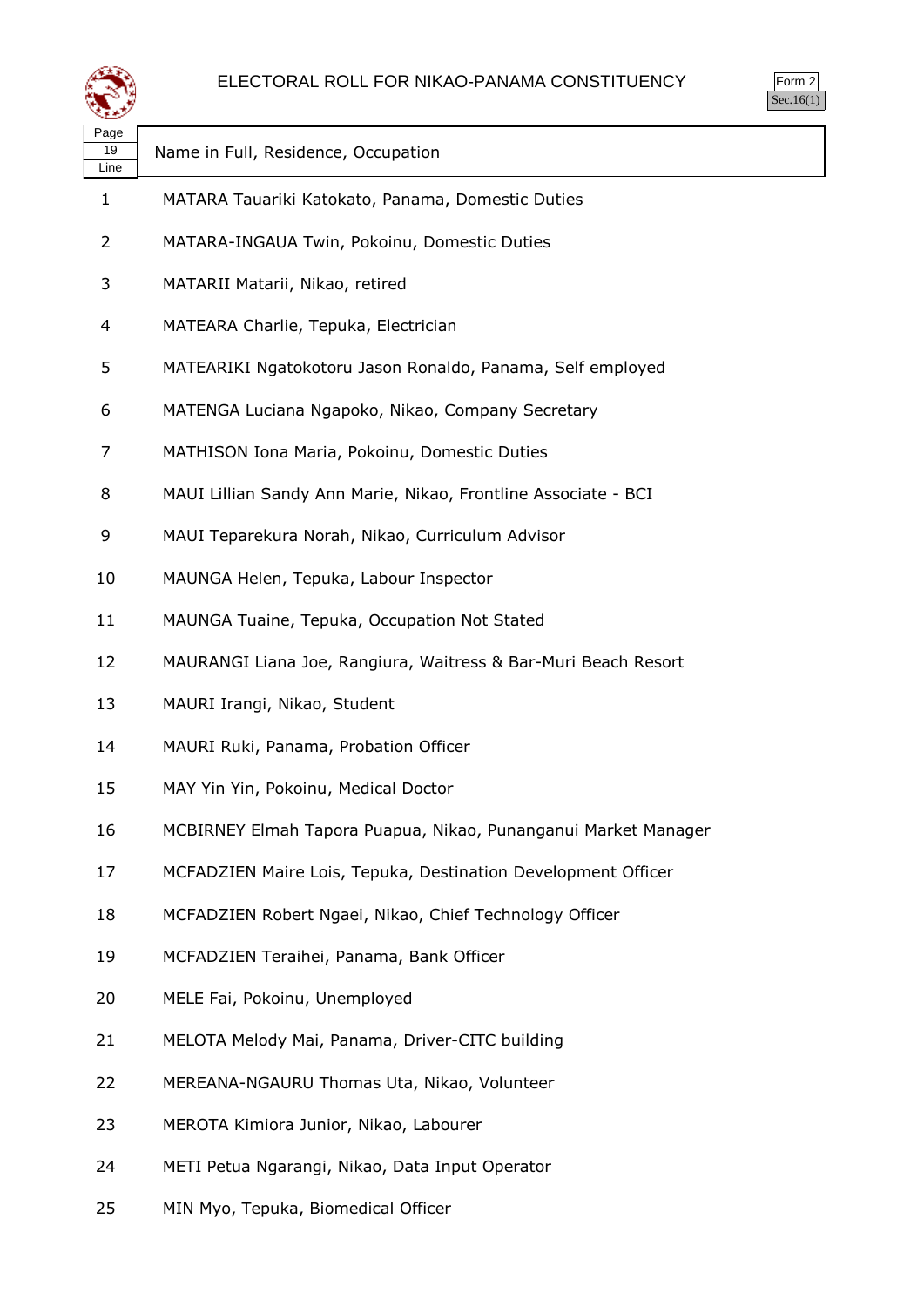

| Page<br>20<br>Line | Name in Full, Residence, Occupation                                 |
|--------------------|---------------------------------------------------------------------|
| 1                  | MIRI Tira - Makea, Pokoinu, Sales & Merchandise Assistant           |
| 2                  | MIRIA-TAIREA Mathilda P., Pokoinu, Solicitor                        |
| 3                  | MITCHELL Salome Tetapu o Marouna, Nikao, Public Servant             |
| 4                  | MOANA Archie Meni, Panama, Fisherman                                |
| 5                  | MOEAURI Matangaro Louisa, Tepuka, Domestic Duties                   |
| 6                  | MOEAURI Natanaela Shalome, Tepuka, Student                          |
| 7                  | MOEAURI Tangi Chadwick, Nikao, Cook Islands Fish Export             |
| 8                  | MOEKAPITI Roimata Faarii, Rangiura, Police Officer                  |
| 9                  | MOEROA Annie, Tepuka, Teacher Trainee                               |
| 10                 | MOEROA Arapo, Tepuka, Nurse                                         |
| 11                 | MOEROA Ongoaere Jeremy, Tepuka, Police Officer                      |
| 12                 | MOETAUA Puia Murray, Nikao, Telecom Technician                      |
| 13                 | MOETAUA Tuteretere, Pokoinu, Teacher                                |
| 14                 | MOKOROA Charles Teati, Areanu, Shop Assistant                       |
| 15                 | MOKOROA Louis Brell Toma, Rangiura, Delivery - CITC Wholesale       |
| 16                 | MOKOROA Mary Teraipoia Imogen, Rangiura, Airport Authority          |
| 17                 | MOKOROA Ngarouru, Pokoinu, Retired                                  |
| 18                 | MOKOROA Vaine Makiroa, Pokoinu, Member of Parliament                |
| 19                 | MOKOROA-POILA Rimmel, Pokoinu, Deputy Registrar BDM                 |
| 20                 | MONGA Fiona Tia Pua Atua Ritia, Nikao, Customer Service Agent-AirNZ |
| 21                 | MONGA Tetupu Terry, Nikao, Bus Operator                             |
| 22                 | MOO Nooroa, Areanu, Domestic Duties                                 |
| 23                 | MORELAND Sarah Ritia, Pokoinu, Revenue Analyst                      |
| 24                 | MORGAN Brian James, Nikao, Self Employed                            |
| 25                 | MORGAN Tania, Nikao, Principal-Tereora College                      |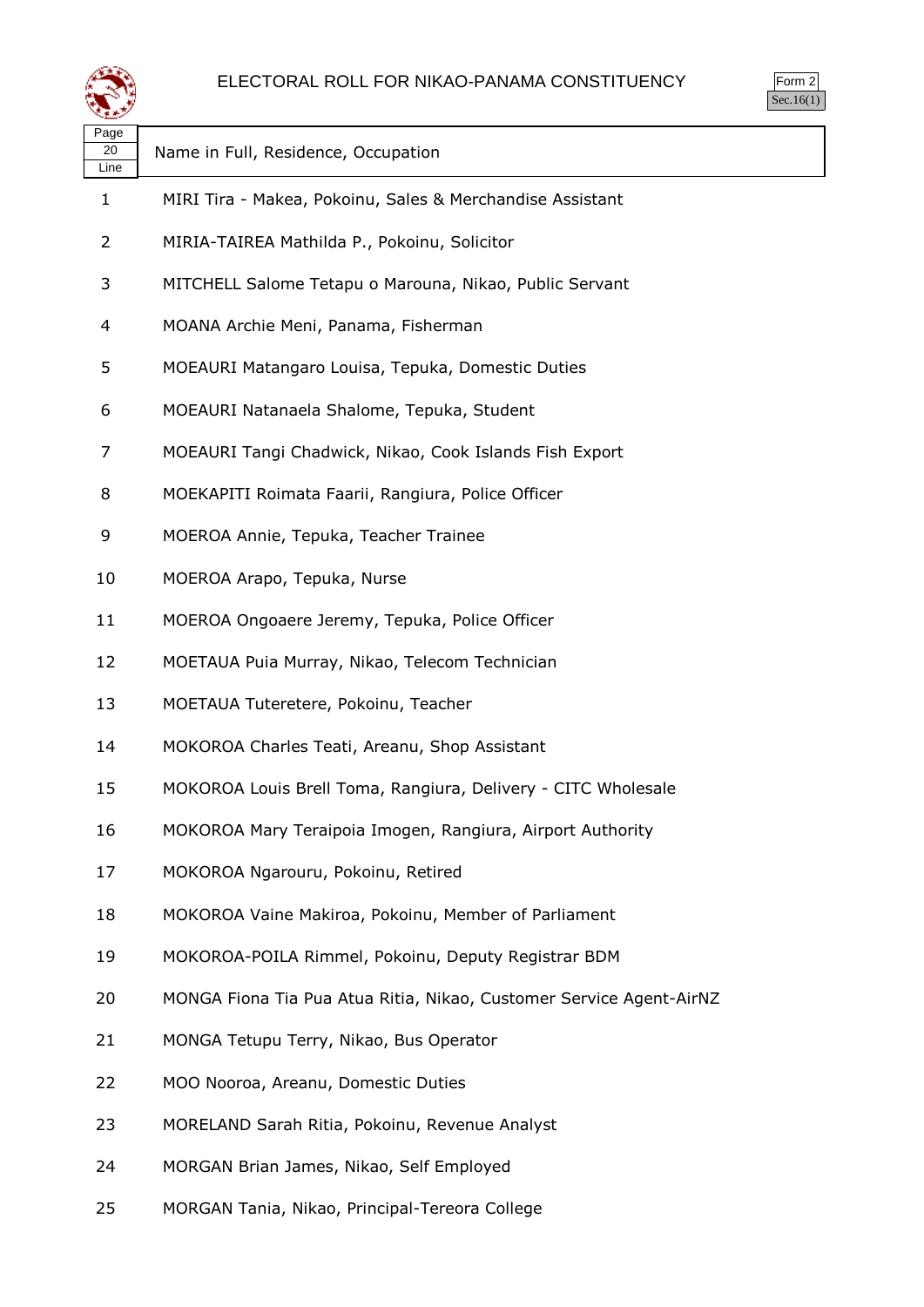

| Page<br>21<br>Line | Name in Full, Residence, Occupation                           |
|--------------------|---------------------------------------------------------------|
| 1                  | MOSE Tou Nooroa, Pokoinu, Cleaner                             |
| 2                  | MOUAURI Briana Mataniufeagaimaleata, Tepuka, Titles Clerk-MOJ |
| 3                  | MOUAURI Lisi, Tepuka, Cleaner                                 |
| 4                  | MOUAURI Michael, Tepuka, Survey Draughtsman                   |
| 5                  | MUNOKOA Louisa Josefina, Tepuka, Waitress                     |
| 6                  | MUNOKOA Ngamau Mere, Nikao, Member of Parliament              |
| 7                  | MUNOKOA Ngamau Mere Macan, Nikao, Self Employed               |
| 8                  | MUNOKOATINI Ngari, Nikao, Self Employed                       |
| 9                  | MUNRO Daniel Alexander, Nikao, Technical Officer              |
| 10                 | MURRAY Shena Maria, Nikao, Administrator-Air NZ               |
| 11                 | MURRAY Timothy Gordon, Nikao, IT                              |
| 12                 | NANAI Maine Marae-Rua, Panama, Housewife                      |
| 13                 | NANAI Teava Tairo, Nikao, Theological Student                 |
| 14                 | NAPA Beau, Pokoinu, Factory worker                            |
| 15                 | NAPA Jillian Shirley, Rangiura, PA/Human Resource Officer     |
| 16                 | NAPA Joshua George, Nikao, Admin- Rarotonga Brewery           |
| 17                 | NAPA Metua Moeroa, Nikao, Housewife                           |
| 18                 | NAPA Tauei Kaine, Rangiura, Tattoo Assistant                  |
| 19                 | NATUA Peter, Nikao, Labourer                                  |
| 20                 | NEE NEE Ngatokorua, Nikao, Director                           |
| 21                 | NEE NEE Renasha Renee, Nikao, Sales Assistant                 |
| 22                 | NEHO Bryan Mervyn, Nikao, Boiler Maker                        |
| 23                 | NELIO Ngatamaine, Tepuka, Massuers                            |
| 24                 | NGAATA Raiti Marama Lesley, Rangiura, Bar Person              |

NGAEI-TOU Ingaua Charles Robert, Panama, Plumber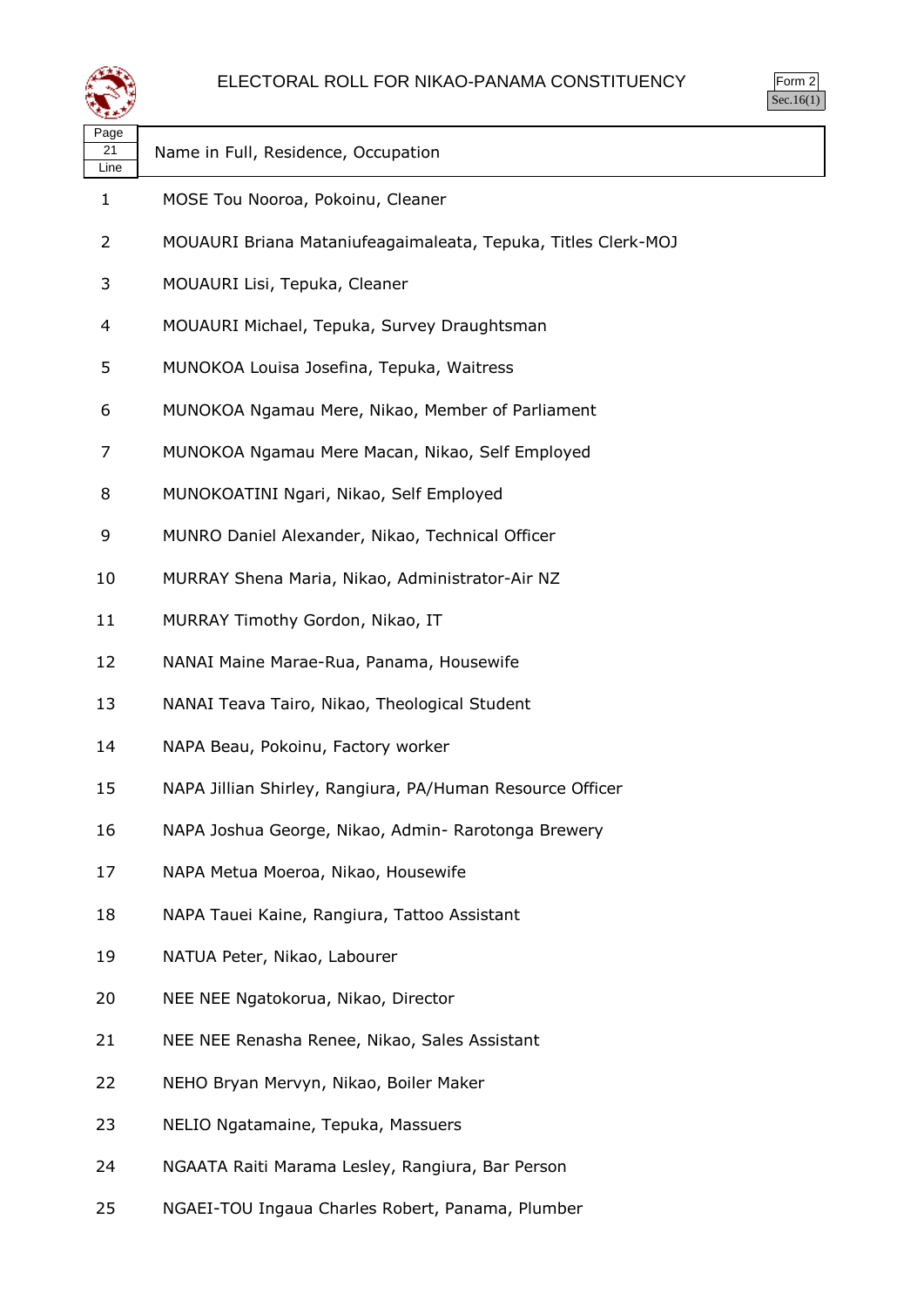

| orm<br>╯ |
|----------|
| ٠ ا      |

| Page<br>22<br>Line | Name in Full, Residence, Occupation                             |
|--------------------|-----------------------------------------------------------------|
| 1                  | NGAIA Ariki, Areanu, Groundsman                                 |
| 2                  | NGAIA Sostris Ariki, Rangiura, Occupation Not Stated            |
| 3                  | NGAIAERE Andrew, Pokoinu, Police Officer                        |
| 4                  | NGAIORAE Teokotai, Nikao, Teacher                               |
| 5                  | NGAMAAKA David Teokotai, Nikao, Barman-O.T.R                    |
| 6                  | NGAMETUA Arama Ngatuakana, Nikao, Occupation Not Stated         |
| 7                  | NGAMETUA Hannah Margaret Uneara Ngatere, Nikao, Sales Assistant |
| 8                  | NGAMETUA Memory, Tereora, Occupation Not Stated                 |
| 9                  | NGAMETUA Noreen, Nikao, Shop Assistant                          |
| 10                 | NGAMETUA Rouruakatupu, Nikao, Mechanic                          |
| 11                 | NGAMETUA Te-vii-o-Tearai Ngatokorua, Nikao, Telecom Radio HF    |
| 12                 | NGAMETUA Vaine Nooroa, Nikao, Police Officer                    |
| 13                 | NGAMETUA Vainetutai, Pokoinu, Telecom Worker                    |
| 14                 | NGAOIRE Akekou, Nikao, Shop Assistant                           |
| 15                 | NGAOIRE David Tokoa, Nikao, Van Driver-Vaima                    |
| 16                 | NGARO Enua Mamao, Tereora, Cook Island Building Supplies        |
| 17                 | NGATAMA Adrian, Rangiura, Driver                                |
| 18                 | NGATAMA Ngatamariki Roger, Rangiura, Labourer Cook Island Steel |
| 19                 | NGATAMA Putaura Brown, Rangiura, Unemployed                     |
| 20                 | NGATAMA Rouru, Areanu, Shop Assistant                           |
| 21                 | NGATAMA Tumaru, Rangiura, Casual worker                         |
| 22                 | NGATANGATA Frances, Nikao, Domestic Duties                      |
| 23                 | NGATOKORUA Brian Matavera, Pokoinu, Mechanic-Motor Centre       |
| 24                 | NGATOKORUA Ngatokorua Junior, Pokoinu, Compliance Manager       |
| 25                 | NGATOKOTORU Aratangi Urirau, Nikao, Planter                     |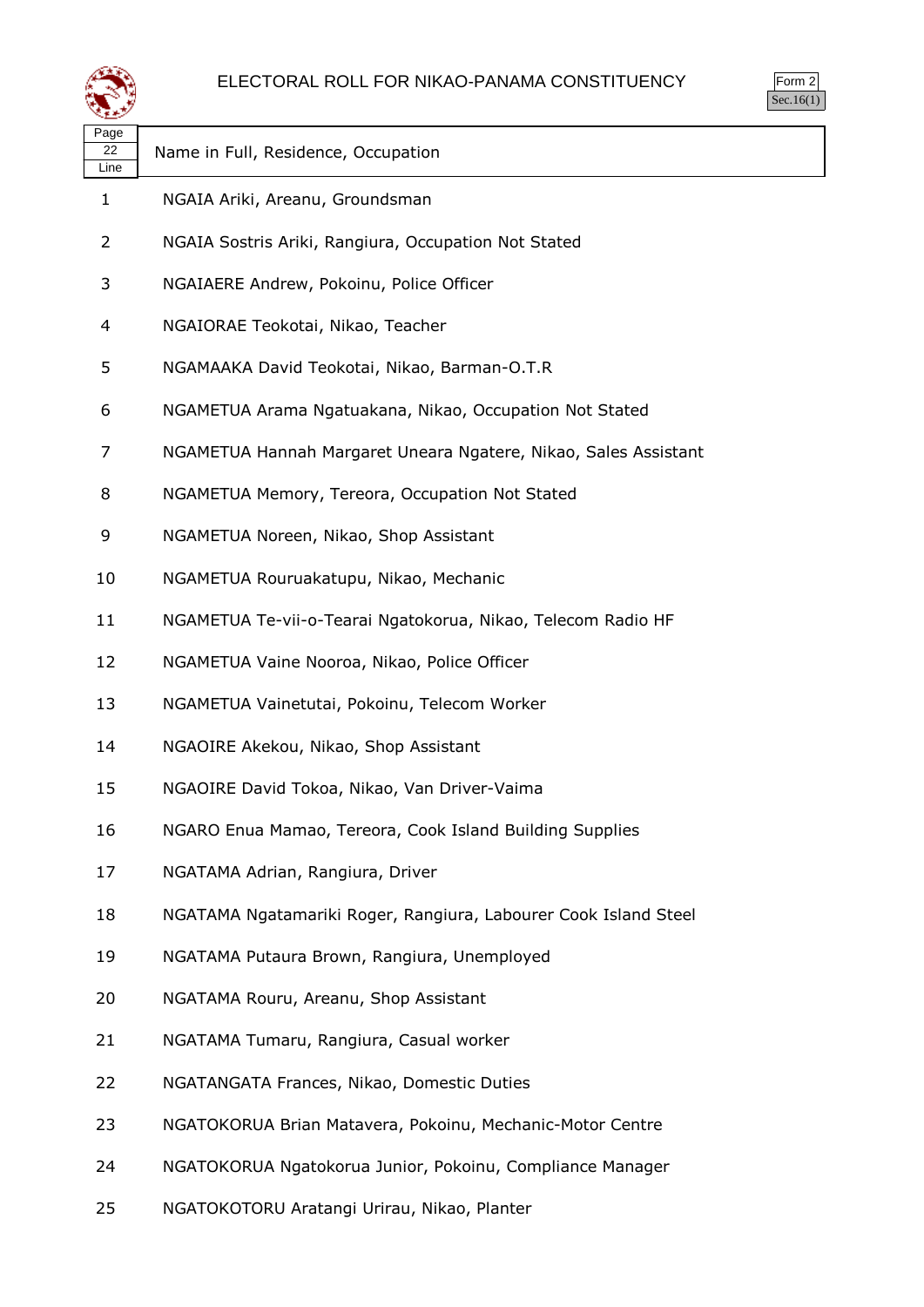

| Page<br>23<br>Line | Name in Full, Residence, Occupation                                    |
|--------------------|------------------------------------------------------------------------|
| $\mathbf{1}$       | NGATUAKANA Peter, Pokoinu, Ocean Fresh                                 |
| $\overline{2}$     | NGAUORAITI Maarona, Pokoinu, Retail Worker-CITC Super market           |
| 3                  | NGAVAVIA TERERUI Anthony Matapakia, Tepuka, Shop Manager - Computerman |
| 4                  | NGAWATI Nicola, Pokoinu, Diplomat                                      |
| 5                  | NGERE Tupopongi Metuakore, Pokoinu, Unemployed                         |
| 6                  | NICHOLAS Alexandria Metua Sebon, Nikao, Self Employed                  |
| 7                  | NICHOLAS Arthur, Areanu, Unemployed                                    |
| 8                  | NICHOLAS Clive Torea, Nikao, Self Employed                             |
| 9                  | NICHOLAS Darlene, Tepuka, Manager                                      |
| 10                 | NICHOLAS Darlene Ngamata, Rangiura, Cook                               |
| 11                 | NICHOLAS Edith, Pokoinu, Student Support Officeer                      |
| 12                 | NICHOLAS Georjean Naomi, Nikao, Lawyer                                 |
| 13                 | NICHOLAS Itinga Sarah Tehameamea, Pokoinu, Finance System Analyst      |
| 14                 | NICHOLAS John Tekotia, Nikao, Self employed tiler                      |
| 15                 | NICHOLAS Maryanne, Nikao, Unemployed                                   |
| 16                 | NICHOLAS Matatui Atua Caroline, Nikao, Dental Assistant                |
| 17                 | NICHOLAS Ngana Ngana-Ki-Tua Darnell, Pokoinu, Student                  |
| 18                 | NICHOLAS Philip Vakatiki Rongo, Tepuka, Dentist                        |
| 19                 | NICHOLAS Rimamaki, Areanu, Mailing Clerk                               |
| 20                 | NICHOLAS Robert Anapa, Nikao, Self Employed                            |
| 21                 | NICHOLLS Michael David Wiremu, Nikao, Construction Labourer            |
| 22                 | NICHOLLS Tennille Terei-na, Nikao, Administrator                       |
| 23                 | NOOAPII Akekare, Rangiura, Student                                     |
| 24                 | NOOAPII Amelia, Rangiura, Taxation Officer                             |

NOOAPII Maaratai, Rangiura, Mechanic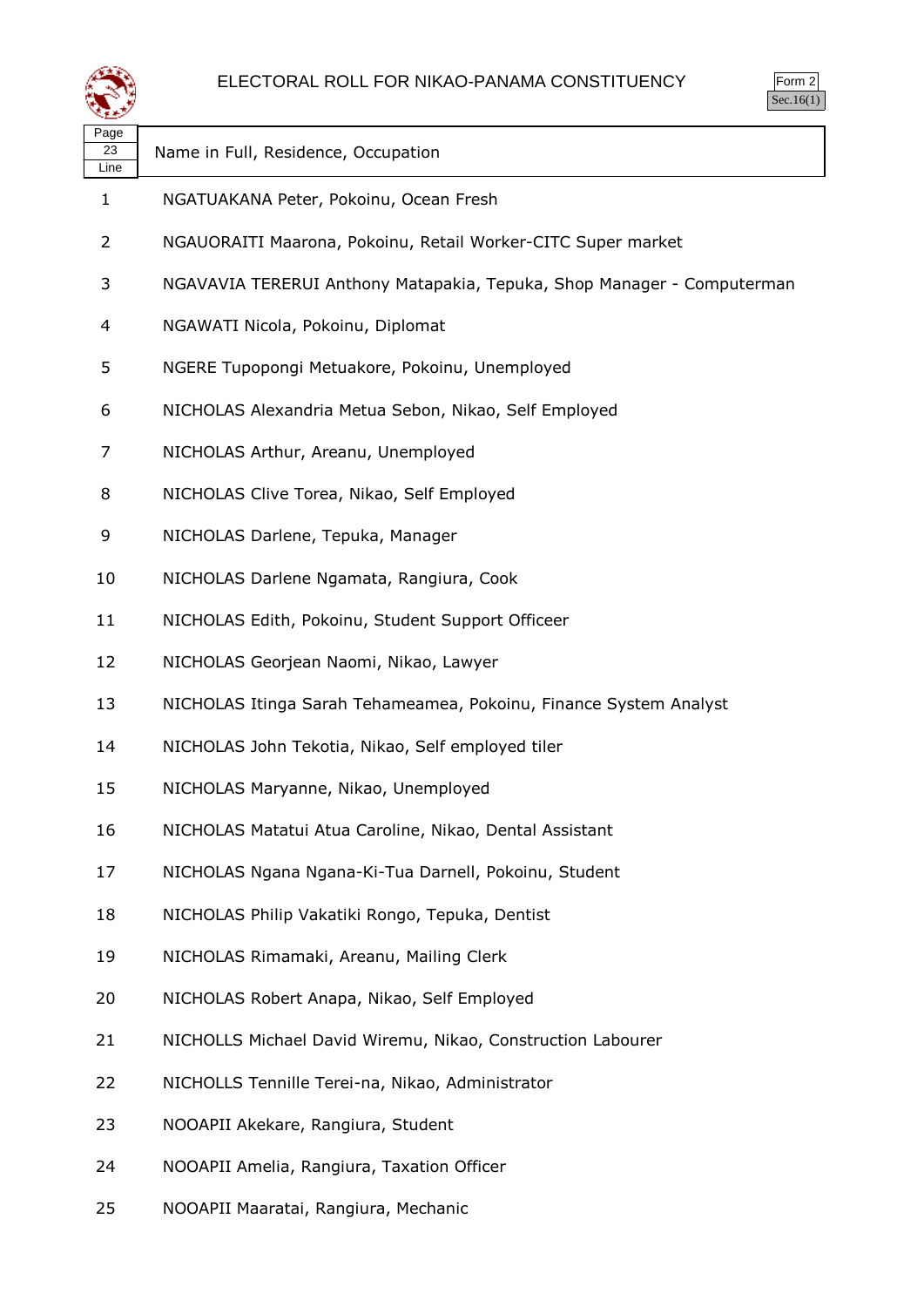



| Page<br>24<br>Line | Name in Full, Residence, Occupation                                      |
|--------------------|--------------------------------------------------------------------------|
| $\mathbf{1}$       | NOOVAO Charles Teariki, Nikao, Engineer                                  |
| 2                  | NOOVAO Teariki, Pokoinu, Medical Doctor                                  |
| 3                  | NOOVAO Theresa Losena, Pokoinu, Tutor/Trainer                            |
| 4                  | NOOVAO Tuakana Moeroa, Pokoinu, Housewife                                |
| 5                  | NUMA-LUI'FATIALOFA Shawnrowayn Jahz, Kaikaveka, Retail Sales & Marketing |
| 6                  | NUMANGA Rosina Uraiatiu, Nikao, Self Employed                            |
| 7                  | OMAO Mami, Tepuka, Unemployed                                            |
| 8                  | OMAO Omao Jnr, Tepuka, Labourer                                          |
| 9                  | ONGOUA Paul, Nikao, Bank Officer                                         |
| 10                 | OTI Rouruina Ema, Pokoinu, Receptionist                                  |
| 11                 | OTI Tuakana Tu Popongi, Nikao, Carpenter                                 |
| 12                 | PAITAI Mary Teina, Pokoinu, Finance Officer                              |
| 13                 | PAITAI Ruby Ngatokorua, Pokoinu, Student                                 |
| 14                 | PAITAI Te Tapu O Toua, Pokoinu, Teacher                                  |
| 15                 | PANA Matangaro, Pokoinu, Housewife                                       |
| 16                 | PANA Teokoitu, Pokoinu, Baker                                            |
| 17                 | PANGE Poaru Long John Fettler, Nikao, Unemployment                       |
| 18                 | PAPERA Karlo Magaret, Rangiura, Occupation Not Stated                    |
| 19                 | PAPERA Mereana Victoria, Rangiura, Shop Assistant                        |
| 20                 | PAPERA Vaeruarangi Toro, Rangiura, Kitchen Hand-L.S.G Sky Chef           |
| 21                 | PAPERA Vaeruarangi Toro Jnr, Rangiura, Tereora College                   |
| 22                 | PARAKOTI Corena Christina Hope, Nikao, Unemployed                        |
| 23                 | PARE Jarome Manavaroa Maeva, Rangiura, Musician                          |
| 24                 | PARIMA Iva Maria, Nikao, Police Officer                                  |
| 25                 | PARKES Lane Edward, Nikao, Network Engineer-Bluesky Cook Islands         |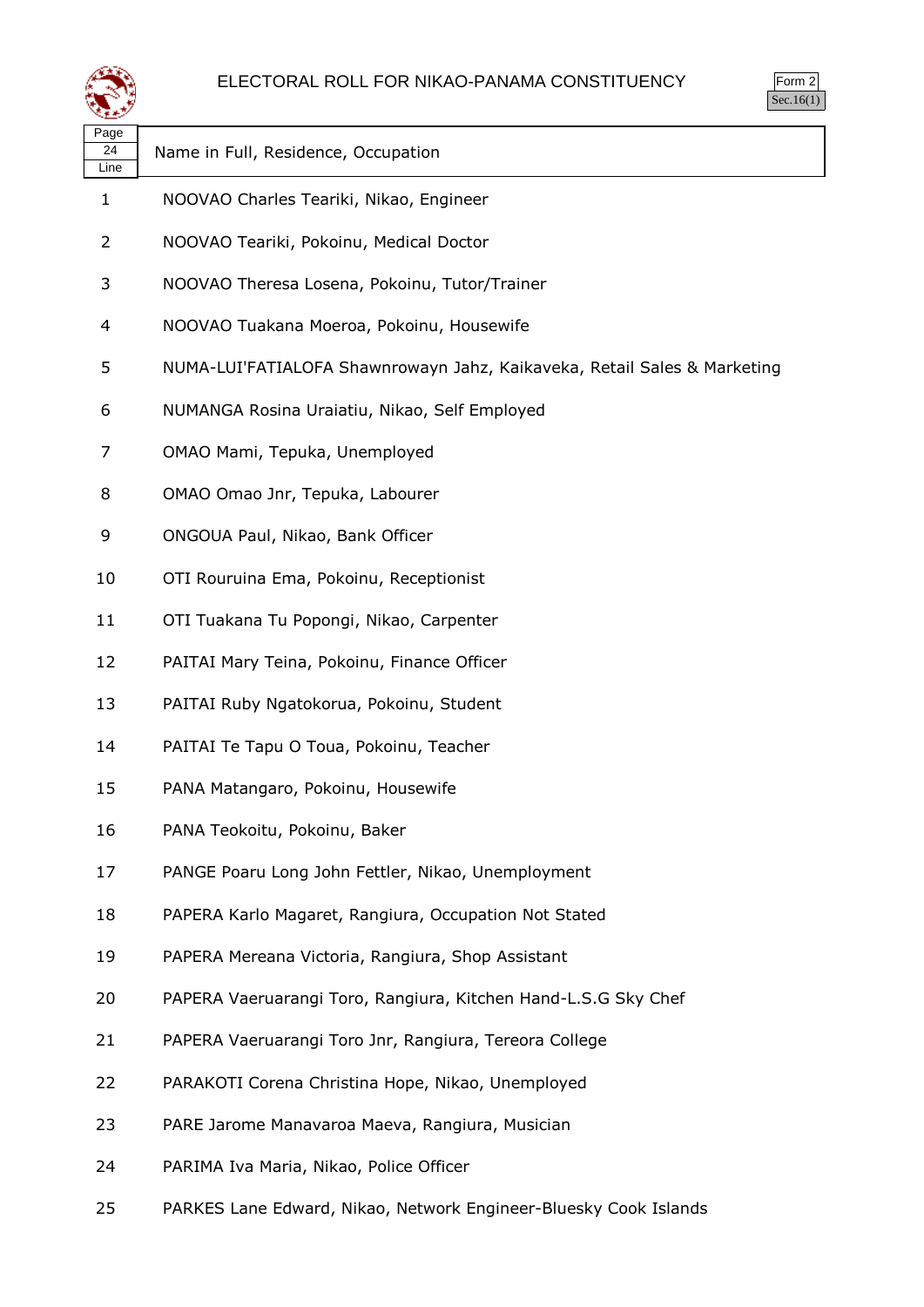



| પ∓≠У               |                                                              |
|--------------------|--------------------------------------------------------------|
| Page<br>25<br>Line | Name in Full, Residence, Occupation                          |
| $\mathbf{1}$       | PATIA Benjamin Tauraatua Martin, Tereora, Student            |
| 2                  | PATIA Helen, Nikao, Admin Officer                            |
| 3                  | PATIA Mamatira, Nikao, Orometua Vaine                        |
| 4                  | PATIA Matilda, Tereora, Human Resources Assistant            |
| 5                  | PATIA Puroku, Pokoinu, Housemaid                             |
| 6                  | PATIA Tere, Pokoinu, Police Officer                          |
| 7                  | PAYNE Bryn David, Pokoinu, Pilot                             |
| 8                  | PAYNE Kate, Pokoinu, Cashier Clerk                           |
| 9                  | PEAU Ben, Panama, Unemployed                                 |
| 10                 | PEMBERTON Barbara Gail, Nikao, Retired                       |
| 11                 | PEPE Denise Tearoa, Nikao, Occupation Not Stated             |
| 12                 | PERA Lotus, Nikao, Domestic Duties                           |
| 13                 | PERA Sam, Areanu, Mechanic                                   |
| 14                 | PERA Samuel Raphael, Panama, Courier Driver (DHL)            |
| 15                 | PERA Sirla Barcelona, Nikao, LSG Sky Chefs                   |
| 16                 | PEUA Dana, Pokoinu, Health Infection Control Cleaner         |
| 18                 | PEUA Mereana, Pokoinu, Teacher(Nikao School)                 |
| 17                 | PEUA Mereana, Pokoinu, Domestic Duties                       |
| 19                 | PEUA Teautoa, Pokoinu, Bank Officer                          |
| 20                 | PEUA Vai Tamaiti, Pokoinu, Pensioner                         |
| 21                 | PEYROUX Maraeura Ann, Nikao, Administration Officer-DCD MFEM |
| 22                 | PIITI Anita Sarah, Rangiura, Sales Assistant                 |
| 23                 | PIRI Conrad Skipper, Tepuka, Office Clerk                    |
| 24                 | PITOMAKI Elizabeth Tara, Pokoinu, Unemployed                 |

PITOMAKI Maria, Pokoinu, Housewife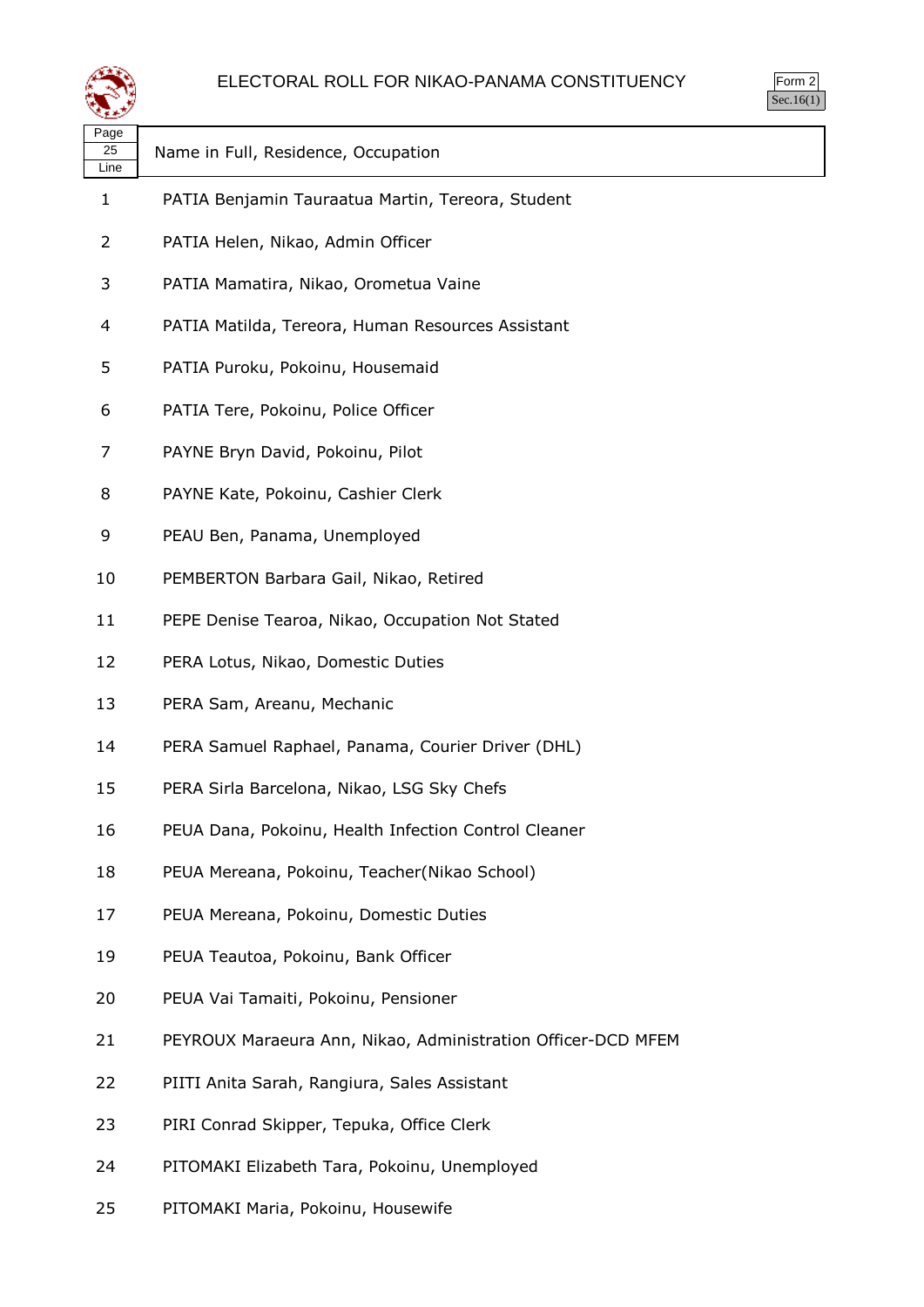

| Page<br>26<br>Line | Name in Full, Residence, Occupation                              |
|--------------------|------------------------------------------------------------------|
| 1                  | PITOMAKI Paara Jnr, Pokoinu, Linesman                            |
| 2                  | PITTMAN Edwin Rewi, Nikao, Secretary - Foreign Affairs           |
| 3                  | PITTMAN Mariata Edwina Vira Tavioni, Nikao, Student              |
| 4                  | PITTMAN Pomare Tapoa Puananga Tavioni, Nikao, Student            |
| 5                  | PITTMAN Teriivetua Tiahuia Nikki Tavioni, Nikao, Manager-Tav     |
| 6                  | POILA Sharon Joycelyn, Pokoinu, Air Raro Worker                  |
| 7                  | POKIPOKI Teinaki Rose, Tepuka, Hospitality                       |
| 8                  | POKO Tearoaua O Te Atua, Rangiura, Kitchen Hand - Albertos       |
| 9                  | PONIA Benjamin Ellis, Nikao, Chief of Staff                      |
| 10                 | PONIA Tine Faasili, Nikao, Managing Director - Solicitor         |
| 11                 | PONINI Denzel Chiyono-San, Rangiura, Bartender                   |
| 12                 | PONINI Dusseri Tiarevaru Saeble, Tereora, Domestic Duties        |
| 13                 | PONINI Li Phoenix Angelo, Pokoinu, Assembler                     |
| 14                 | PONINI Matamaki, Nikao, Waiter - Edgewater                       |
| 15                 | PONINI Ponini Ridge Nathaniel, Rangiura, Drivers License Officer |
| 16                 | PONINI Rani Sarah, Rangiura, Merchandiser                        |
| 17                 | PONINI Rouru, Nikao, Unemployed                                  |
| 18                 | PONINI Tereapii, Nikao, Seamstress-TAVS                          |
| 19                 | PORIO Tereapii Grace Allan, Pokoinu, Bank Officer                |
| 20                 | POTORU Leon Hamai, Nikao, Airport Authority                      |
| 21                 | POTORU Vaike Ruaariki, Nikao, Bank Officer                       |
| 22                 | PUIKI Paniani, Pokoinu, Activities Officer                       |
| 23                 | PUKEITI Tiare Toru, Pokoinu, Bar Manager                         |
| 24                 | PULEOSI Chantelle Pavai, Nikao, Taxation Advisor                 |
| 25                 | PULEOSI Ngametuangaro O Joseph, Nikao, Barrista                  |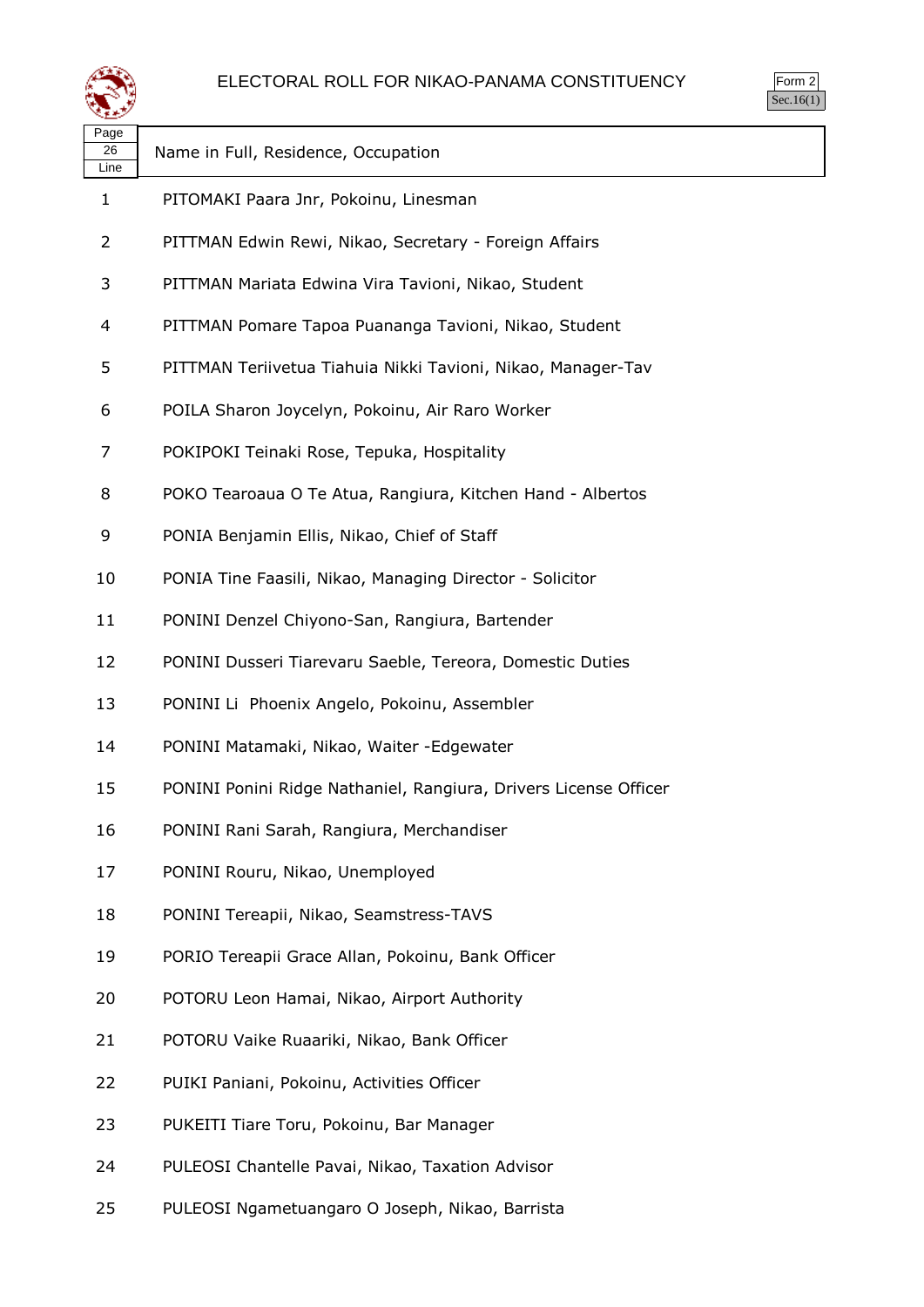

| orm<br>ر |
|----------|
| ٠.       |

| Page<br>27<br>Line | Name in Full, Residence, Occupation                          |
|--------------------|--------------------------------------------------------------|
| $\mathbf{1}$       | PULEOSI Sharmaine June, Nikao, Barrista                      |
| 2                  | PUNA Akaiti, Nikao, Self Employed                            |
| 3                  | PUNA Diane, Tereora, Corporate Director ICI                  |
| 4                  | PUNA Nadtazkia, Tereora, Student                             |
| 5                  | PUNA Nga, Tereora, Teacher                                   |
| 6                  | PUNGA Timoti, Pokoinu, Baker                                 |
| 7                  | PUNI Lawrence Teariki, Nikao, Physician                      |
| 8                  | PUNI Rebecca Luisa, Nikao, Client Service Director - Lawyer  |
| 9                  | PUREA Akaiti, Nikao, Security Officer                        |
| 10                 | PUREA Louisa, Nikao, Administration Assistant                |
| 11                 | PUREA Munokoa, Areanu, Home Executive                        |
| 12                 | PUREA Orlando Motia, Tepuka, Jeweller                        |
| 13                 | PUREA Tauu, Areanu, Power Station Manager                    |
| 14                 | PUREA Teariki Matairangi, Tepuka, Head of Ministry-MOA       |
| 15                 | PUREA Theresia, Tepuka, Domestic Duties                      |
| 16                 | PUREAU Dawn Tuakere, Tereora, Accounts Clerk                 |
| 17                 | PUREAU Deborah Jean, Nikao, Occupation Not Stated            |
| 18                 | PUREAU James Robati Joseph, Nikao, Engineering & Maintenance |
| 19                 | PUREAU Jana Kimiora, Pokoinu, Occupation Not Stated          |
| 20                 | PUREAU Josiah, Pokoinu, Engineer                             |
| 21                 | PUREAU Maire Marie Tival Haunui, Pokoinu, Office Assistant   |
| 22                 | PUREAU Manase Frederick, Tereora, Aircraft Engineer          |
| 23                 | PUREAU Teariki Teokotai Moana, Nikao, Air Rarotonga Cargo    |
| 24                 | PURUTO Ianuel Tauarii, Nikao, Engineer - Air Raro            |
| 25                 | PURUTO Liesl Tekura-Ai-Moana, Nikao, Food Sales              |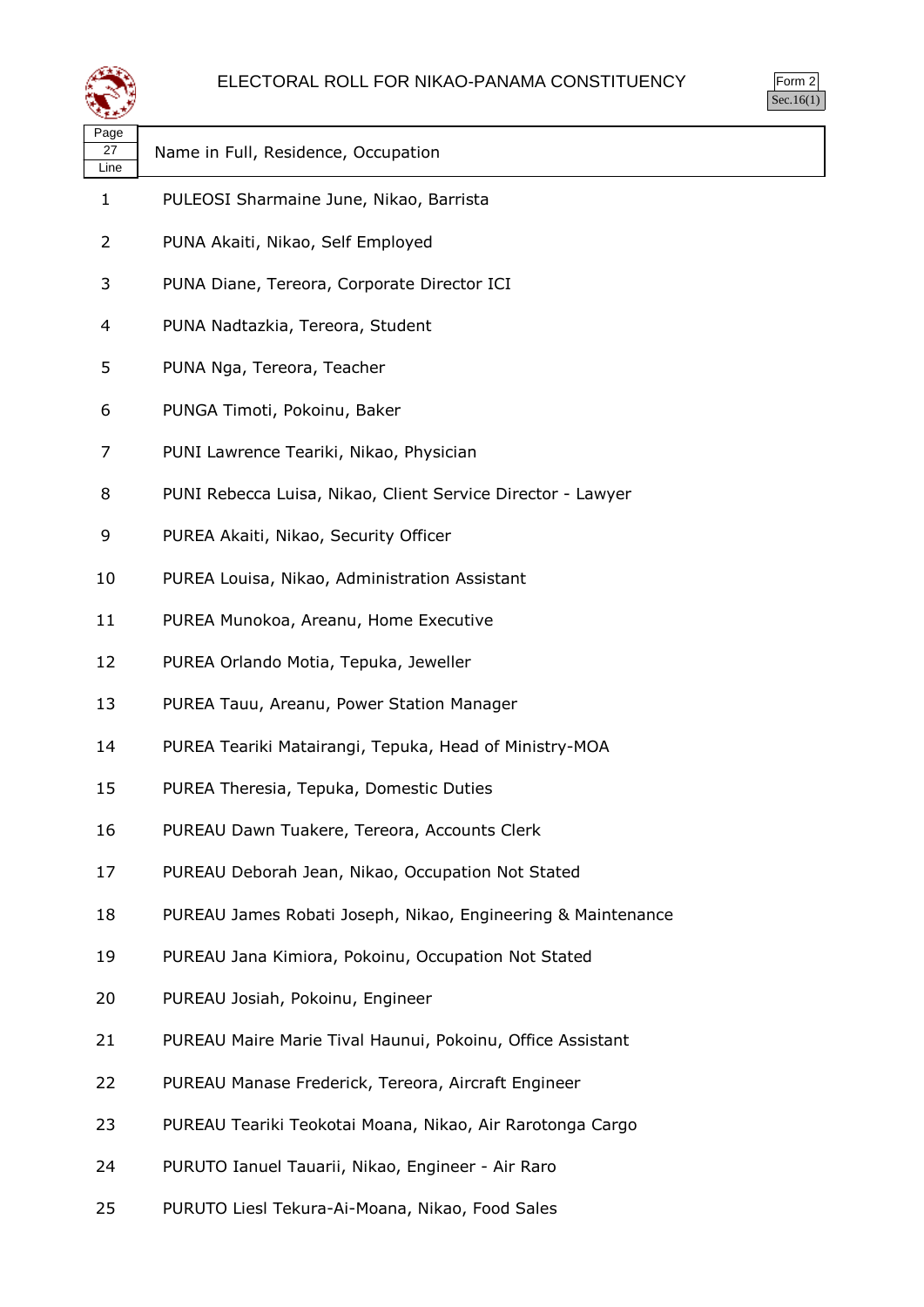



| પ∓≠У               |                                                                        |
|--------------------|------------------------------------------------------------------------|
| Page<br>28<br>Line | Name in Full, Residence, Occupation                                    |
| $\mathbf{1}$       | PUTARA Putara John, Rangiura, Duty Manager                             |
| 2                  | PUTAURA John Rima, Rangiura, Retired                                   |
| 3                  | PUTERE Arthur Dominique Desmond, Rangiura, Bartender                   |
| 4                  | RABANA James Kubar, Pokoinu, Unemployed                                |
| 5                  | RAEINA Elizabeth, Pokoinu, Nursing                                     |
| 6                  | RAHUI Christmas Piti, Turamatuitui, Retired                            |
| 7                  | RAIRI Daryl Elima, Pokoinu, Architect                                  |
| 8                  | RAIRI Elaine, Pokoinu, Domestic Duties                                 |
| 9                  | RAITA Courtney Aitu-Puri, Nikao, Student                               |
| 10                 | RAITA John, Nikao, Cabinet Maker                                       |
| 11                 | RAKANUI Miimetua Avatea, Tepuka, Domestic Duties                       |
| 12                 | RAKANUI Tupuna, Tepuka, Assistant Clerk                                |
| 13                 | RAKEI Tahei, Nikao, Shop Assistant                                     |
| 14                 | RAKEI Teaukura, Pokoinu, Police Officer                                |
| 15                 | RAKEI Teremoana, Nikao, Mechanic                                       |
| 16                 | RANI Ngatokoa, Tereora, Motor Mechanic                                 |
| 17                 | RANI Te Anau Rachel Ngatokoa, Nikao, Aviation Office                   |
| 18                 | RAPOTO Vainepoto Elizabeth, Pokoinu, Inventoy Officer                  |
| 19                 | RARERE Gloria, Nikao, Accounts Clerk                                   |
| 20                 | RASMUSSEN Frances Rouru Vaine O Junior, Pokoinu, Occupation Not Stated |
| 21                 | RASMUSSEN Hana, Nikao, Cashier - Te Aponga Uira                        |
| 22                 | RASMUSSEN Kuraiti, Nikao, Student                                      |
| 23                 | RASMUSSEN Oirua, Nikao, Minister of Religion - CICC                    |
| 24                 | RASMUSSEN Oirua, Tepuka, Inspector Community Services INTAFF           |
| 25                 | RASMUSSEN Saungaki, Nikao, Police Officer                              |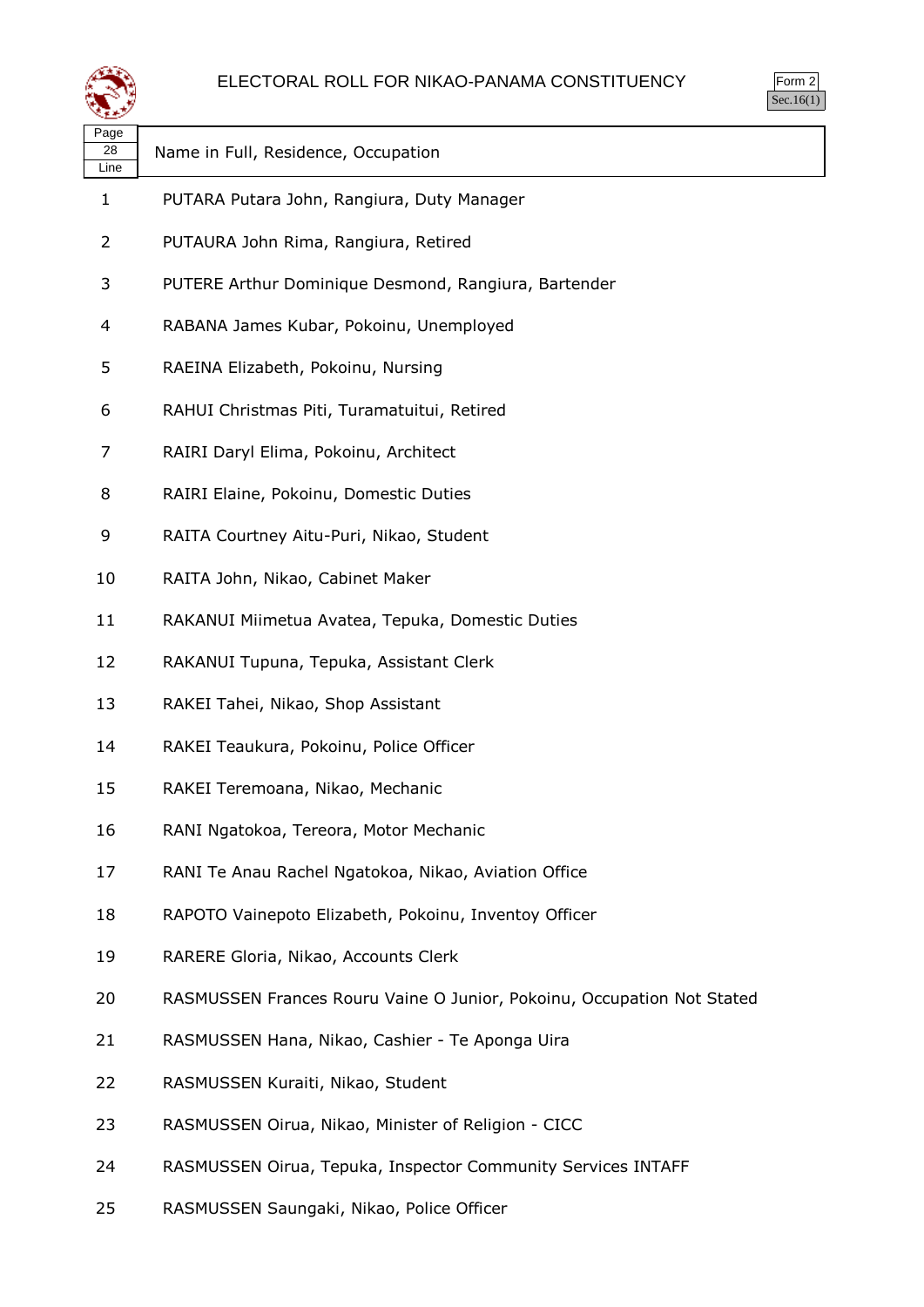



| ∽                  |                                                           |
|--------------------|-----------------------------------------------------------|
| Page<br>29<br>Line | Name in Full, Residence, Occupation                       |
| 1                  | RATUMU Haylee Ateongo, Pokoinu, Housewife                 |
| 2                  | RAU Apii College, Nikao, Stock Controller                 |
| 3                  | RAU Tuainekore Margaret, Tereora, Training Clerk          |
| 4                  | RAUI Ake, Nikao, Domestic Duties                          |
| 5                  | RAUI Harriet Kuraia, Rangiura, Bank Officer               |
| 6                  | RAUI Taukea, Nikao, Public Servant                        |
| 7                  | RAURAA Ritua Raphael, Pokoinu, Ramp Agent-Air Rarotonga   |
| 8                  | RAURAA Ruth Rosemary, Nikao, Kitchen Hand - Caterair      |
| 9                  | RAVARUA Metua, Tepuka, Student                            |
| 10                 | RAVARUA Teatakave, Pokoinu, Cleaner                       |
| 11                 | RAYMOND Steven, Pokoinu, Plasterer/Fisherman              |
| 12                 | READ Amanda Janette, Nikao, Domestic Duties               |
| 13                 | READ David McClelland, Nikao, Airline Engineering Manager |
| 14                 | REID Anne Mary, Nikao, Retired                            |
| 15                 | REID Donald Arthur, Nikao, Retired                        |
| 16                 | REKAREKA Kiuke, Rangiura, CITC Delivery                   |
| 17                 | RENNIE Carollyn Anne, Nikao, Business Owner               |
| 18                 | RENNIE Kathleen Akimano, Tepuka, Cleaner                  |
| 19                 | REREMOANA Jodilee Leeroy Caine, Nikao, Recycler           |
| 20                 | RICHMOND Maea Sharon, Nikao, Land Titles Manager          |
| 21                 | RICHMOND Metuaangai Suzzie, Panama, Waitress              |
| 22                 | RIU Moturakinga, Rangiura, Occupation Not Stated          |
| 23                 | ROBATI Pupuke Jnr, Pokoinu, Tour Manager                  |
| 24                 | ROBATI Putaanga Wayne, Nikao, Senior Customs Officer      |
| 25                 | ROBATI Sema, Pokoinu, Printer                             |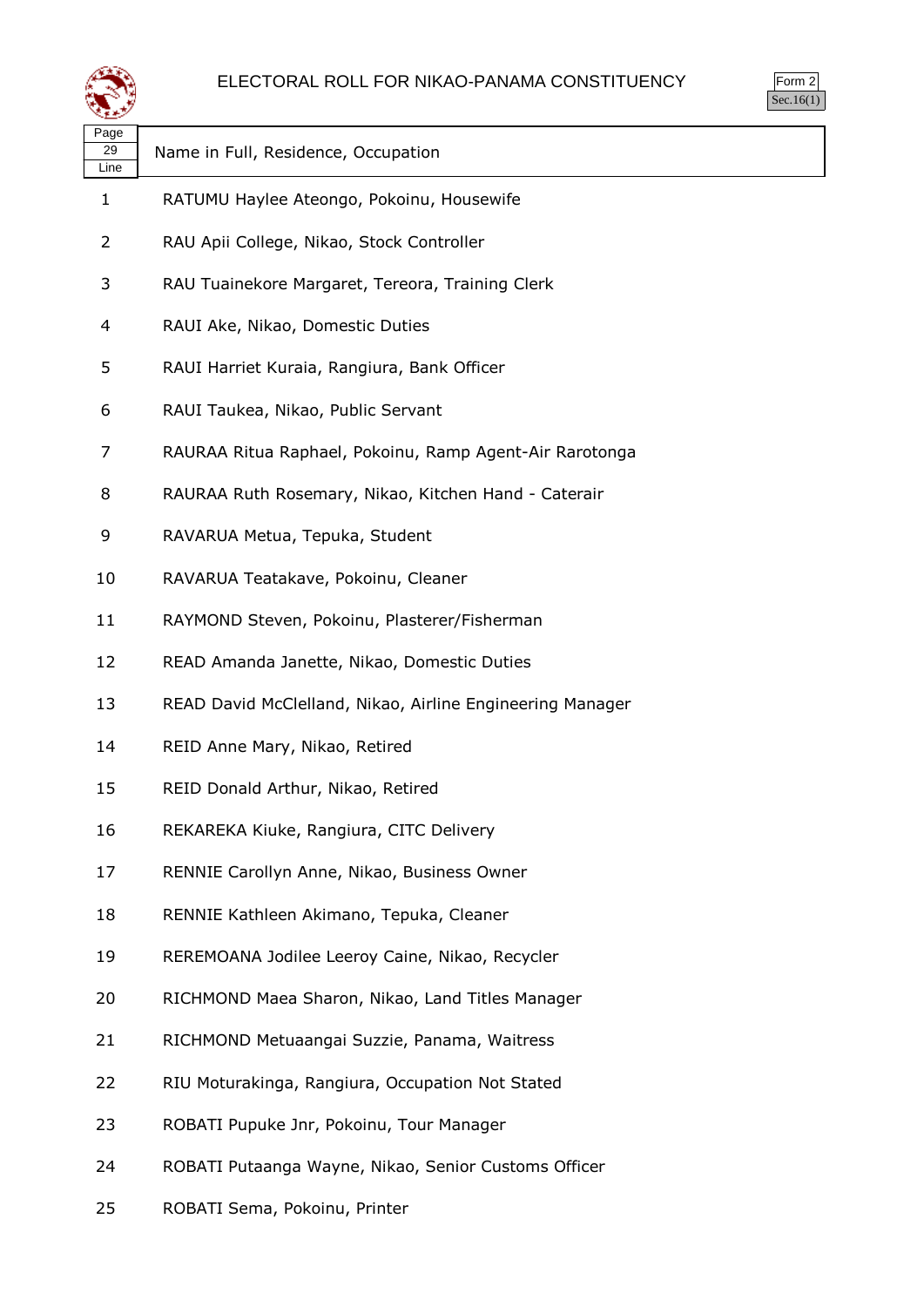

| orm |
|-----|
| ٠.  |

| Page<br>30<br>Line | Name in Full, Residence, Occupation                       |
|--------------------|-----------------------------------------------------------|
| 1                  | ROBATI Teremoana, Tepuka, Pensioner                       |
| 2                  | ROBERT Jordan Michael, Pokoinu, Student                   |
| 3                  | ROBERTS Anthony John, Tepuka, Massage Therapist           |
| 4                  | ROI Nooroa, Pokoinu, Fisheries Officer                    |
| 5                  | ROI Philip Vero, Nikao, Metal welder                      |
| 6                  | RUA Alan Russell, Tepuka, Police Constable                |
| 7                  | RUARAU Roluama, Pokoinu, Health Infection Control Cleaner |
| 8                  | RUARAU Ruarau Junior, Pokoinu, Baker Assistant            |
| 9                  | RUBENA Joseph, Pokoinu, Self Employed                     |
| 10                 | RUBENA Kura, Nikao, Domestic Duties                       |
| 11                 | RUBENA Vaea, Pokoinu, Unemployed                          |
| 12                 | SAAMU Justina Takau Maiteata, Tereora, Teacher            |
| 13                 | SAAMU Moti, Nikao, Shipping                               |
| 14                 | SADARAKA Leilani Ngatuaine, Nikao, Government Worker      |
| 15                 | SAMUEL GREIG Christopher Warren, Rangiura, D-Vent         |
| 16                 | SANDERSON Ian, Pokoinu, Accountant                        |
| 17                 | SANDERSON Jacqueline Joy, Nikao, Teacher                  |
| 18                 | SCHEEL Maara Wendy, Nikao, School Teacher                 |
| 19                 | SCHEEL Tim Asbjorn, Nikao, Cabinet Maker/Joiner           |
| 20                 | SCHMITT Sacha Dominic, Nikao, Dive Master                 |
| 21                 | SCOTT Jeffrey Robert, Tereora, Adviser                    |
| 22                 | SCOTT Jocelyn Fiona, Nikao, Occupational Therapist        |
| 23                 | SEABOURNE Teau, Nikao, Retired                            |
| 24                 | SETEPHANO Maria, Tepuka, Housewife                        |
| 25                 | SEVERINSEN Upokomaki Potoru, Panama, Shop Assistant       |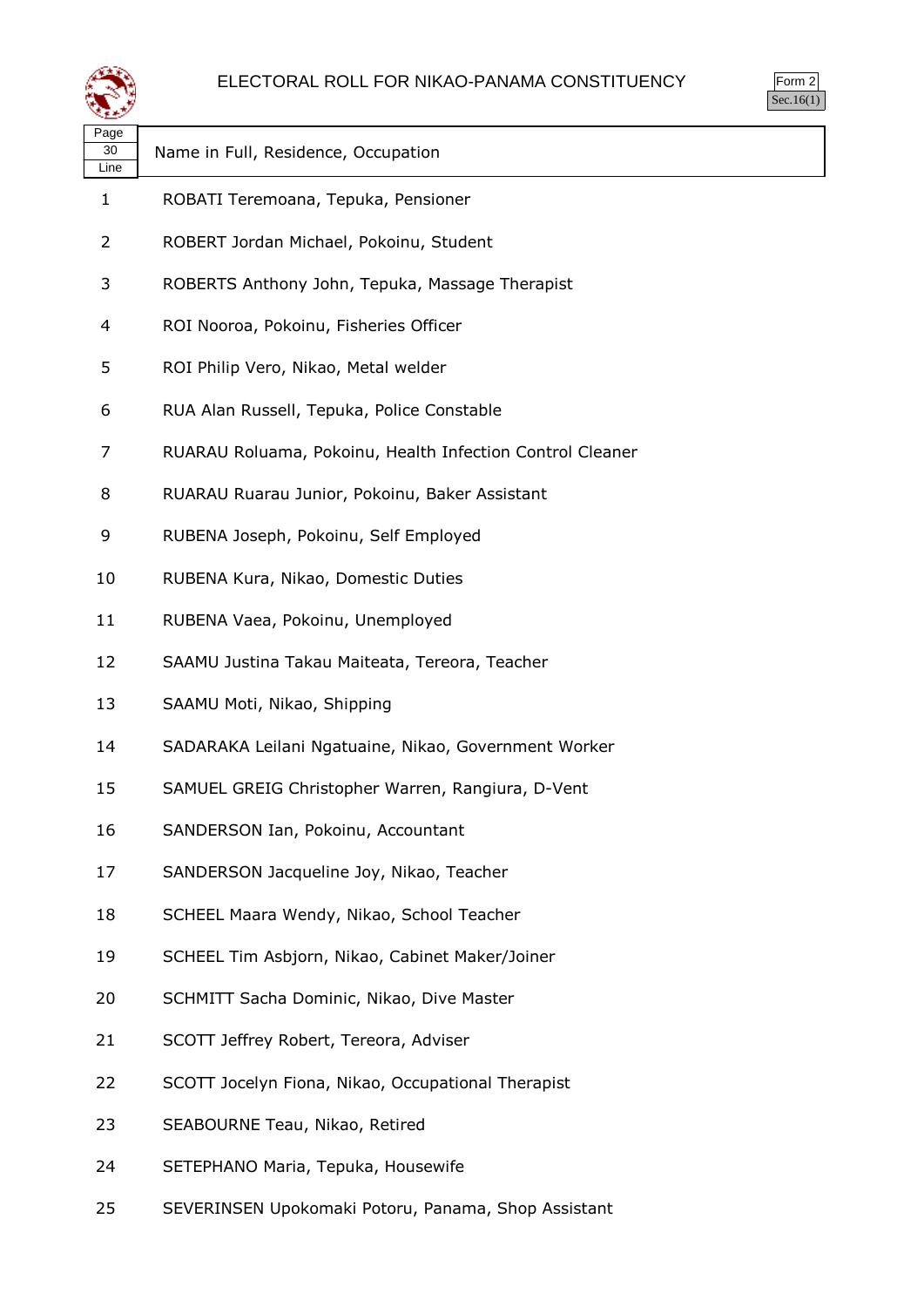

| Page<br>31<br>Line | Name in Full, Residence, Occupation                                |
|--------------------|--------------------------------------------------------------------|
| 1                  | SHANKS Anthony Geoffrey, Areanu, Mechanical Supervisor             |
| 2                  | SHARKE Beau Amaru, Pokoinu, Sales Assistant                        |
| 3                  | SHORT Mere Agnes, Pokoinu, Buyer                                   |
| 4                  | SIMIONA Glassie Ngariki, Rangiura, Deputy Registrar                |
| 5                  | SIMPSON Stephen Lee, Tepuka, Occupation Not Stated                 |
| 6                  | SINGH Sarwan, Areanu, Spray Painter                                |
| 7                  | SINGH Tuvaine, Areanu, Cashier                                     |
| 8                  | SKEWS Nathan Justin, Rangiura, Unemployed                          |
| 9                  | SKEWS Robert Cecil, Nikao, Managing Director                       |
| 10                 | SKEWS Shannon Tiana, Nikao, Accounts Clerk                         |
| 11                 | SMITH Demi-Lee Aroha, Panama, Self Employed                        |
| 12                 | SMITH Kathleen, Nikao, Manager                                     |
| 13                 | SOLOMONA Tuka Raumea Mcleod, Pokoinu, Technician-Airport Authority |
| 14                 | SORENSEN Jenny Louise, Nikao, Charter Boat Owner                   |
| 15                 | STEPHENSON Leigh Dunbar, Nikao, Accountant                         |
| 16                 | STEPHENSON Patricia Ann, Nikao, Retired                            |
| 17                 | STEWART Ana Grace, Nikao, Domestic Duties                          |
| 18                 | STORY Heather Liana, Rangiura, Bank Officer                        |
| 19                 | STORY Henry Harold, Rangiura, Musician                             |
| 20                 | STORY Marguerite Eleonora, Nikao, Manager Client Services          |
| 21                 | STORY Tuakana Teremoana, Rangiura, Self Employed                   |
| 22                 | STRICKLAND Marianna, Panama, Occupation Not Stated                 |
| 23                 | STRICKLAND Ngatupuna, Rangiura, Shop Assistant-Six-Till-Eleven     |
| 24                 | SWORD Lynn Moana, Nikao, Client Service Officer                    |

SWORD Malcolm John Colin, Nikao, Company Director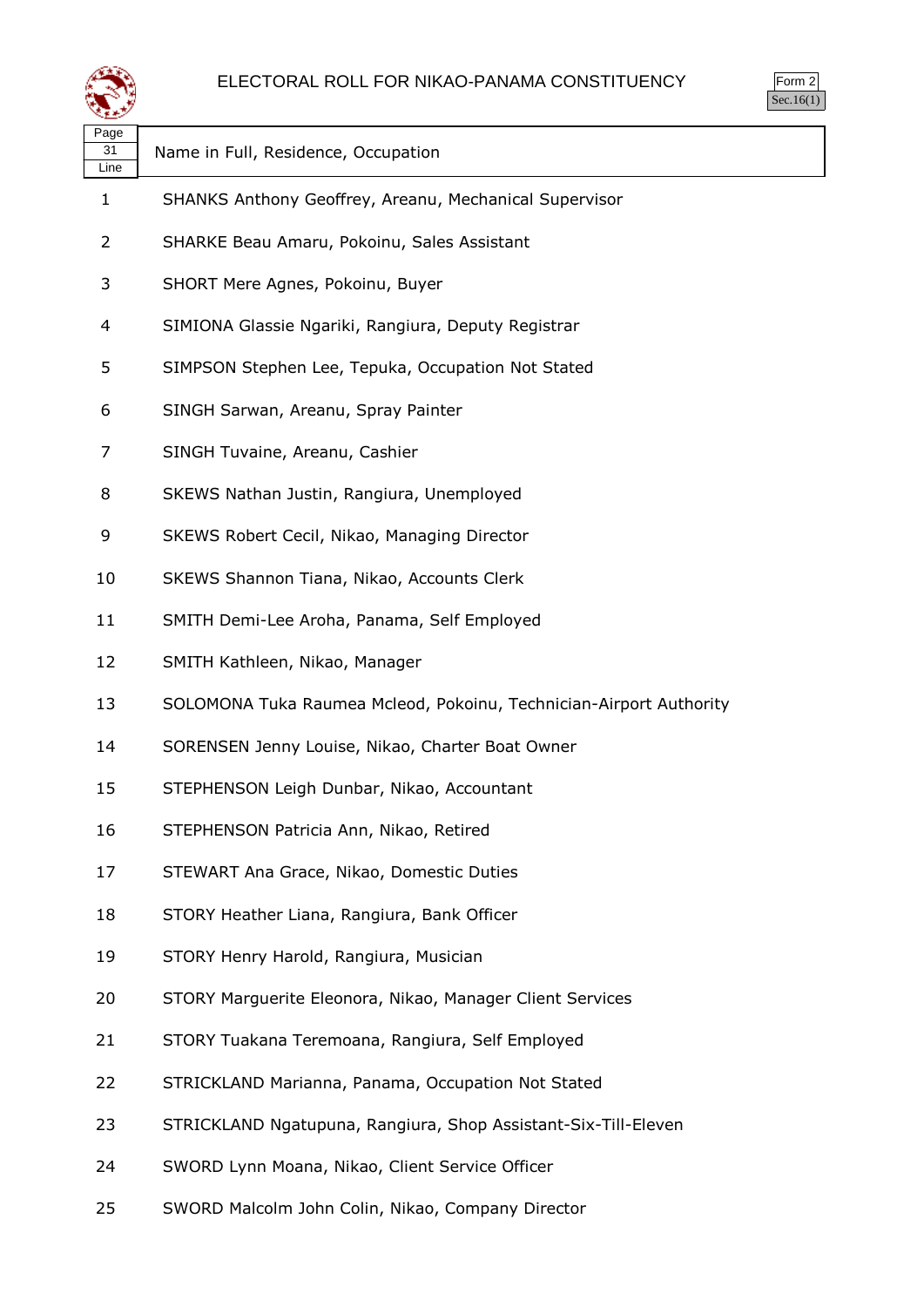

| Page<br>32<br>Line | Name in Full, Residence, Occupation                               |
|--------------------|-------------------------------------------------------------------|
| 1                  | SWORD Teariki Moana, Rangiura, Occupation Not Stated              |
| 2                  | SYME Lahaina, Rangiura, Self Employed                             |
| 3                  | SYME Mari Heiarii Tia, Rangiura, Ministry Of agriculture          |
| 4                  | SYME Oliver Teina, Rangiura, Transport Officer                    |
| 5                  | SYME Rachel Tepaeru, Rangiura, Sales Executive                    |
| 6                  | TAIA Matatai Jan Dawn, Nikao, Shop Manager                        |
| 7                  | TAIA Terii, Nikao, Domestic Duties                                |
| 8                  | TAIKI Tehea, Areanu, Waitress                                     |
| 9                  | TAIKOKO Mereana, Panama, Community Nurse                          |
| 10                 | TAIME Nanave, Nikao, Student                                      |
| 11                 | TAIME Tangi Kaua, Pokoinu, Assistant Fisheries Officer            |
| 12                 | TAIME Tiaia Atupu Serah Kimiora, Pokoinu, Mother                  |
| 13                 | TAIO Tuvaine Audrey Victoria, Nikao, Sales Assistant              |
| 14                 | TAIRI Titera, Pokoinu, Domestic duties                            |
| 15                 | TAKAIRANGI Moerah Lawrencia, Panama, Student                      |
| 16                 | TAKAIRANGI Moeroa, Puapuautu, Electrician                         |
| 17                 | TAKAIRANGI Sarah, Puapuautu, Typist Clerk                         |
| 18                 | TAKAIRANGI Tamatea Moeroa, Panama, Frontline-Polynesian Rentals   |
| 19                 | TAKAIRANGI Tuakana Reilani, Panama, Unemployed                    |
| 20                 | TAKAITI Rongo, Rangiura, Retired                                  |
| 21                 | TAKATAINGA Matangaro, Pokoinu, Builder                            |
| 22                 | TALAUTA Nooroa Naomi, Panama, Cleaner Kiikii Motel/Empire Theatre |
| 23                 | TAMANGARO Teremoana, Nikao, Retired                               |
| 24                 | TAMASESE Jezebel Johanna, Nikao, Accountant                       |
| 25                 | TAMATA Vaai, Rangiura, Kitchen Hand                               |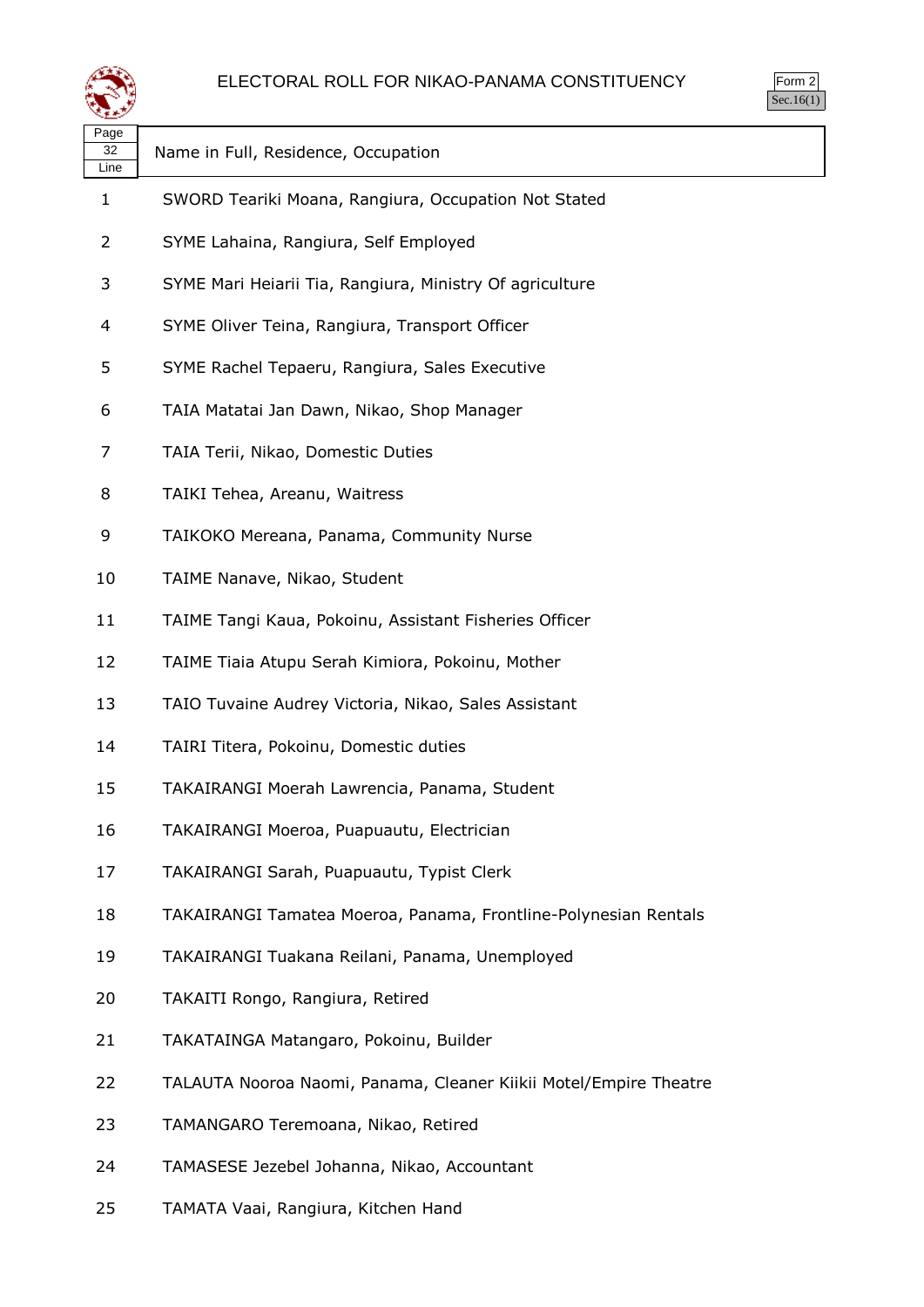

| Page<br>33<br>Line | Name in Full, Residence, Occupation                         |
|--------------------|-------------------------------------------------------------|
| 1                  | TAMATI Kaisara Raphaera, Pokoinu, Labourer                  |
| 2                  | TANE Tuarongo Teina, Tereora, Mike Rennie Builders          |
| 3                  | TANGA Clive, Areanu, Salesman                               |
| 4                  | TANGA Nooroa, Areanu, Unemployed                            |
| 5                  | TANGAINA Ngatikanga, Tepuka, Anaesthetic Technician         |
| 6                  | TANGAPIRI Patrick Nepia, Nikao, Engineer                    |
| 7                  | TANGAROA Alona Ruth, Tepuka, Housewife                      |
| 8                  | TANGAROA Papa Ta, Panama, Labourer                          |
| 9                  | TANGAROA Urumakea Tukua, Tereora, Radio Operator, Telecom   |
| 10                 | TANGATA Dean Vainetutai Jeremiah, Pokoinu, Registered Nurse |
| 11                 | TANGATA Grace, Pokoinu, Bank Officer                        |
| 12                 | TANGATA Ngavaine, Pokoinu, Machine Operator                 |
| 13                 | TANGATA Paiere Aidan, Pokoinu, Student                      |
| 14                 | TANGATA Pareina Mokoroa, Pokoinu, Physiotherapist           |
| 15                 | TANGATA Teremoana, Pokoinu, Waiter                          |
| 16                 | TANGATA Upoko Amelia, Nikao, Customer Services              |
| 17                 | TANGATA Walter, Pokoinu, Customs Officer                    |
| 18                 | TANGATA Walter Poona, Nikao, Security                       |
| 19                 | TANGATAKERE Taiono, Nikao, Housewife                        |
| 20                 | TANGATAKINO Ngatamaine, Tepuka, Teacher                     |
| 21                 | TANGATAKINO Peka Takai, Tereora, Senior Finance Officer     |
| 22                 | TANGATAPOTO Ngatokorima Maine, Nikao, Creative Centre       |
| 23                 | TANGATAPOTO Tereapii, Panama, Labourer-CITC                 |
| 24                 | TANGATATAIA Tangata Tuoru, Areanu, Teacher                  |
| 25                 | TANGATATAIAITI Upokoina, Nikao, Bank Officer                |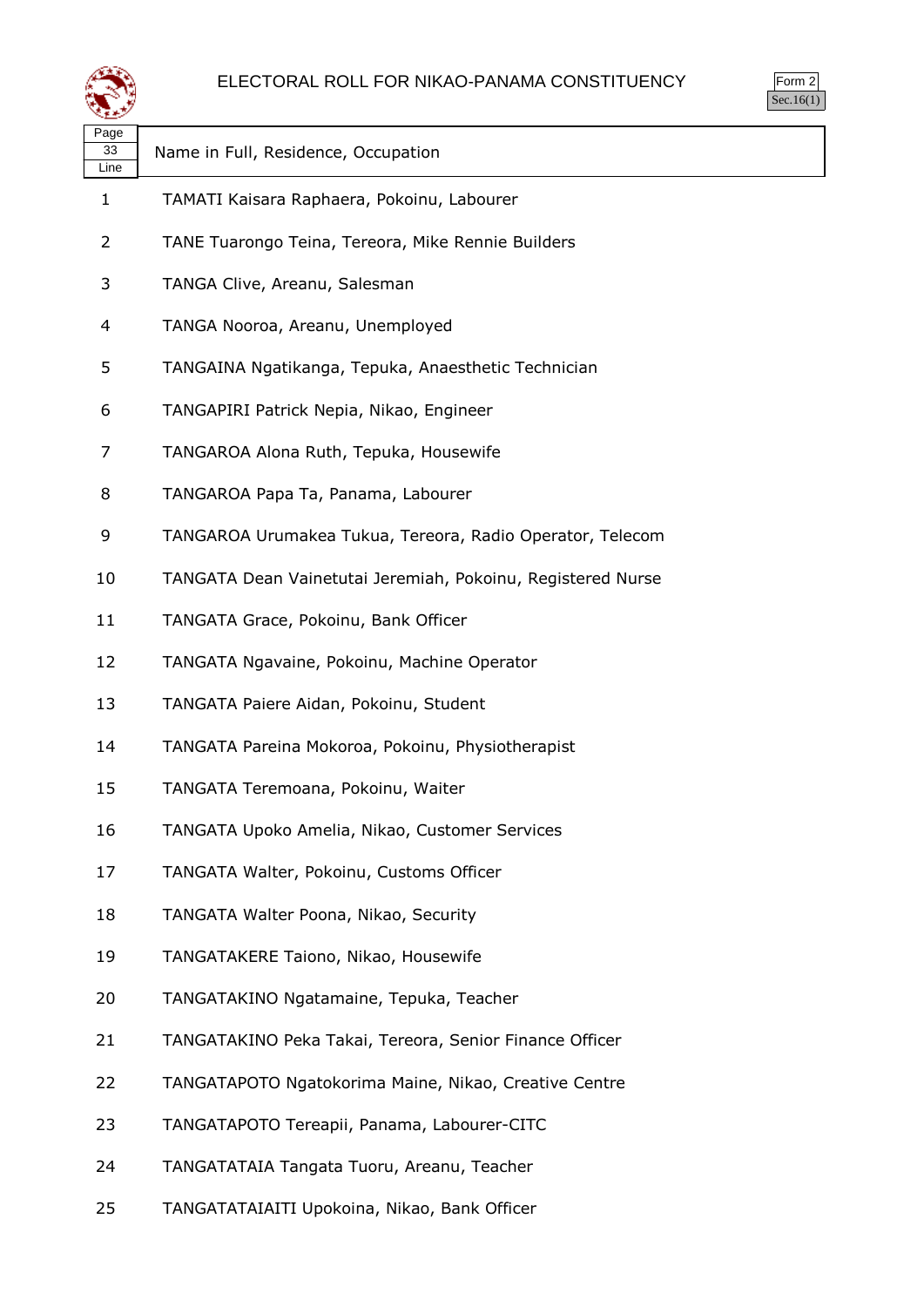

| Page<br>34<br>Line | Name in Full, Residence, Occupation                                 |
|--------------------|---------------------------------------------------------------------|
| 1                  | TANGIMETUA Howard Ioane, Nikao, Health Education Production Officer |
| $\overline{2}$     | TANGIMETUA Jason, Rangiura, Domestic Duties                         |
| 3                  | TANGIMETUA Moanaruru, Nikao, Typesetter                             |
| 4                  | TANGIMETUA Ngatungane, Pokoinu, Part time Shop Assistant - Tex Shop |
| 5                  | TAOMIAU Hinano Evelyn, Nikao, Merchandiser                          |
| 6                  | TAORO Chris Kenneth, Turamatuitui, Welder and Fitter                |
| 7                  | TAPUKE Kelvin, Rangiura, Occupation Not Stated                      |
| 8                  | TAPUKE Sylvia, Rangiura, Occupation Not Stated                      |
| 9                  | TAPURAU Kylie Renee, Nikao, Sales Assistant                         |
| 10                 | TAPUTOA Maria, Pokoinu, School Teacher                              |
| 11                 | TAPUTOA Taiarau, Rangiura, Rarotonga Glass and Aluminium            |
| 12                 | TARAEKA Samaria, Nikao, Barmaid/Waitress                            |
| 13                 | TARARO Fairoa Paul, Nikao, Police Officer                           |
| 14                 | TARARO Mama Hotu Repeka, Nikao, Domestic Duties                     |
| 15                 | TARIPO Charles Edward, Rangiura, Self Employed                      |
| 16                 | TARIPO Curly Esther, Rangiura, Bank Officer                         |
| 17                 | TARIPO Denis Poura Tefana, Nikao, Self Employed                     |
| 18                 | TARIPO Ernestine Tina Tepaeru, Nikao, Clerk MOWEPP                  |
| 19                 | TARIPO Fiona Nicoleta, Nikao, Bar Manager - Hular Bar               |
| 20                 | TARIPO Johanna, Nikao, Admin/Finance Officer                        |
| 21                 | TARIPO Kathleen Makitearakau, Rangiura, Domestic duties             |
| 22                 | TARIPO Matthew, Nikao, Electrical Mechanic                          |
| 23                 | TARIPO Ngavaine M.T., Nikao, Unemployed                             |
| 24                 | TARIPO Otea Hosea Anania, Nikao, Student                            |

TARIPO William, Rangiura, Public Health Inspector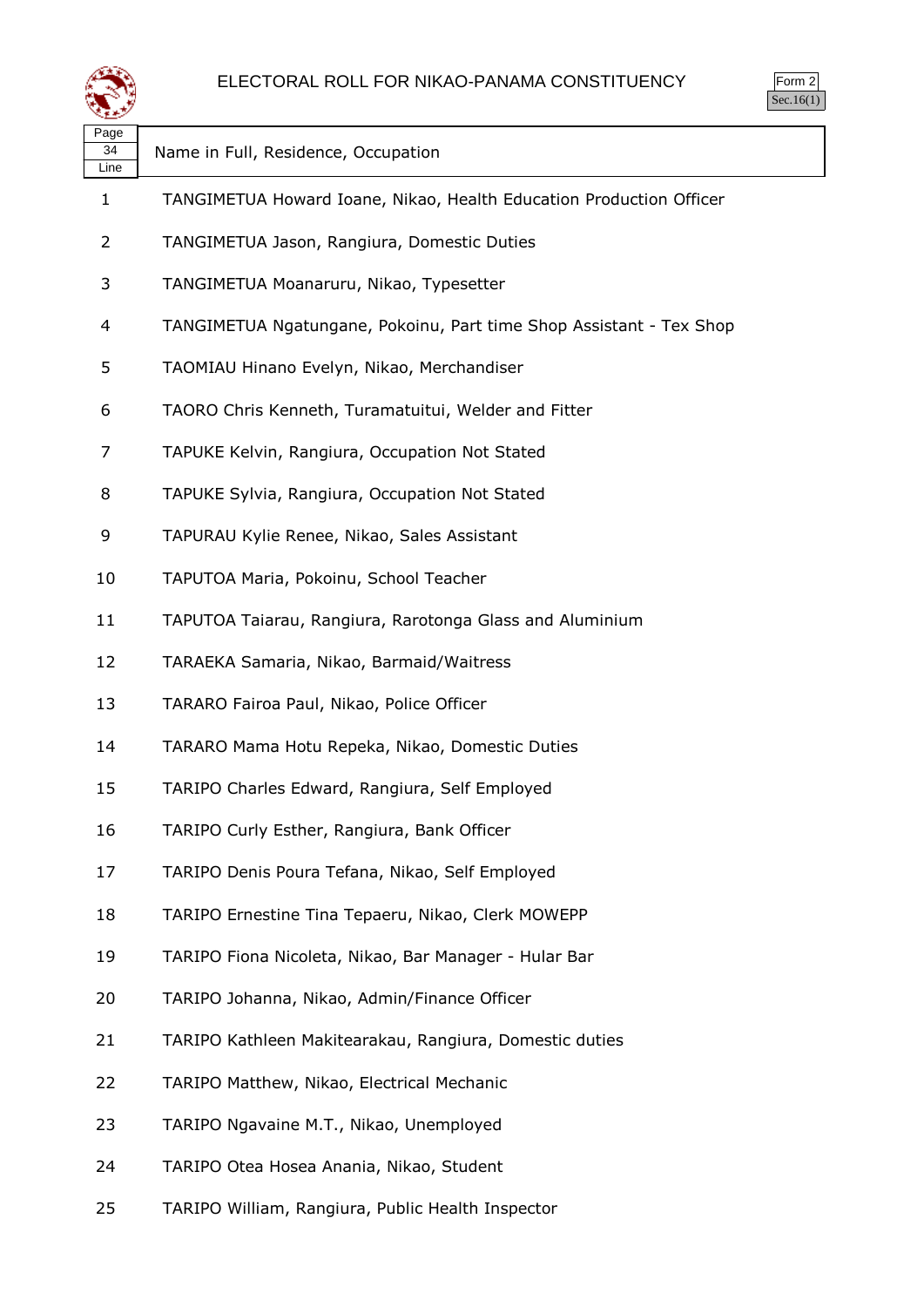



| Page<br>35<br>Line | Name in Full, Residence, Occupation                                 |
|--------------------|---------------------------------------------------------------------|
| 1                  | TARIPO-TEAURIMA Maria June, Nikao, Public Servant                   |
| 2                  | TARUIA Teokotai, Turamatuitui, Domestic Helper                      |
| 3                  | TATAKURA Kairoa, Tepuka, Assitant-Bond Store                        |
| 4                  | TATAKURA Lisa, Tepuka, Police Officer                               |
| 5                  | TATAKURA Mata, Tepuka, Shop Assistant                               |
| 6                  | TATI Junior Moeroa, Pokoinu, Occupation Not Stated                  |
| 7                  | TAUAREA Roimata Mary-Rachel, Nikao, Domestic Duties                 |
| 8                  | TAUIA Ripanau Karito, Nikao, CIIC-Maintenance                       |
| 9                  | TAUIA Taupa Matana, Pokoinu, Warehousing/Prime Foods                |
| 10                 | TAUIA Tayikore, Pokoinu, Cleaner                                    |
| 11                 | TAUIRA Heremoana, Pokoinu, Unemployed                               |
| 12                 | TAURAA Taaukura, Pokoinu, Shop Assistant                            |
| 13                 | TAURAKI Raymond, Nikao, Unemployed                                  |
| 14                 | TAURAKI Vicki, Nikao, Station Manager-LSG Sky Chefs                 |
| 15                 | TAURARII Hilary Inangaro, Pokoinu, Student                          |
| 16                 | TAUTU Mahuta Tua, Panama, Minister of Religion                      |
| 17                 | TAUTUA Nooroa Turua, Panama, Mechanic's Apprentice-Aponga           |
| 18                 | TAVAI Terangi, Pokoinu, Radio announcer-KCFM                        |
| 19                 | TAVIONI Ellena Maineteremoana, Areanu, Business Proprietor          |
| 20                 | TEAMOKE Tekena, Pokoinu, Air Raro Cargo Manager                     |
| 21                 | TEARAI Upokoina, Nikao, CITC Attendant                              |
| 22                 | TEAREA Blue, Pokoinu, Domestic Duties                               |
| 23                 | TEAREA Cecilia Josephine, Nikao, Unemployed                         |
| 24                 | TEAREA Ngamata-e-Varu Elizabeth, Pokoinu, Waitress-Edgewater Resort |

TEAREA Nooapii, Nikao, Occupation Not Stated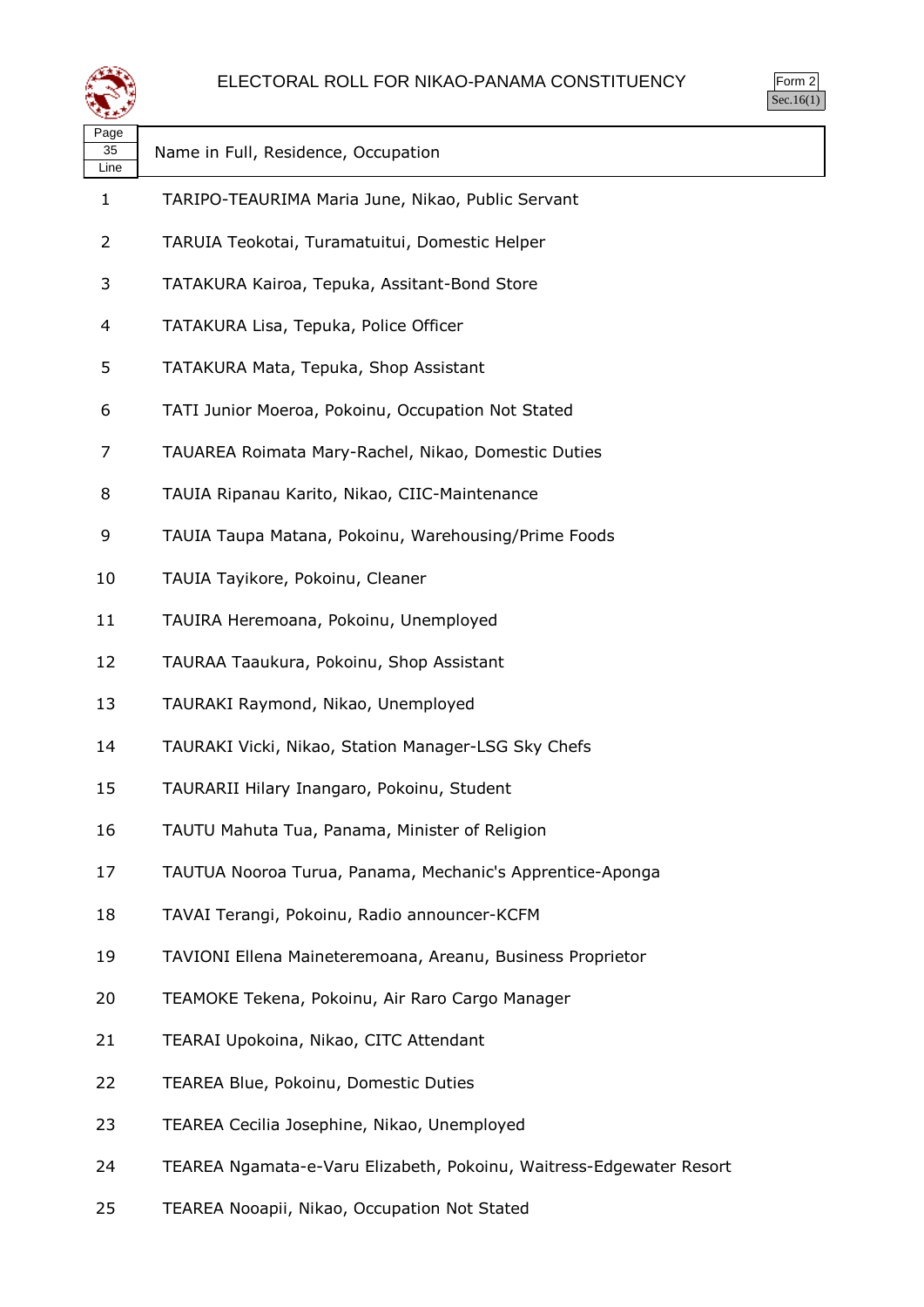

| orm<br>╭ |
|----------|
| ` 1      |

| Page<br>36<br>Line | Name in Full, Residence, Occupation                                 |
|--------------------|---------------------------------------------------------------------|
| 1                  | TEAREA Nooapii, Pokoinu, Public Servant                             |
| 2                  | TEAREA Purenga, Pokoinu, Domestic Duties                            |
| 3                  | TEAREA Vaine-Tuoro, Nikao, Domestic Duties                          |
| 4                  | TEARIKI Anna-Tasha Teokotai Mata, Nikao, Waitress                   |
| 5                  | TEARIKI Cecilia Christine, Rangiura, Dental Assistant               |
| 6                  | TEARIKI Mark Mavika Tamatoa, Areanu, Student                        |
| 7                  | TEARIKI Marutoa Maarametua, Nikao, Occupation Not Stated            |
| 8                  | TEARIKI Murray Lance, Nikao, Cook Island General Transport          |
| 9                  | TEARIKI Ngatupuna Basillissa, Nikao, Receptionist                   |
| 10                 | TEARIKI Teremoana Upokotea, Rangiura, Unemployed                    |
| 11                 | TEAROA Ngataraiau Iau, Rangiura, Occupation Not Stated              |
| 12                 | TEAROA Piri Anga Mataora, Nikao, Groomer                            |
| 13                 | TEAROA Shona Marie, Rangiura, Manager                               |
| 14                 | TEATAI ARIKI Don Bosco, Pokoinu, Wholesale Assistant                |
| 15                 | TEATAI ARIKI Stephany Donnie Telizah, Nikao, Administration Officer |
| 16                 | TEATAI ARIKI Tepairu, Pokoinu, Receptionist                         |
| 17                 | TEATAI ARIKI Teraimateata Maureen, Pokoinu, Student                 |
| 18                 | TEAUITI Akekatu, Nikao, Clerk                                       |
| 19                 | TEAUITI Tekura Arakua, Pokoinu, Crown Beach                         |
| 20                 | TEAUITI Tepou, Panama, Shop Assistant                               |
| 21                 | TEAURIMA John K., Nikao, Police Officer                             |
| 22                 | TEAURIMA Temaru, Nikao, Unemployed                                  |
| 23                 | TEI Sabrina, Nikao, Shop Assistant-Foodland                         |
| 24                 | TEI Tutai, Areanu, Unemployed                                       |
| 25                 | TEINA Jason Rouru, Rangiura, Mechanic - BECO                        |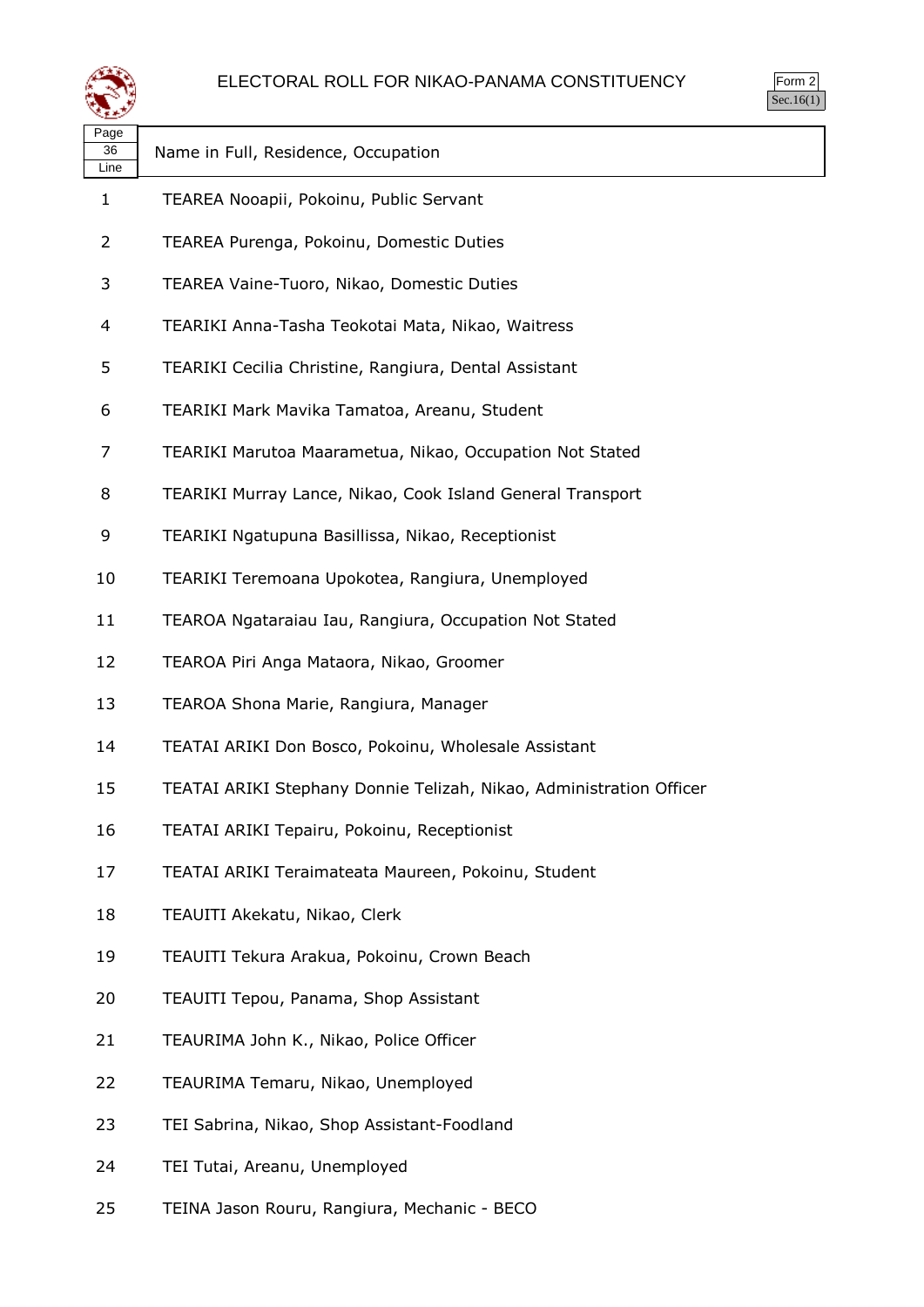

| પસ≠≯               |                                                            |
|--------------------|------------------------------------------------------------|
| Page<br>37<br>Line | Name in Full, Residence, Occupation                        |
| 1                  | TEINA Matangaro, Pokoinu, Housewife                        |
| 2                  | TEINA Mum Tangitamaiti Moetakake, Pokoinu, T-Shirt Factory |
| 3                  | TEINA Ngatokoono, Pokoinu, Agriculture Officer             |
| 4                  | TEINA Teremoana, Rangiura, Domestic Duties                 |
| 5                  | TEINAKI Carla, Tepuka, Manageress                          |
| 6                  | TEINAKI Maitu, Nikao, Palace Takeaway Attendant            |
| 7                  | TEINAKI Samson, Tepuka, Shop Assistant                     |
| 8                  | TEINANGARO Spencer Pouteanua, Pokoinu, CITC - Merchandise  |
| 9                  | TEIO Natasha Sharon, Nikao, Sales Manager                  |
| 10                 | TEIO Ruth Sharon, Nikao, Teacher                           |
| 11                 | TEIOTU Simiona, Nikao, Airport Security                    |
| 12                 | TEKO Teko, Tepuka, Shop Assistant                          |
| 13                 | TEKORONGA Perina, Nikao, Barmaid                           |
| 14                 | TEMATA Teremoana, Rangiura, Home Duties                    |
| 15                 | TEMATA REU Charles, Pokoinu, Occupation Not Stated         |
| 16                 | TEOKOTAI Nooroa Ngarue Arron, Pokoinu, Self employed       |
| 17                 | TEOKOTAI Ruaine, Nikao, Occupation Not Stated              |
| 18                 | TEOKOTAI Vaine Nekeare, Nikao, Chef                        |
| 19                 | TEONO Ezrah Caroline, Nikao, Student                       |
| 20                 | TEONO Uakea Josephine, Nikao, Cashier                      |
| 21                 | TEPAKI Tepaki Nooapii, Nikao, Property Developer           |
| 22                 | TERE Mata, Nikao, Salesperson                              |
| 23                 | TEREANU Ngatungane, Rangiura, Security Officer             |
| 24                 | TEREAPII Itimanga, Turamatuitui, Baker                     |
|                    |                                                            |

TEREI Rachael, Panama, Trust Manager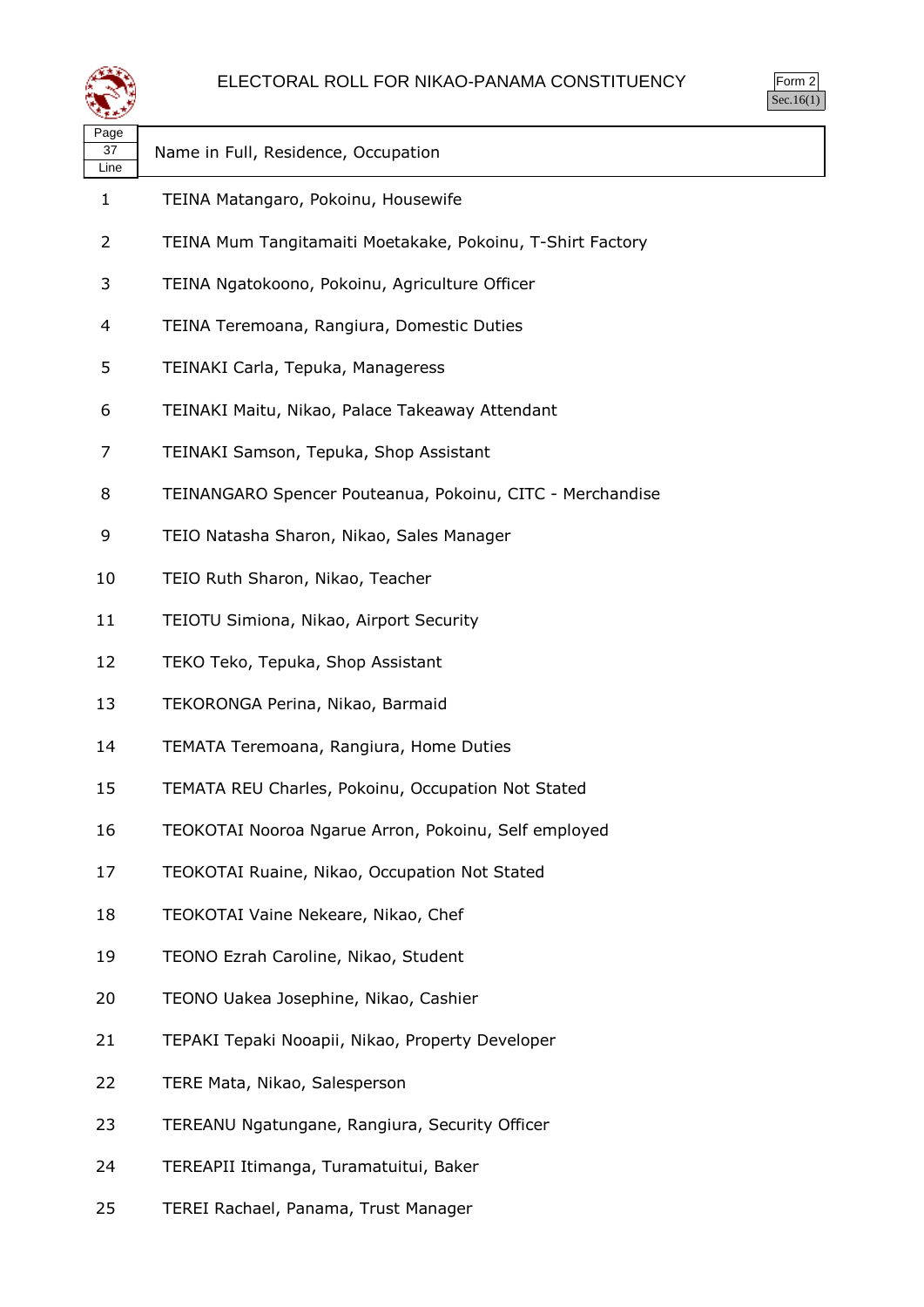| $\mathsf{m}$ |
|--------------|
| . .          |

| لتستعيثه           |                                                                             |  |
|--------------------|-----------------------------------------------------------------------------|--|
| Page<br>38<br>Line | Name in Full, Residence, Occupation                                         |  |
| 1                  | TEREIA Ngatokorua, Tereora, Fireman                                         |  |
| 2                  | TEREORA Junior, Panama, MeatCo Worker                                       |  |
| 3                  | TEREVA Nooroa Ina, Tereora, Stenographer                                    |  |
| 4                  | TEREVA Paul, Tepuka, taxi Driver                                            |  |
| 5                  | TEREVA Taria, Pokoinu, Shop Assistant                                       |  |
| 6                  | TERUPE Tutai, Nikao, CITC Retail                                            |  |
| 7                  | TETAVA Teremataora, Nikao, Home Duties                                      |  |
| 8                  | TEUIRA Cummings, Rangiura, Housewife                                        |  |
| 9                  | TEVITA Joyita Ann, Nikao, Housewife                                         |  |
| 10                 | THOMPSON Daniel Nooenua, Rangiura, Student                                  |  |
| 11                 | THOMPSON Frederick, Kaikaveka, Brick Layer                                  |  |
| 12                 | THOMPSON Shane William, Nikao, Dive Instructor                              |  |
| 13                 | THOMPSON Sharmiana Alexandra Ngametua, Pokoinu, Shop Assistant              |  |
| 14                 | THOMPSON Tepaeru, Puapuautu, Typist/Clerk                                   |  |
| 15                 | THOMPSON Tuaine Vicky Mennie, Nikao, Waitress                               |  |
| 16                 | TIAORE Joanna, Nikao, Home Duties                                           |  |
| 17                 | TIAORE Metuangaro Ngatamaine, Nikao, Sales Assistant CITC Airport Duty Free |  |
| 18                 | TIMOTI Titikai, Pokoinu, Baker                                              |  |
| 19                 | TIMOTI Wulikiteora Chris, Pokoinu, Baker                                    |  |
| 20                 | TINI Mamanavera, Tepuka, Probation Officer                                  |  |
| 21                 | TINI Ruarakau, Nikao, Planter                                               |  |
| 22                 | TINI Tearoa, Pokoinu, Labourer                                              |  |
| 23                 | TINI Tearoa John, Pokoinu, Ombudsman                                        |  |
| 24                 | TINI Tehaamaru, Nikao, Panel Beater                                         |  |

TINI Teuru Matareka, Tepuka, Shop Assistant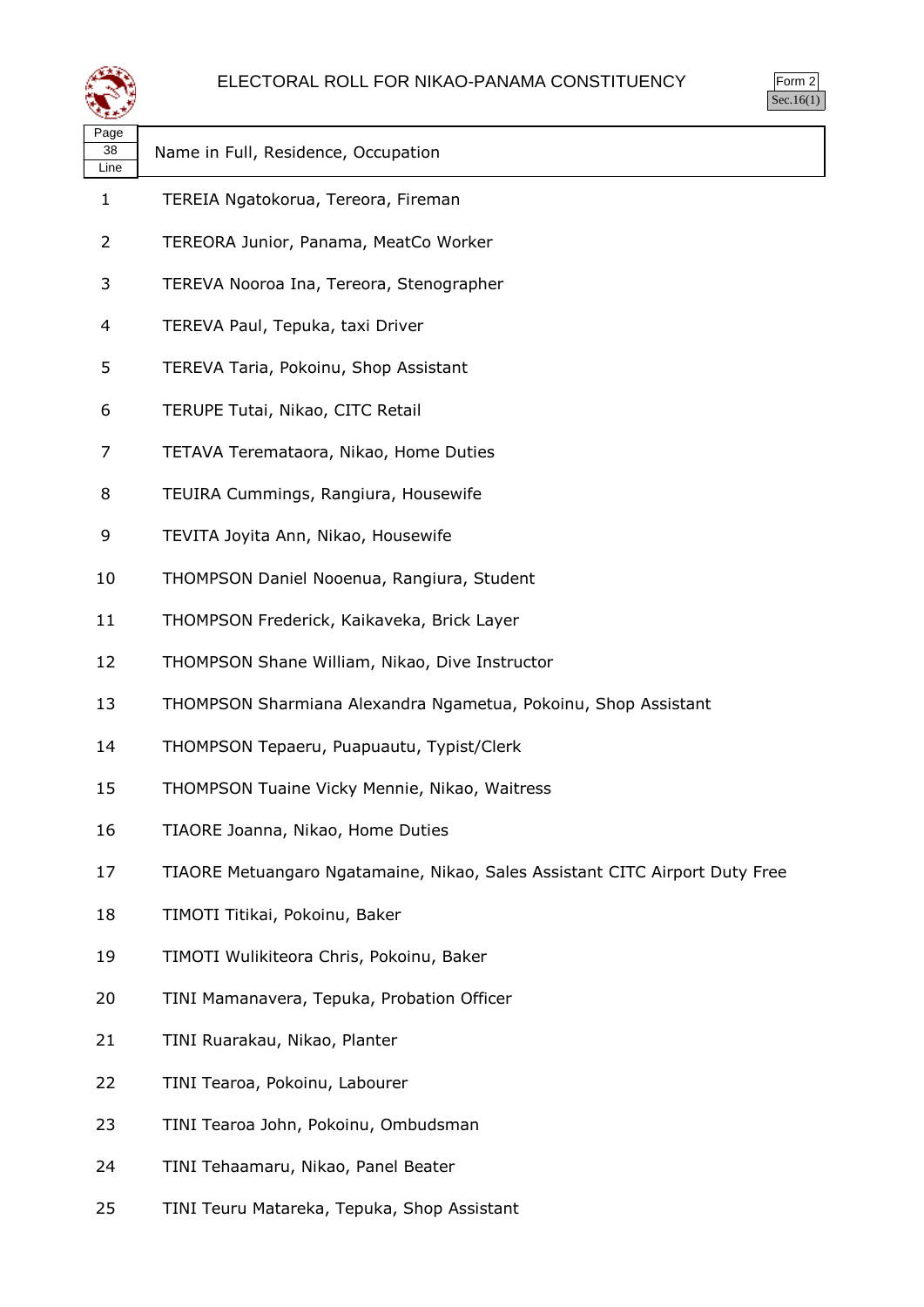



| Page<br>39<br>Line | Name in Full, Residence, Occupation                                       |
|--------------------|---------------------------------------------------------------------------|
| 1                  | TINI Tuapikepike Tutu, Pokoinu, Secretary/Clerk                           |
| 2                  | TINIRAU Eric Teritua, Nikao, Gas Delivery                                 |
| 3                  | TINIRAU Joelle Michelle, Nikao, Clerk                                     |
| 4                  | TINIRAU Tamatoa Michel, Nikao, Gas Manager                                |
| 5                  | TINIRAU Yannick Arona, Nikao, Gas Terminal Attendant                      |
| 6                  | TINIRAU HOSKING Adrienne Mary-Teresa, Nikao, Air New Zealand Worker       |
| 7                  | TISAM Anonga Wardu, Pokoinu, Information Officer                          |
| 8                  | TISAM Jonah Wardu, Pokoinu, CEO Leader of Opposition                      |
| 9                  | TISAM Nathan, Pokoinu, student                                            |
| 10                 | TISAM Sandra Ritua, Pokoinu, First Secretary-Cook Islands High Commission |
| 11                 | TISAM Violet Temeu-kura-ono, Pokoinu, Quality Assurance Moderator         |
| 12                 | TITOA Mathew, Rangiura, Storeman                                          |
| 13                 | TOA Tangi Vaiimene, Pokoinu, Customer Services Officer                    |
| 14                 | TOA Tekeu Tangatapoto, Pokoinu, Linesman                                  |
| 15                 | TOKA Anita Margaret, Rangiura, Domestic Duties                            |
| 16                 | TOKA Takairahi, Tepuka, Housewife                                         |
| 17                 | TOKA Taunga, Rangiura, Self Employed                                      |
| 18                 | TOKA Toka, Tepuka, Teacher Trainee                                        |
| 19                 | TOKORANGI Helen, Tepuka, Domestic Duties                                  |
| 20                 | TOKORANGI Tangata Mouauri, Nikao, Nurse                                   |
| 21                 | TOLEAFOA Maara Christina, Nikao, Office Administrator                     |
| 22                 | TOM Sunielia Karen Cherina, Pokoinu, Domestic Duties                      |
| 23                 | TOMOKINO Helen, Nikao, Unemployed                                         |
| 24                 | TOMOKINO Joel Torurangi, Pokoinu, Builder                                 |
| 25                 | TOMOKINO Matangaro, Pokoinu, Domestic Duties                              |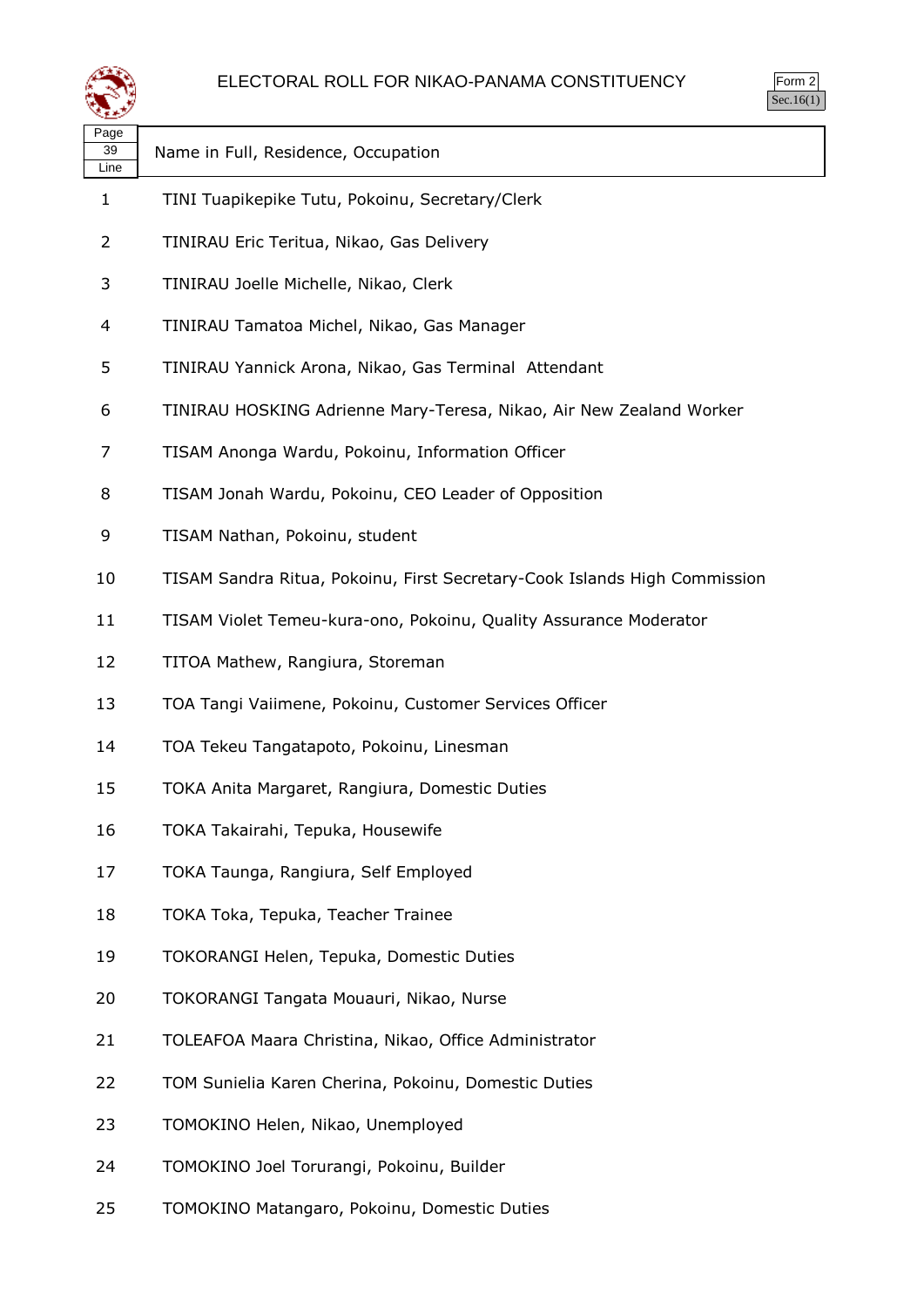



| પ∓≠У               |                                                           |
|--------------------|-----------------------------------------------------------|
| Page<br>40<br>Line | Name in Full, Residence, Occupation                       |
| $\mathbf{1}$       | TOMOKINO Nooroa Tangi, Pokoinu, Prison Officer            |
| 2                  | TOROMA Rikana, Rangiura, Student                          |
| 3                  | TOROMA Sophie Tangi, Panama, Jeweller                     |
| 4                  | TOROMA TUHE Taiti Junior, Rangiura, Bank Teller           |
| 5                  | TORU Tekura Josephine, Nikao, Bank Officer                |
| 6                  | TOU Elizabeth, Areanu, Sales Assistant                    |
| 7                  | TOU Jason Lance, Rangiura, Student                        |
| 8                  | TOU Mary Maarametua, Nikao, Analyst, Police HQ            |
| 9                  | TOU Nooroa, Nikao, Bank Officer                           |
| 10                 | TOU Nooroa Matthew Anaparii, Rangiura, Student            |
| 11                 | TRIFILO-MELOTA Olivia Marie, Panama, Team Leader- Vonnias |
| 12                 | TSCHAN Claudia Metua, Panama, Student                     |
| 13                 | TUAINE Jonita Marsha, Panama, Foodland Deli               |
| 14                 | TUAIVI Stanley Louisson, Nikao, Prime Foods               |
| 15                 | TUAKANANGARO Alana Rimata, Nikao, Student                 |
| 16                 | TUAPUTA Ioane Mataarii, Nikao, Panel Beater               |
| 17                 | TUARA Darren, Nikao, Self Employed                        |
| 18                 | TUARA John Paul, Rangiura, Police Officer                 |
| 19                 | TUARA Kealaloa, Nikao, Self employed                      |
| 20                 | TUARA Pakitoa Maaro, Nikao, Student                       |
| 21                 | TUARA Rosemary, Nikao, Housewife                          |
| 22                 | TUARA William, Nikao, Storeman                            |
| 23                 | TUARA William Nicholas, Nikao, Unemployed                 |
| 24                 | TUARAE Ngatamaine, Rangiura, Mechanic                     |
| 25                 | TUAVAI Rimamingi, Nikao, Police Officer                   |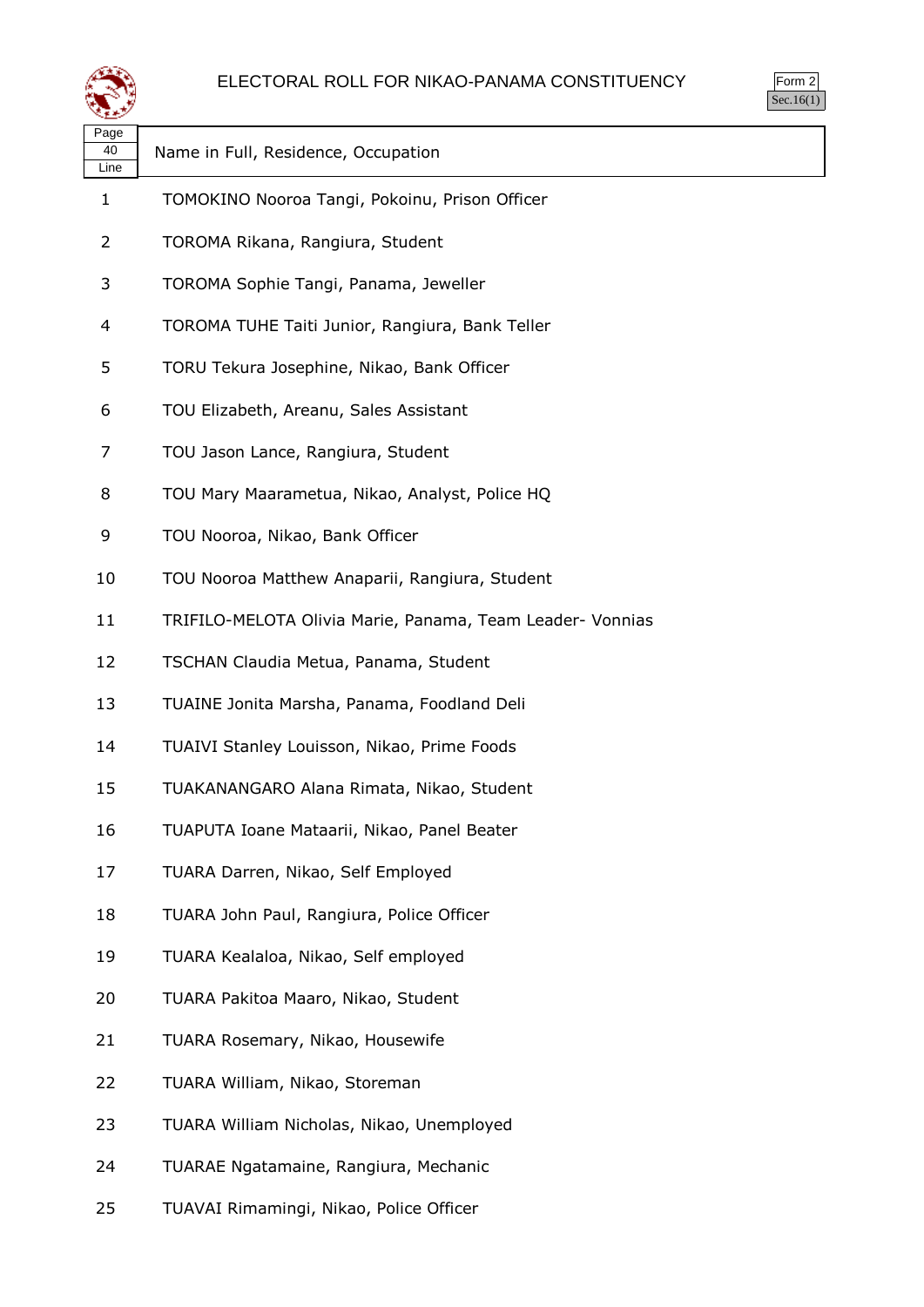

| $\mathsf{m}$ |  |
|--------------|--|
|              |  |

| لتحقيقه            |                                                              |  |
|--------------------|--------------------------------------------------------------|--|
| Page<br>41<br>Line | Name in Full, Residence, Occupation                          |  |
| 1                  | TUAVAI Trevor, Nikao, Watchman                               |  |
| 2                  | TUHE Teinaki Here, Tepuka, Retired                           |  |
| 3                  | TUMAI Tangimetua O Maua, Nikao, Domestic duties              |  |
| 4                  | TUN ThinThin, Nikao, Housewife                               |  |
| 5                  | TUNOA Maara, Rangiura, Labourer                              |  |
| 6                  | TURA Jerome Hewett, Pokoinu, Infrastructure Cook Islands     |  |
| 7                  | TURAKI Dallaglio Anthony, Pokoinu, Police Recruit            |  |
| 8                  | TURAKI Ngatupuna Joseph Japheth, Tereora, Unemployed         |  |
| 9                  | TURAKI Simone Akerere, Pokoinu, Teacher Aid                  |  |
| 10                 | TURA-RAUTUTI Theresa-Marie, Nikao, Financial controller      |  |
| 11                 | TUROA Ngamata, Nikao, Cleaner                                |  |
| 12                 | TURUA Moeroa, Nikao, Assistant Manager                       |  |
| 13                 | TURUA Ngaumaki, Nikao, Pensioner                             |  |
| 14                 | TURUA Nooroa, Nikao, Waiter                                  |  |
| 15                 | TURUA Teupokoina, Nikao, Butcher                             |  |
| 16                 | TUTAI Ngamata, Tepuka, Builder                               |  |
| 17                 | TUTAI Tashi Teurutake, Pokoinu, Retail Manager-Self Employed |  |
| 18                 | TUTAI MATAIO Tamua, Nikao, Supervisor                        |  |
| 19                 | TUTAI TARARO Ziona, Nikao, CSA - Tower Insurance             |  |
| 20                 | TUTAKA Norman, Nikao, Machine Operator                       |  |
| 21                 | TUTAKA Te Upoko Keu O Taipaku, Pokoinu, Home Executive       |  |
| 22                 | TUTERU David, Nikao, Sales Assistant                         |  |
| 23                 | TUTERU Kafo, Nikao, Self Employed                            |  |
| 24                 | TUTERU Taepae, Nikao, Public Servant                         |  |

TUTERU-VAITOHI Vivianne Teangi Lucia, Nikao, Client Services Support Officer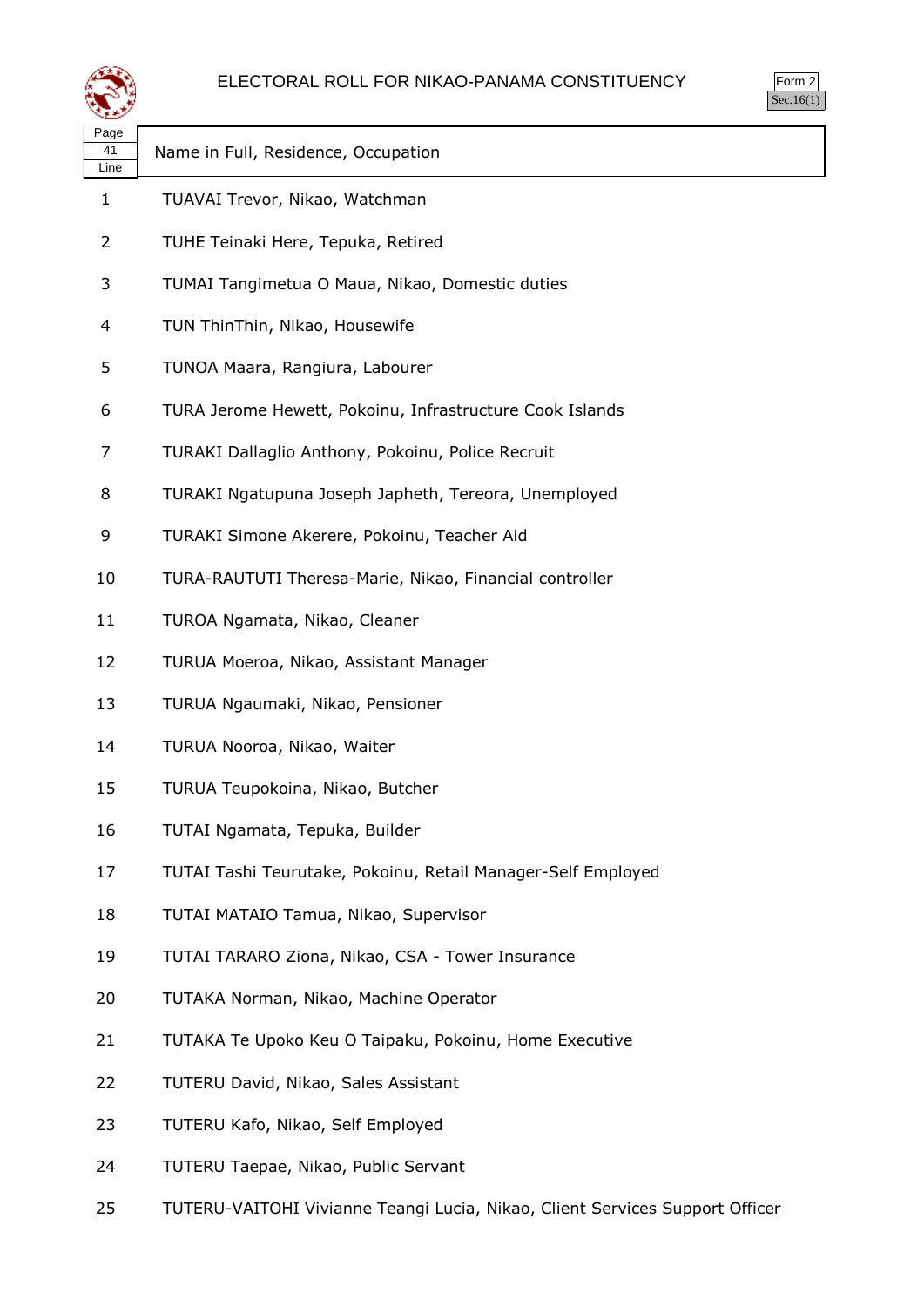

| Page<br>42<br>Line | Name in Full, Residence, Occupation                                          |
|--------------------|------------------------------------------------------------------------------|
| 1                  | UNE Kurapareariki Ngamarama, Nikao, Self employed                            |
| 2                  | UNE Roururoroa, Nikao, Labourer                                              |
| 3                  | UNUIA Antonio Mana, Tereora, Pharmacist                                      |
| 4                  | URIAO Ratu Itu, Nikao, Student                                               |
| 5                  | URIAO Teraimateata, Pokoinu, Domestic Duties                                 |
| 6                  | URIAO Uriao, Pokoinu, Fisherman                                              |
| 7                  | URIARAU Makea Apera Teivirau Colin, Nikao, Retired                           |
| 8                  | URIRAU Rose-Marie Pepio, Tepuka, Retiree                                     |
| 9                  | URIRAU Urirau, Pokoinu, Retiree                                              |
| 10                 | UTIA Teupoko Emma, Panama, Self employed                                     |
| 11                 | VAETERU Wade Paul, Pokoinu, Groundsman-Crown Beach                           |
| 12                 | VAETORU Margarita Taitua, Nikao, Housekeeper                                 |
| 13                 | VAETORU Sheena Maree, Nikao, Pearl Quality Inspector                         |
| 14                 | VAETORU Taja Taitua, Nikao, Graphic Designer                                 |
| 15                 | VAIIMENE Euodia Cassandra Tepaeru, Rangiura, Reservations - Edgewater Resort |
| 16                 | VAIKE Tangata Kapi, Pokoinu, Shop Assistant                                  |
| 17                 | VAILE Christopher Earle, Panama, Director                                    |
| 18                 | VAILOA Areta, Nikao, Groundsman                                              |
| 19                 | VAINE NOOAPII Tangianau, Nikao, Immigration Officer                          |
| 20                 | VAINERERE Te Marae-O-Rongomatane Ariki Turua, Tepuka, Land Clerk             |
| 21                 | VAI-PEUA Dana, Pokoinu, Housekeeping                                         |
| 22                 | VAIPO Natalya Rochellen, Pokoinu, Sales Assistant                            |
| 23                 | VAN EIJK Rufina Tutai, Rangiura, Nurse                                       |
| 24                 | VANO Cecilia Maria, Panama, Unemployed                                       |

VANO John Mataora, Rangiura, Aircraft Engineer - Air Raro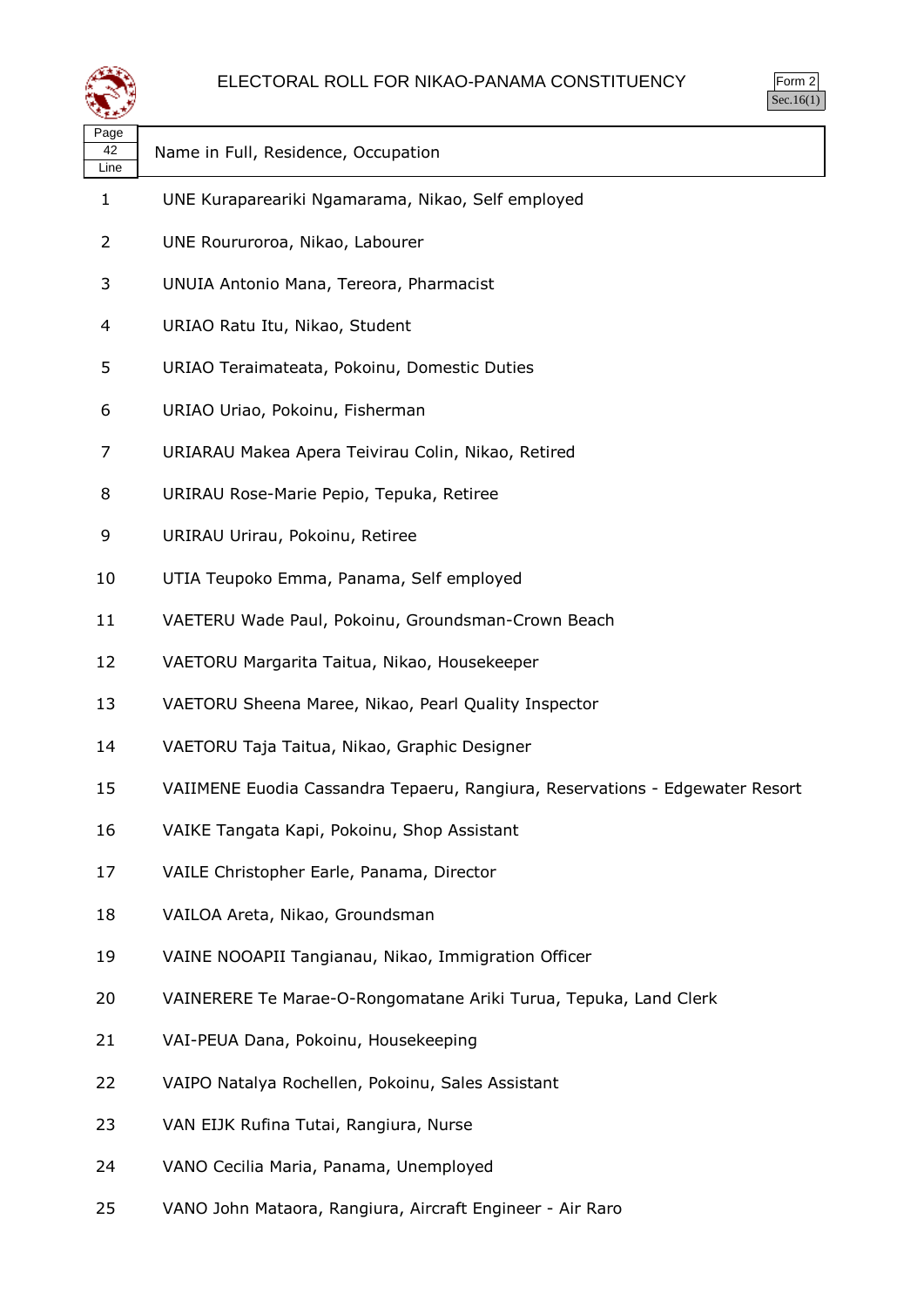

| orm<br>╯ |  |
|----------|--|
|          |  |

| ≍±≠∠               |                                                                        |
|--------------------|------------------------------------------------------------------------|
| Page<br>43<br>Line | Name in Full, Residence, Occupation                                    |
| $\mathbf{1}$       | VANO Justin Roy, Rangiura, Builder                                     |
| 2                  | VANO Maaraanau, Tereora, Legal Secretary                               |
| 3                  | VANO Peo Kuramaeva, Panama, Teacher                                    |
| 4                  | VARU Merani, Rangiura, Wigmores                                        |
| 5                  | VITI Matapakia, Tepuka, Waiter                                         |
| 6                  | VON HOFF Lorraine, Nikao, Bank Officer                                 |
| 7                  | VON HOFF Te Kura Veiatua, Nikao, Retired Pharmacy Technician           |
| 8                  | WAINIQOLO Quinton Julian, Nikao, Electrician                           |
| 9                  | WALLER Kura Leah Rei, Nikao, Raro Rentals                              |
| 10                 | WALLER Wilfred Leslie, Nikao, Driver General Transport                 |
| 11                 | WARREN MUNRO Reece Thomas, Rangiura, Police                            |
| 12                 | WEBB Allister, Nikao, Sales Manager-Motor Centre                       |
| 13                 | WEBB Bridget Taupine, Tepuka, Chef                                     |
| 14                 | WEBB Daniel Joseph, Nikao, Service Manager                             |
| 15                 | WEBB John Henry, Nikao, General Manager                                |
| 16                 | WEBB Nina Mary, Nikao, Manager - Turama Pacific Travel Group           |
| 17                 | WESTRUPP Robert Albert, Pokoinu, Retired                               |
| 18                 | WHATARAU Kiarn Isamaela George, Tepuka, Student                        |
| 19                 | WHATARAU Siana Rose, Nikao, Environmental Partnerships Coordinator-NES |
| 20                 | WICHMAN Jane Elizabeth, Nikao, Retail Manager                          |
| 21                 | WICHMAN John Basil, Tepuka, Managing Director                          |
| 22                 | WICHMAN Linda Gail, Tepuka, Co. Director                               |
| 23                 | WICHMAN Monica, Tepuka, Trainee Client Service Officer                 |
| 24                 | WICHMAN Nane Jayne, Tepuka, Cashier                                    |

WILL Antony Balfour, Nikao, Trust Lawyer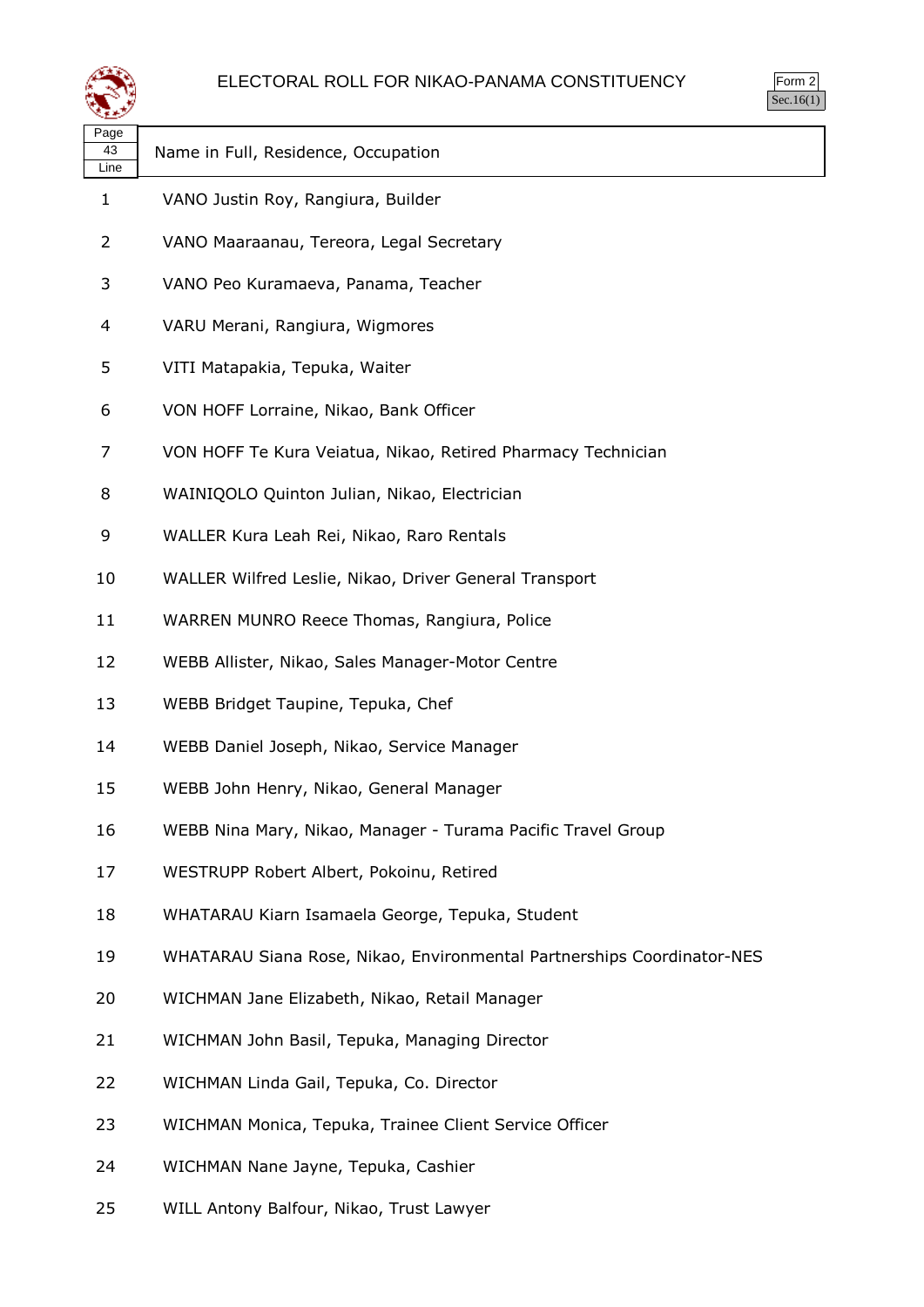

| Page<br>44<br>Line | Name in Full, Residence, Occupation                        |
|--------------------|------------------------------------------------------------|
| 1                  | WILLIAM Akaau Jasmine Helen, Nikao, Unemployed             |
| 2                  | WILLIAM Diane Maire, Tepuka, Secretary                     |
| 3                  | WILLIAM Elizabeth Rosemary, Pokoinu, T-Shirt Factory       |
| 4                  | WILLIAM Henry, Pokoinu, Planter                            |
| 5                  | WILLIAM Maharaata Aroha, Rangiura, Unemployed              |
| 6                  | WILLIAM Teinaki, Panama, Student                           |
| 7                  | WILLIAM Tekake Peter Stanley, Nikao, Mechandizer           |
| 8                  | WILLIAM Teremoana, Pokoinu, Bank Officer                   |
| 9                  | WILLIAMS Angaroakau Aretoa Arera, Nikao, Carpentry Tutor   |
| 10                 | WILLIAMS Bob, Nikao, Secretary of Health                   |
| 11                 | WILLIAMS Helen, Nikao, Public Servant                      |
| 12                 | WILLIAMS Lianna, Nikao, Unemployed-Disability              |
| 13                 | WILLIAMS Luduina Tearikivaine, Nikao, Home Duties          |
| 14                 | WILLIAMS Rangi Carine, Nikao, Domestic Duties              |
| 15                 | WILLIAMS Solomona Isaia, Rangiura, Labourer                |
| 16                 | WILLIAMS Susan Moana Margaret, Nikao, Shop Assistant       |
| 17                 | WILLIAMS Tamati Koha Rihari, Rangiura, Storeman-CITC       |
| 18                 | WILLIAMS Te Reipa Bernard, Panama, Baggage Handler         |
| 19                 | WILLIAMS Tereapii, Nikao, Sales Person                     |
| 20                 | WILLIAMS William, Nikao, Barman                            |
| 21                 | WILLIE TEAPA Deacon Tom, Pokoinu, Medical Practitioner     |
| 22                 | WILLIS Donnie Tangimetua, Nikao, Housewife                 |
| 23                 | WILLIS Frances Moeata Mareva, Nikao, Head Flight Attendant |
| 24                 | WILLIS Sean, Nikao, Pilot - Air Rarotonga                  |

WILLIS Tarita Monique, Nikao, Student